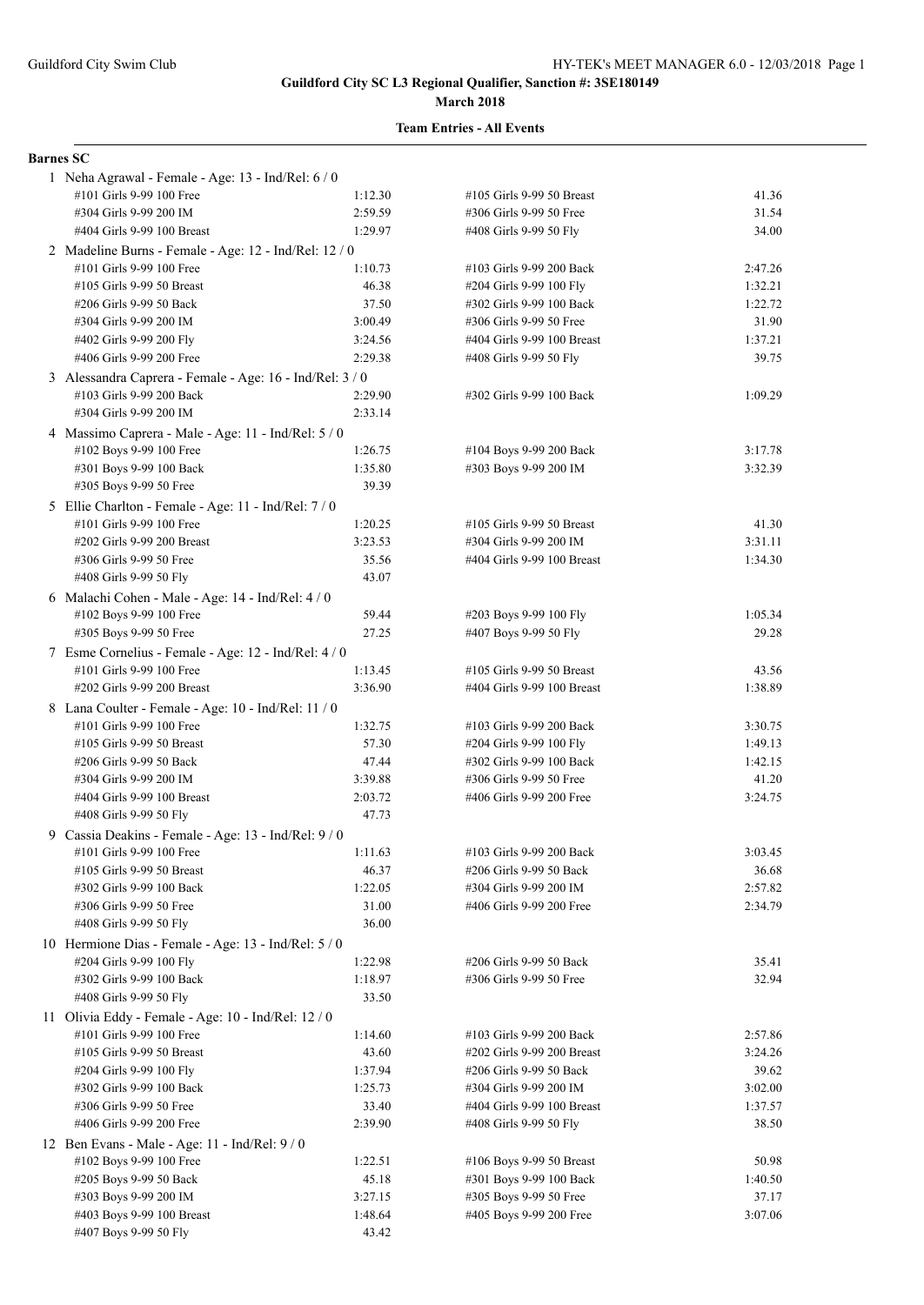#### **March 2018**

#### **Team Entries - All Events**

#### **Barnes SC**

| 13 Seb Evans - Male - Age: 13 - Ind/Rel: 7 / 0           |         |                            |         |
|----------------------------------------------------------|---------|----------------------------|---------|
| #201 Boys 9-99 200 Breast                                | 3:31.95 | #203 Boys 9-99 100 Fly     | 1:25.00 |
| #205 Boys 9-99 50 Back                                   | 40.25   | #303 Boys 9-99 200 IM      | 2:57.62 |
| #305 Boys 9-99 50 Free                                   | 28.70   | #405 Boys 9-99 200 Free    | 2:35.28 |
| #407 Boys 9-99 50 Fly                                    | 34.40   |                            |         |
| 14 Gavriil Fakih - Male - Age: 14 - Ind/Rel: 4 / 0       |         |                            |         |
| #102 Boys 9-99 100 Free                                  | 1:07.21 | #106 Boys 9-99 50 Breast   | 35.56   |
| #201 Boys 9-99 200 Breast                                | 2:46.58 | #403 Boys 9-99 100 Breast  | 1:17.71 |
| 15 Leah Farquharson - Female - Age: 12 - Ind/Rel: 10 / 0 |         |                            |         |
| #101 Girls 9-99 100 Free                                 | 1:17.14 | #103 Girls 9-99 200 Back   | 2:56.93 |
| #105 Girls 9-99 50 Breast                                | 47.26   | #204 Girls 9-99 100 Fly    | 1:29.67 |
| #206 Girls 9-99 50 Back                                  | 37.82   | #302 Girls 9-99 100 Back   | 1:24.06 |
| #304 Girls 9-99 200 IM                                   | 3:07.85 | #306 Girls 9-99 50 Free    | 34.77   |
| #404 Girls 9-99 100 Breast                               | 1:41.90 | #408 Girls 9-99 50 Fly     | 39.37   |
| 16 Elena Gilberti - Female - Age: 9 - Ind/Rel: 2 / 0     |         |                            |         |
| #302 Girls 9-99 100 Back                                 | 1:49.03 | #406 Girls 9-99 200 Free   | 3:39.13 |
| 17 Inés Gradillas - Female - Age: 9 - Ind/Rel: 5 / 0     |         |                            |         |
| #101 Girls 9-99 100 Free                                 | 1:48.50 | #206 Girls 9-99 50 Back    | 53.47   |
| #302 Girls 9-99 100 Back                                 | 2:01.16 | #306 Girls 9-99 50 Free    | 44.09   |
| #408 Girls 9-99 50 Fly                                   | 51.64   |                            |         |
| 18 Yolanda Gradillas - Female - Age: 11 - Ind/Rel: 3 / 0 |         |                            |         |
| #202 Girls 9-99 200 Breast                               | 3:32.88 | #204 Girls 9-99 100 Fly    | 1:19.50 |
| #206 Girls 9-99 50 Back                                  | 36.00   |                            |         |
| 19 Sara Hammoud-Bahl - Female - Age: 9 - Ind/Rel: 4 / 0  |         |                            |         |
| #105 Girls 9-99 50 Breast                                | 51.95   | #206 Girls 9-99 50 Back    | 45.08   |
| #306 Girls 9-99 50 Free                                  | 42.82   | #404 Girls 9-99 100 Breast | 1:54.53 |
| 20 Christopher Hardy - Male - Age: 14 - Ind/Rel: 3 / 0   |         |                            |         |
| #102 Boys 9-99 100 Free                                  | 1:10.38 | #405 Boys 9-99 200 Free    | 2:29.77 |
| #407 Boys 9-99 50 Fly                                    | 36.40   |                            |         |
| 21 Isla Heaton - Female - Age: 12 - Ind/Rel: 10 / 0      |         |                            |         |
| #101 Girls 9-99 100 Free                                 | 1:14.31 | #103 Girls 9-99 200 Back   | 2:57.61 |
| #105 Girls 9-99 50 Breast                                | 41.71   | #202 Girls 9-99 200 Breast | 3:25.79 |
| #206 Girls 9-99 50 Back                                  | 38.25   | #302 Girls 9-99 100 Back   | 1:24.82 |
| #304 Girls 9-99 200 IM                                   | 3:15.20 | #306 Girls 9-99 50 Free    | 31.40   |
| #404 Girls 9-99 100 Breast                               | 1:35.19 | #406 Girls 9-99 200 Free   | 2:34.08 |
| 22 Aden Hingorani - Male - Age: 13 - Ind/Rel: 8 / 0      |         |                            |         |
| #102 Boys 9-99 100 Free                                  | 1:10.67 | #106 Boys 9-99 50 Breast   | 44.81   |
| #203 Boys 9-99 100 Fly                                   | 1:21.26 | #205 Boys 9-99 50 Back     | 39.13   |
| #303 Boys 9-99 200 IM                                    | 2:57.90 | #305 Boys 9-99 50 Free     | 31.00   |
| #401 Boys 9-99 200 Fly                                   | 3:05.60 | #407 Boys 9-99 50 Fly      | 33.20   |
| 23 Alexa Human - Female - Age: 11 - Ind/Rel: 8 / 0       |         |                            |         |
| #101 Girls 9-99 100 Free                                 | 1:19.04 | #103 Girls 9-99 200 Back   | 3:08.14 |
| #202 Girls 9-99 200 Breast                               | 4:07.75 | #204 Girls 9-99 100 Fly    | 1:42.05 |
| #206 Girls 9-99 50 Back                                  | 40.00   | #302 Girls 9-99 100 Back   | 1:28.36 |
| #304 Girls 9-99 200 IM                                   | 3:19.34 | #306 Girls 9-99 50 Free    | 36.34   |
| 24 Clare Jenkins - Female - Age: 9 - Ind/Rel: 6 / 0      |         |                            |         |
| #101 Girls 9-99 100 Free                                 | 1:19.26 | #105 Girls 9-99 50 Breast  | 46.30   |
| #204 Girls 9-99 100 Fly                                  | 1:27.20 | #206 Girls 9-99 50 Back    | 39.80   |
| #404 Girls 9-99 100 Breast                               | 1:45.14 | #408 Girls 9-99 50 Fly     | 35.30   |
| 25 Chris King - Male - Age: 11 - Ind/Rel: $5/0$          |         |                            |         |
| #106 Boys 9-99 50 Breast                                 | 43.80   | #203 Boys 9-99 100 Fly     | 1:42.50 |
| #205 Boys 9-99 50 Back                                   | 39.10   | #403 Boys 9-99 100 Breast  | 1:41.19 |
| #407 Boys 9-99 50 Fly                                    | 41.92   |                            |         |
| 26 Elizabeth King - Female - Age: 9 - Ind/Rel: 4 / 0     |         |                            |         |
| #105 Girls 9-99 50 Breast                                | 51.53   | #206 Girls 9-99 50 Back    | 48.00   |
| #404 Girls 9-99 100 Breast                               | 1:49.02 | #408 Girls 9-99 50 Fly     | 48.00   |
|                                                          |         |                            |         |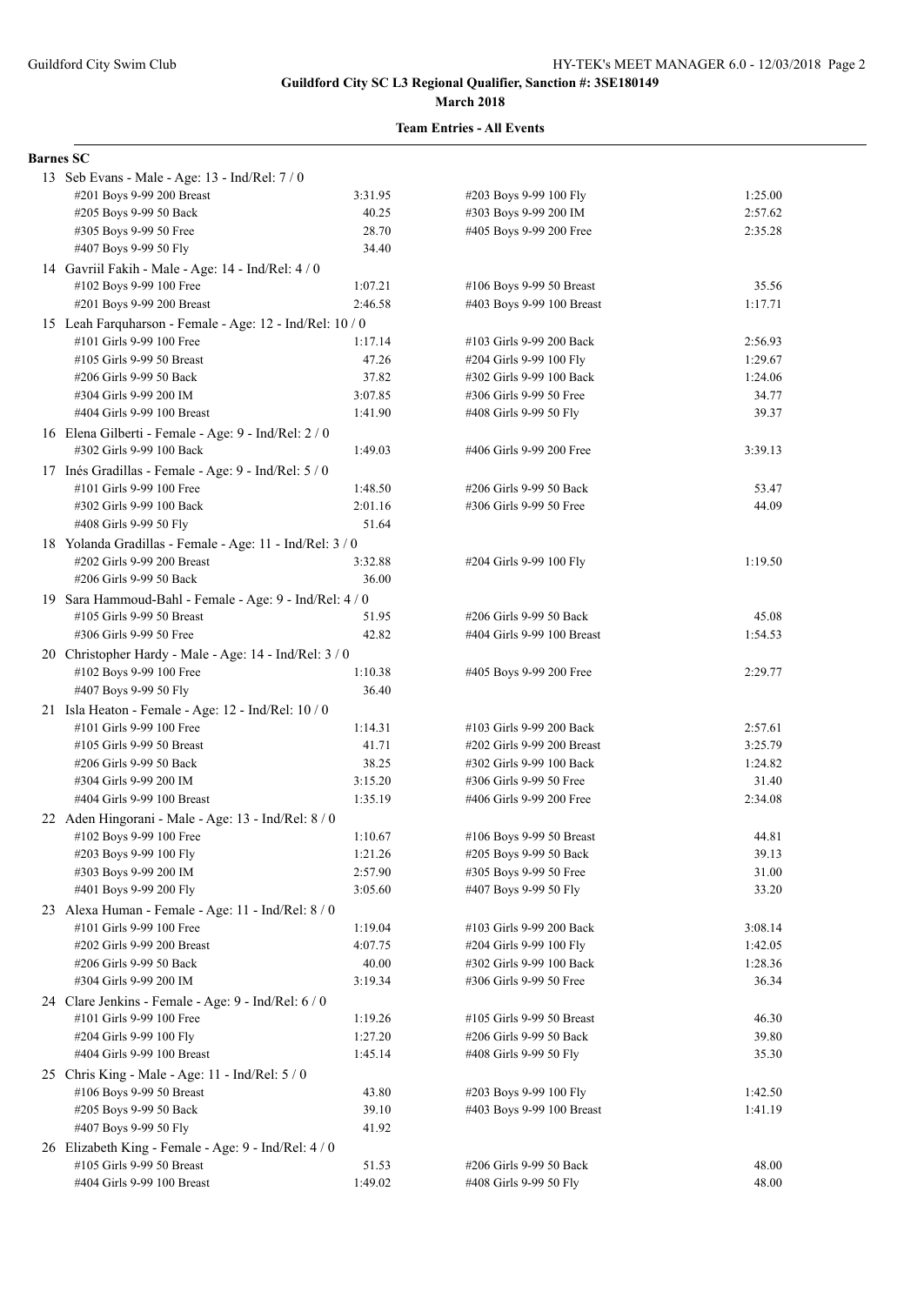#### **March 2018**

#### **Team Entries - All Events**

#### **Barnes SC**

| 27 Matilda Lack - Female - Age: 12 - Ind/Rel: 12 / 0        |         |                            |         |
|-------------------------------------------------------------|---------|----------------------------|---------|
| #101 Girls 9-99 100 Free                                    | 1:12.81 | #103 Girls 9-99 200 Back   | 2:49.84 |
| #105 Girls 9-99 50 Breast                                   | 40.00   | #202 Girls 9-99 200 Breast | 3:18.32 |
| #204 Girls 9-99 100 Fly                                     | 1:32.62 | #206 Girls 9-99 50 Back    | 36.70   |
| #302 Girls 9-99 100 Back                                    | 1:18.38 | #304 Girls 9-99 200 IM     | 2:53.69 |
| #306 Girls 9-99 50 Free                                     | 32.82   | #404 Girls 9-99 100 Breast | 1:33.06 |
| #406 Girls 9-99 200 Free                                    | 2:33.62 | #408 Girls 9-99 50 Fly     | 36.60   |
| 28 Poppy Lawrie - Female - Age: 10 - Ind/Rel: 4 / 0         |         |                            |         |
| #105 Girls 9-99 50 Breast                                   | 54.70   | #206 Girls 9-99 50 Back    | 50.83   |
| #302 Girls 9-99 100 Back                                    | 1:51.59 | #306 Girls 9-99 50 Free    | 44.24   |
| 29 Tomi Mahoney - Male - Age: 9 - Ind/Rel: 2 / 0            |         |                            |         |
| #403 Boys 9-99 100 Breast                                   | 2:05.62 | #405 Boys 9-99 200 Free    | 3:39.00 |
| 30 Anoushka Maini - Female - Age: 16 - Ind/Rel: 6 / 0       |         |                            |         |
| #302 Girls 9-99 100 Back                                    | 1:20.67 | #304 Girls 9-99 200 IM     | 2:47.85 |
| #306 Girls 9-99 50 Free                                     | 30.00   | #404 Girls 9-99 100 Breast | 1:29.30 |
| #406 Girls 9-99 200 Free                                    | 2:29.15 | #408 Girls 9-99 50 Fly     | 32.50   |
| 31 Olivia Markevichiute - Female - Age: 13 - Ind/Rel: 8 / 0 |         |                            |         |
| #101 Girls 9-99 100 Free                                    | 1:10.62 | #204 Girls 9-99 100 Fly    | 1:18.94 |
| #302 Girls 9-99 100 Back                                    | 1:18.44 | #304 Girls 9-99 200 IM     | 2:50.46 |
| #306 Girls 9-99 50 Free                                     | 32.55   | #402 Girls 9-99 200 Fly    | 2:52.82 |
| #406 Girls 9-99 200 Free                                    | 2:31.00 | #408 Girls 9-99 50 Fly     | 35.00   |
| 32 Alice McCarthy - Female - Age: 13 - Ind/Rel: 2/0         |         |                            |         |
| #302 Girls 9-99 100 Back                                    | 1:23.37 | #306 Girls 9-99 50 Free    | 32.64   |
| 33 Ariana Mellor - Female - Age: 12 - Ind/Rel: 8 / 0        |         |                            |         |
| #101 Girls 9-99 100 Free                                    | 1:14.19 | #103 Girls 9-99 200 Back   | 2:55.68 |
| #105 Girls 9-99 50 Breast                                   | 43.77   | #206 Girls 9-99 50 Back    | 36.11   |
| #302 Girls 9-99 100 Back                                    | 1:22.93 | #306 Girls 9-99 50 Free    | 32.57   |
| #404 Girls 9-99 100 Breast                                  | 1:36.72 | #408 Girls 9-99 50 Fly     | 36.41   |
| 34 Pearl Midgley - Female - Age: 10 - Ind/Rel: 9 / 0        |         |                            |         |
| #101 Girls 9-99 100 Free                                    | 1:25.72 | #105 Girls 9-99 50 Breast  | 54.22   |
| #206 Girls 9-99 50 Back                                     | 45.06   | #302 Girls 9-99 100 Back   | 1:36.25 |
| #304 Girls 9-99 200 IM                                      | 3:28.31 | #306 Girls 9-99 50 Free    | 34.70   |
| #404 Girls 9-99 100 Breast                                  | 2:00.84 | #406 Girls 9-99 200 Free   | 3:18.61 |
| #408 Girls 9-99 50 Fly                                      | 38.70   |                            |         |
| 35 Helena Mitrovic - Female - Age: 9 - Ind/Rel: 7 / 0       |         |                            |         |
| #101 Girls 9-99 100 Free                                    | 1:43.23 | #105 Girls 9-99 50 Breast  | 56.25   |
| #206 Girls 9-99 50 Back                                     | 49.13   | #302 Girls 9-99 100 Back   | 1:53.28 |
| #306 Girls 9-99 50 Free                                     | 44.32   | #406 Girls 9-99 200 Free   | 3:51.06 |
| #408 Girls 9-99 50 Fly                                      | 53.06   |                            |         |
| 36 Erica Moran - Female - Age: 11 - Ind/Rel: 3 / 0          |         |                            |         |
| #101 Girls 9-99 100 Free                                    | 1:26.48 | #105 Girls 9-99 50 Breast  | 54.20   |
| #202 Girls 9-99 200 Breast                                  | 3:57.81 |                            |         |
| 37 Sasha Mortimer - Female - Age: 10 - Ind/Rel: 2/0         |         |                            |         |
| #306 Girls 9-99 50 Free                                     | 45.19   | #404 Girls 9-99 100 Breast | 2:07.06 |
| 38 Lara Orlandi - Female - Age: 12 - Ind/Rel: 4/0           |         |                            |         |
| #304 Girls 9-99 200 IM                                      | 3:27.37 | #306 Girls 9-99 50 Free    | 35.62   |
| #404 Girls 9-99 100 Breast                                  | 1:47.94 | #408 Girls 9-99 50 Fly     | 41.89   |
| 39 Luca Orlandi - Male - Age: $9$ - Ind/Rel: $4/0$          |         |                            |         |
| #303 Boys 9-99 200 IM                                       | 4:08.13 | #305 Boys 9-99 50 Free     | 48.03   |
| #403 Boys 9-99 100 Breast                                   | 2:02.40 | #405 Boys 9-99 200 Free    | 3:53.72 |
| 40 Ben Orlin - Male - Age: 13 - Ind/Rel: $8/0$              |         |                            |         |
| #102 Boys 9-99 100 Free                                     | 1:18.56 | #106 Boys 9-99 50 Breast   | 39.50   |
| #201 Boys 9-99 200 Breast                                   | 3:14.62 | #205 Boys 9-99 50 Back     | 40.48   |
| #301 Boys 9-99 100 Back                                     | 1:27.82 | #303 Boys 9-99 200 IM      | 3:05.37 |
| #305 Boys 9-99 50 Free                                      | 33.85   | #403 Boys 9-99 100 Breast  | 1:30.23 |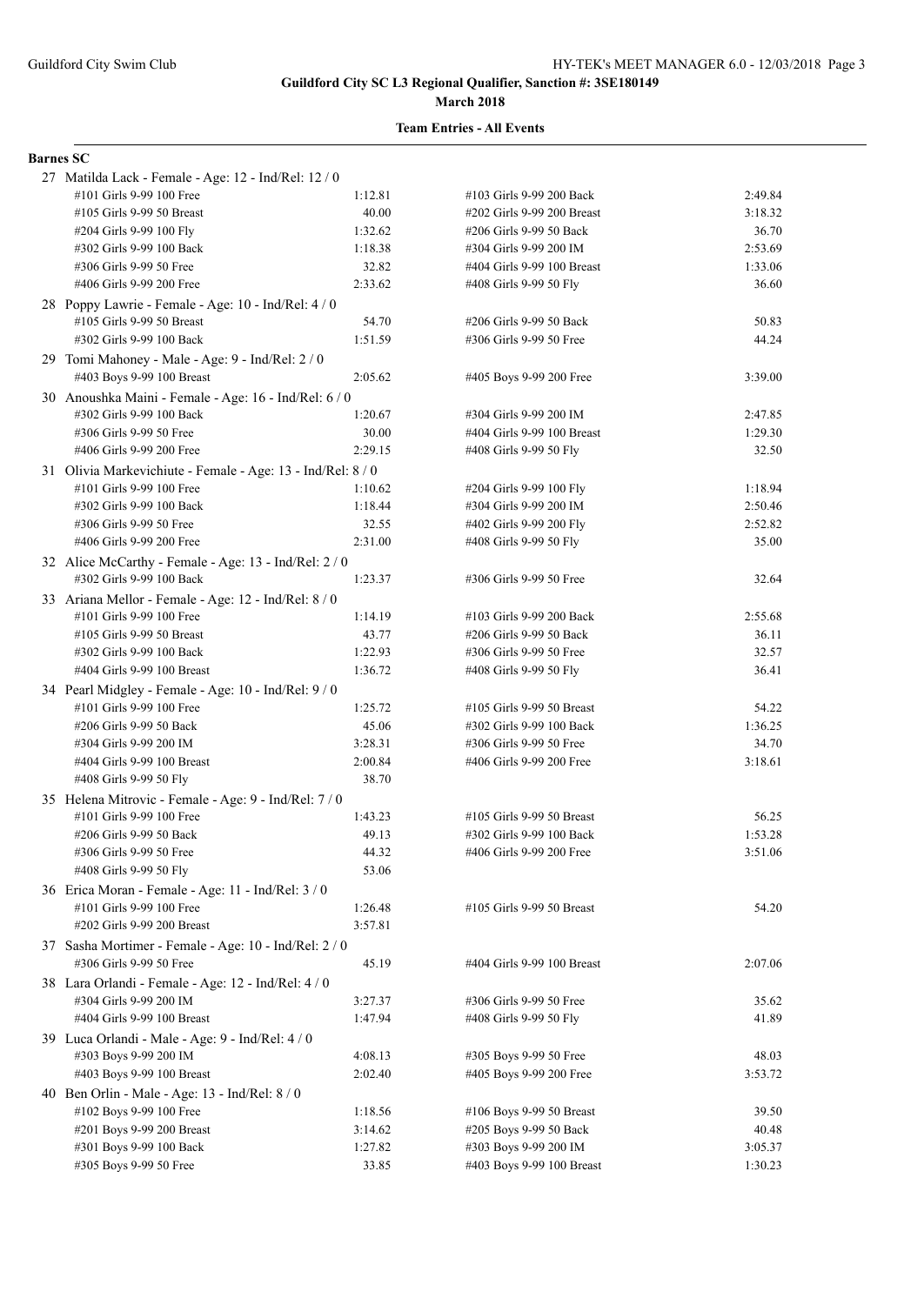| <b>Barnes SC</b>                                                                      |                  |                                                       |                  |
|---------------------------------------------------------------------------------------|------------------|-------------------------------------------------------|------------------|
| 41 Anna Owens - Female - Age: 13 - Ind/Rel: 7/0                                       |                  |                                                       |                  |
| #101 Girls 9-99 100 Free                                                              | 1:07.20          | #105 Girls 9-99 50 Breast                             | 38.30            |
| #204 Girls 9-99 100 Fly                                                               | 1:22.42          | #304 Girls 9-99 200 IM                                | 2:41.05          |
| #306 Girls 9-99 50 Free                                                               | 31.30            | #406 Girls 9-99 200 Free                              | 2:20.88          |
| #408 Girls 9-99 50 Fly                                                                | 36.00            |                                                       |                  |
| 42 Maddie Parker - Female - Age: 11 - Ind/Rel: 5 / 0                                  |                  |                                                       |                  |
| #101 Girls 9-99 100 Free                                                              | 1:23.18          | #206 Girls 9-99 50 Back                               | 41.80            |
| #302 Girls 9-99 100 Back                                                              | 1:35.69          | #306 Girls 9-99 50 Free                               | 36.30            |
| #406 Girls 9-99 200 Free                                                              | 3:12.88          |                                                       |                  |
| 43 Jocelyn Perry - Female - Age: 11 - Ind/Rel: 6 / 0                                  |                  |                                                       |                  |
| #101 Girls 9-99 100 Free                                                              | 1:17.37          | #103 Girls 9-99 200 Back                              | 3:04.98          |
| #202 Girls 9-99 200 Breast                                                            | 3:41.55          | #302 Girls 9-99 100 Back                              | 1:30.05          |
| #404 Girls 9-99 100 Breast                                                            | 1:47.20          | #406 Girls 9-99 200 Free                              | 2:49.83          |
| 44 Katie Proudlove - Female - Age: 11 - Ind/Rel: 7 / 0                                |                  |                                                       |                  |
| #302 Girls 9-99 100 Back                                                              | 1:22.87          | #304 Girls 9-99 200 IM                                | 3:05.35          |
| #306 Girls 9-99 50 Free                                                               | 34.00            | #402 Girls 9-99 200 Fly                               | 3:28.10          |
| #404 Girls 9-99 100 Breast<br>#408 Girls 9-99 50 Fly                                  | 1:37.97<br>40.70 | #406 Girls 9-99 200 Free                              | 2:43.30          |
|                                                                                       |                  |                                                       |                  |
| 45 Sasha Pryke - Male - Age: 9 - Ind/Rel: 5 / 0                                       |                  |                                                       |                  |
| #102 Boys 9-99 100 Free<br>#305 Boys 9-99 50 Free                                     | 1:29.63<br>39.37 | #106 Boys 9-99 50 Breast<br>#403 Boys 9-99 100 Breast | 53.25<br>2:03.14 |
| #407 Boys 9-99 50 Fly                                                                 | 49.80            |                                                       |                  |
|                                                                                       |                  |                                                       |                  |
| 46 Amelia Rayner-Cook - Female - Age: 11 - Ind/Rel: 4 / 0<br>#101 Girls 9-99 100 Free | 1:18.99          | #105 Girls 9-99 50 Breast                             | 46.45            |
| #204 Girls 9-99 100 Fly                                                               | 1:28.20          | #206 Girls 9-99 50 Back                               | 43.93            |
| 47 Jack Robinson - Male - Age: 9 - Ind/Rel: 3 / 0                                     |                  |                                                       |                  |
| #102 Boys 9-99 100 Free                                                               | 1:22.76          | #405 Boys 9-99 200 Free                               | 3:01.50          |
| #407 Boys 9-99 50 Fly                                                                 | 44.98            |                                                       |                  |
| 48 Daniella Sim - Female - Age: 9 - Ind/Rel: 1 / 0                                    |                  |                                                       |                  |
| #404 Girls 9-99 100 Breast                                                            | 2:05.38          |                                                       |                  |
| 49 Isabella Sim - Female - Age: 13 - Ind/Rel: 2 / 0                                   |                  |                                                       |                  |
| #404 Girls 9-99 100 Breast                                                            | 1:26.37          | #408 Girls 9-99 50 Fly                                | 34.60            |
| 50 Danni Sullivan - Female - Age: 9 - Ind/Rel: 2 / 0                                  |                  |                                                       |                  |
| #404 Girls 9-99 100 Breast                                                            | 2:00.51          | #406 Girls 9-99 200 Free                              | 3:37.47          |
| 51 Natasha Sweeting - Female - Age: 12 - Ind/Rel: 5 / 0                               |                  |                                                       |                  |
| #202 Girls 9-99 200 Breast                                                            | 3:23.53          | #206 Girls 9-99 50 Back                               | 40.58            |
| #404 Girls 9-99 100 Breast                                                            | 1:29.41          | #406 Girls 9-99 200 Free                              | 2:57.17          |
| #408 Girls 9-99 50 Fly                                                                | 38.48            |                                                       |                  |
| 52 Jacopo Tans - Male - Age: 10 - Ind/Rel: 3 / 0                                      |                  |                                                       |                  |
| #102 Boys 9-99 100 Free                                                               | 1:34.57          | #104 Boys 9-99 200 Back                               | 3:41.56          |
| #205 Boys 9-99 50 Back                                                                | 44.61            |                                                       |                  |
| 53 Lottie Townsend - Female - Age: 11 - Ind/Rel: 2 / 0                                |                  |                                                       |                  |
| #105 Girls 9-99 50 Breast                                                             | 50.00            | #202 Girls 9-99 200 Breast                            | 4:03.62          |
| 54 Joe Vickers - Male - Age: 12 - Ind/Rel: 9 / 0                                      |                  |                                                       |                  |
| #102 Boys 9-99 100 Free                                                               | 1:10.29          | #106 Boys 9-99 50 Breast                              | 43.10            |
| #203 Boys 9-99 100 Fly                                                                | 1:24.60          | #205 Boys 9-99 50 Back                                | 42.45            |
| #303 Boys 9-99 200 IM                                                                 | 2:59.15          | #305 Boys 9-99 50 Free                                | 31.80            |
| #403 Boys 9-99 100 Breast                                                             | 1:36.61          | #405 Boys 9-99 200 Free                               | 2:33.56          |
| #407 Boys 9-99 50 Fly                                                                 | 36.60            |                                                       |                  |
| 55 Delphi Wells - Female - Age: 10 - Ind/Rel: 4 / 0                                   |                  |                                                       |                  |
| #304 Girls 9-99 200 IM                                                                | 3:53.81          | #306 Girls 9-99 50 Free                               | 40.93            |
| #404 Girls 9-99 100 Breast                                                            | 2:00.21          | #406 Girls 9-99 200 Free                              | 3:09.38          |
| 56 Gabriella Whiteman - Female - Age: 12 - Ind/Rel: 7 / 0                             |                  |                                                       |                  |
| #101 Girls 9-99 100 Free                                                              | 1:14.35          | #103 Girls 9-99 200 Back                              | 2:56.36          |
| #105 Girls 9-99 50 Breast                                                             | 44.97            | #206 Girls 9-99 50 Back                               | 35.40            |
| #302 Girls 9-99 100 Back                                                              | 1:22.13          | #306 Girls 9-99 50 Free                               | 33.50            |
| #406 Girls 9-99 200 Free                                                              | 2:36.09          |                                                       |                  |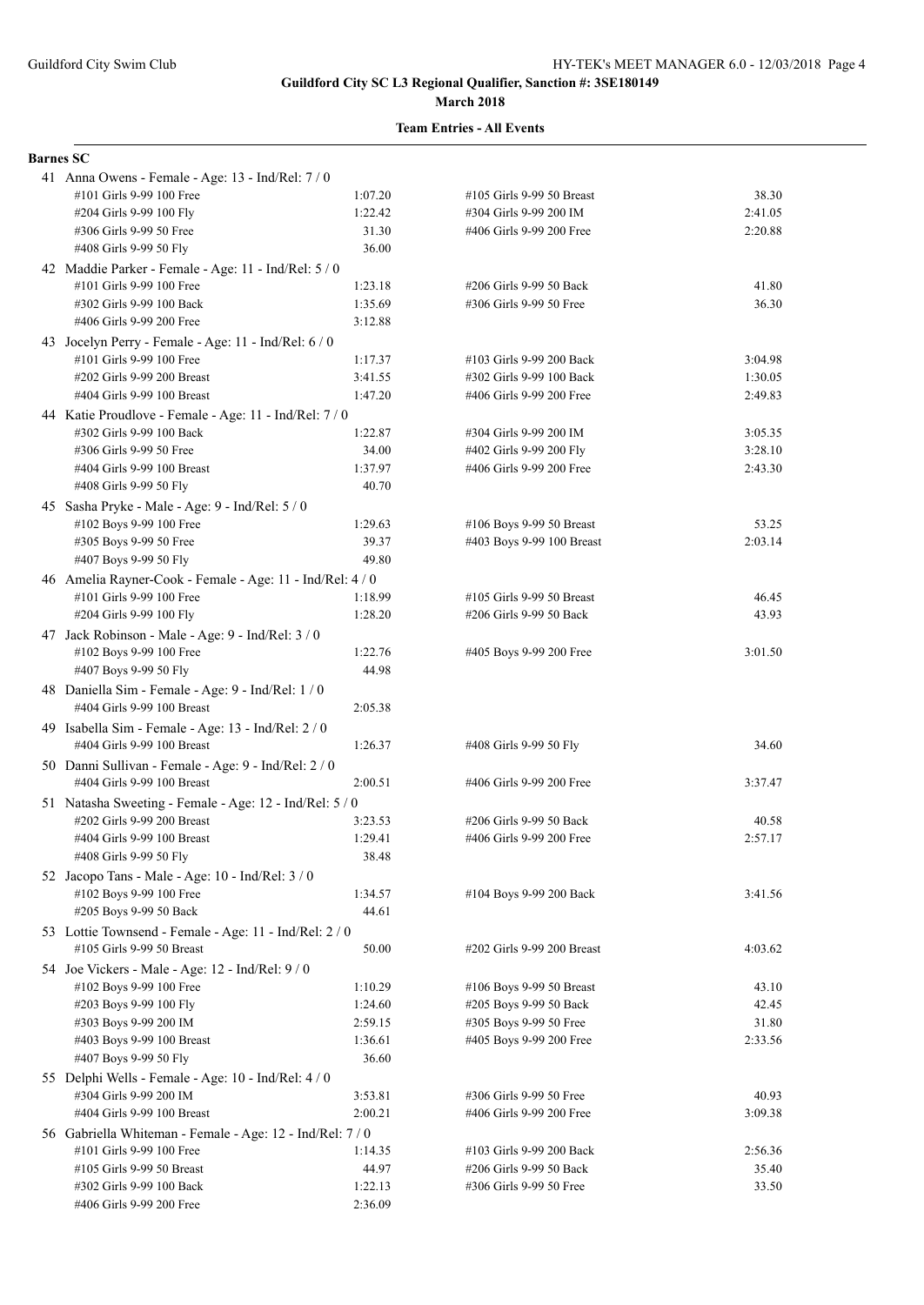## **March 2018**

| <b>Barnes SC</b>                                                       |                                               |                            |         |
|------------------------------------------------------------------------|-----------------------------------------------|----------------------------|---------|
| 57 Harry Wood - Male - Age: 12 - Ind/Rel: 3 / 0                        |                                               |                            |         |
| #102 Boys 9-99 100 Free                                                | 1:15.78                                       | #106 Boys 9-99 50 Breast   | 48.63   |
| #305 Boys 9-99 50 Free                                                 | 33.00                                         |                            |         |
| Barnes SC Total Individual Entries: 320 - Total Relays: 0              |                                               |                            |         |
| <b>Bracknell &amp; Wokingham SC</b>                                    |                                               |                            |         |
| 1 William Seymour - Male - Age: 11 - Ind/Rel: 1 / 0                    |                                               |                            |         |
| #205 Boys 9-99 50 Back                                                 | 45.73                                         |                            |         |
| Bracknell & Wokingham SC Total Individual Entries: 1 - Total Relays: 0 |                                               |                            |         |
| <b>Bromley Swimming Club</b>                                           |                                               |                            |         |
| 1 Katie Billings - Female - Age: 12 - Ind/Rel: 8 / 0                   |                                               |                            |         |
| #101 Girls 9-99 100 Free                                               | 1:07.95                                       | #105 Girls 9-99 50 Breast  | 42.13   |
| #204 Girls 9-99 100 Fly                                                | 1:16.67                                       | #206 Girls 9-99 50 Back    | 36.70   |
| #302 Girls 9-99 100 Back                                               | 1:15.83                                       | #306 Girls 9-99 50 Free    | 31.40   |
| #406 Girls 9-99 200 Free                                               | 2:27.26                                       | #408 Girls 9-99 50 Fly     | 33.60   |
| 2 Nevan Chou - Male - Age: $12$ - Ind/Rel: $7/0$                       |                                               |                            |         |
| #102 Boys 9-99 100 Free                                                | 1:07.79                                       | #104 Boys 9-99 200 Back    | 2:57.69 |
| #106 Boys 9-99 50 Breast                                               | 43.16                                         | #301 Boys 9-99 100 Back    | 1:17.34 |
| #305 Boys 9-99 50 Free                                                 | 30.50                                         | #405 Boys 9-99 200 Free    | 2:41.90 |
| #407 Boys 9-99 50 Fly                                                  | 35.63                                         |                            |         |
| 3 Siobhan Chou - Female - Age: 16 - Ind/Rel: 8 / 0                     |                                               |                            |         |
| #101 Girls 9-99 100 Free                                               | 1:02.16                                       | #105 Girls 9-99 50 Breast  | 37.30   |
| #202 Girls 9-99 200 Breast                                             | 2:58.22                                       | #304 Girls 9-99 200 IM     | 2:37.06 |
| #306 Girls 9-99 50 Free                                                | 28.20                                         | #404 Girls 9-99 100 Breast | 1:22.80 |
| #406 Girls 9-99 200 Free                                               | 2:19.60                                       | #408 Girls 9-99 50 Fly     | 30.70   |
| 4 Natasha Goodyear - Female - Age: 12 - Ind/Rel: 1 / 0                 |                                               |                            |         |
| #101 Girls 9-99 100 Free                                               | 1:09.56                                       |                            |         |
| Bromley Swimming Club Total Individual Entries: 24 - Total Relays: 0   |                                               |                            |         |
| <b>City of Milton Keynes</b>                                           |                                               |                            |         |
| 1 Charlotte Brunt - Female - Age: 16 - Ind/Rel: 2 / 0                  |                                               |                            |         |
| #302 Girls 9-99 100 Back                                               | 1:08.76                                       | #306 Girls 9-99 50 Free    | 28.30   |
| <b>City of Milton Keynes</b>                                           | Total Individual Entries: 2 - Total Relays: 0 |                            |         |
| <b>Croydon Amphibians</b>                                              |                                               |                            |         |
| 1 Anna Power - Female - Age: 17 - Ind/Rel: 2/0                         |                                               |                            |         |
| #306 Girls 9-99 50 Free                                                | 29.40                                         | #408 Girls 9-99 50 Fly     | 31.66   |
| <b>Croydon Amphibians</b>                                              | Total Individual Entries: 2 - Total Relays: 0 |                            |         |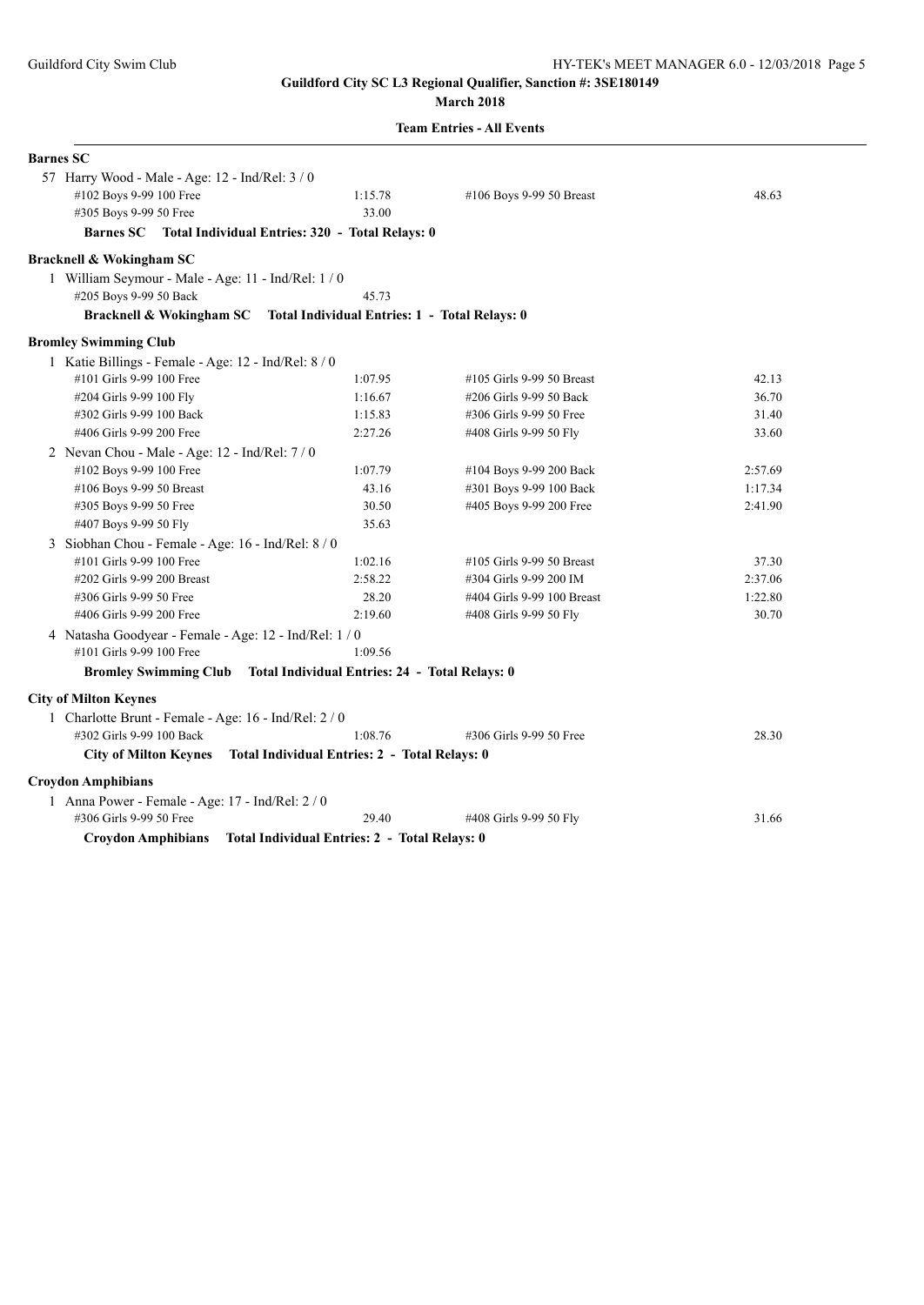#### **March 2018**

| <b>Elmbridge Phoenix SC</b>                                                      |         |                            |         |
|----------------------------------------------------------------------------------|---------|----------------------------|---------|
| 1 Jamie Bainbridge - Male - Age: 12 - Ind/Rel: 8 / 0                             |         |                            |         |
| #102 Boys 9-99 100 Free                                                          | 1:13.18 | #106 Boys 9-99 50 Breast   | 49.26   |
| #203 Boys 9-99 100 Fly                                                           | 1:24.03 | #205 Boys 9-99 50 Back     | 41.48   |
| #303 Boys 9-99 200 IM                                                            | 3:05.15 | #305 Boys 9-99 50 Free     | 34.15   |
| #401 Boys 9-99 200 Fly                                                           | 3:10.10 | #407 Boys 9-99 50 Fly      | 34.90   |
| 2 Zoe Bainbridge - Female - Age: 15 - Ind/Rel: 7 / 0                             |         |                            |         |
| #101 Girls 9-99 100 Free                                                         | 1:05.20 | #105 Girls 9-99 50 Breast  | 37.60   |
| #204 Girls 9-99 100 Fly                                                          | 1:11.86 | #304 Girls 9-99 200 IM     | 2:41.51 |
| #306 Girls 9-99 50 Free                                                          | 29.10   | #404 Girls 9-99 100 Breast | 1:23.09 |
| #408 Girls 9-99 50 Fly                                                           | 32.19   |                            |         |
| 3 George Berendji - Male - Age: 15 - Ind/Rel: 5 / 0                              |         |                            |         |
| #102 Boys 9-99 100 Free                                                          | 1:03.60 | #106 Boys 9-99 50 Breast   | 35.32   |
| #305 Boys 9-99 50 Free                                                           | 27.91   | #403 Boys 9-99 100 Breast  | 1:19.13 |
| #407 Boys 9-99 50 Fly                                                            | 32.77   |                            |         |
| 4 Isabella Coro - Female - Age: 14 - Ind/Rel: $3/0$                              |         |                            |         |
| #206 Girls 9-99 50 Back                                                          | 35.92   | #302 Girls 9-99 100 Back   | 1:17.53 |
| #306 Girls 9-99 50 Free                                                          | 31.63   |                            |         |
| 5 Jemima Eckes - Female - Age: 11 - Ind/Rel: 3 / 0                               |         |                            |         |
| #404 Girls 9-99 100 Breast                                                       | 1:54.67 | #406 Girls 9-99 200 Free   | 3:02.01 |
| #408 Girls 9-99 50 Fly                                                           | 45.71   |                            |         |
| 6 Greta Gesick - Female - Age: 10 - Ind/Rel: 5 / 0                               |         |                            |         |
| #101 Girls 9-99 100 Free                                                         | 1:26.40 | #103 Girls 9-99 200 Back   | 3:27.83 |
| #105 Girls 9-99 50 Breast                                                        | 57.72   | #204 Girls 9-99 100 Fly    | 1:48.75 |
| #206 Girls 9-99 50 Back                                                          | 47.06   |                            |         |
| 7 Cerys Howells - Female - Age: 12 - Ind/Rel: 4 / 0                              |         |                            |         |
| #103 Girls 9-99 200 Back                                                         | 2:41.70 | #206 Girls 9-99 50 Back    | 34.42   |
| #302 Girls 9-99 100 Back                                                         | 1:14.48 | #408 Girls 9-99 50 Fly     | 33.50   |
| 8 Tom Howells - Male - Age: 10 - Ind/Rel: 7 / 0                                  |         |                            |         |
| #102 Boys 9-99 100 Free                                                          | 1:26.38 | #104 Boys 9-99 200 Back    | 3:17.36 |
| #205 Boys 9-99 50 Back                                                           | 43.88   | #301 Boys 9-99 100 Back    | 1:34.11 |
| #303 Boys 9-99 200 IM                                                            | 3:32.78 | #305 Boys 9-99 50 Free     | 37.10   |
| #405 Boys 9-99 200 Free                                                          | 2:59.81 |                            |         |
| 9 Alexandra Johnson - Female - Age: 10 - Ind/Rel: 4 / 0                          |         |                            |         |
| #101 Girls 9-99 100 Free                                                         | 1:21.60 | #105 Girls 9-99 50 Breast  | 46.96   |
| #306 Girls 9-99 50 Free                                                          | 35.48   | #404 Girls 9-99 100 Breast | 1:44.60 |
| 10 Jamie Johnson - Female - Age: 11 - Ind/Rel: 4 / 0                             |         |                            |         |
| #101 Girls 9-99 100 Free                                                         | 1:09.24 | #105 Girls 9-99 50 Breast  | 43.88   |
| #306 Girls 9-99 50 Free                                                          | 31.76   | #406 Girls 9-99 200 Free   | 2:32.45 |
| 11 Louis Joll - Male - Age: $10$ - Ind/Rel: $6/0$                                |         |                            |         |
| #102 Boys 9-99 100 Free                                                          | 1:36.63 | #106 Boys 9-99 50 Breast   | 55.56   |
| #205 Boys 9-99 50 Back                                                           | 48.45   | #301 Boys 9-99 100 Back    | 1:46.93 |
| #305 Boys 9-99 50 Free                                                           | 39.89   | #403 Boys 9-99 100 Breast  | 2:02.35 |
| 12 Jamie McNeill - Male - Age: 13 - Ind/Rel: 5 / 0                               |         |                            |         |
| #102 Boys 9-99 100 Free                                                          | 1:19.02 | #106 Boys 9-99 50 Breast   | 41.00   |
| #205 Boys 9-99 50 Back                                                           | 41.60   | #305 Boys 9-99 50 Free     | 34.75   |
| #403 Boys 9-99 100 Breast                                                        | 1:36.70 |                            |         |
| 13 Ellen Portat - Female - Age: 15 - Ind/Rel: 7/0                                |         |                            |         |
| #101 Girls 9-99 100 Free                                                         | 1:03.20 | #204 Girls 9-99 100 Fly    | 1:13.13 |
| #206 Girls 9-99 50 Back                                                          | 35.48   | #302 Girls 9-99 100 Back   | 1:13.27 |
| #306 Girls 9-99 50 Free                                                          | 28.70   | #406 Girls 9-99 200 Free   | 2:18.09 |
| #408 Girls 9-99 50 Fly                                                           | 32.00   |                            |         |
|                                                                                  |         |                            |         |
| 14 Morgan Portat - Male - Age: 19 - Ind/Rel: 4 / 0<br>#102 Boys 9-99 100 Free    | 55.60   | #106 Boys 9-99 50 Breast   | 33.05   |
| #305 Boys 9-99 50 Free                                                           | 25.26   | #407 Boys 9-99 50 Fly      | 27.32   |
|                                                                                  |         |                            |         |
| 15 Thomas Portbury - Male - Age: 16 - Ind/Rel: 5 / 0<br>#106 Boys 9-99 50 Breast | 34.20   | #203 Boys 9-99 100 Fly     | 1:04.20 |
| #303 Boys 9-99 200 IM                                                            | 2:35.02 | #305 Boys 9-99 50 Free     | 27.10   |
| #407 Boys 9-99 50 Fly                                                            | 28.30   |                            |         |
|                                                                                  |         |                            |         |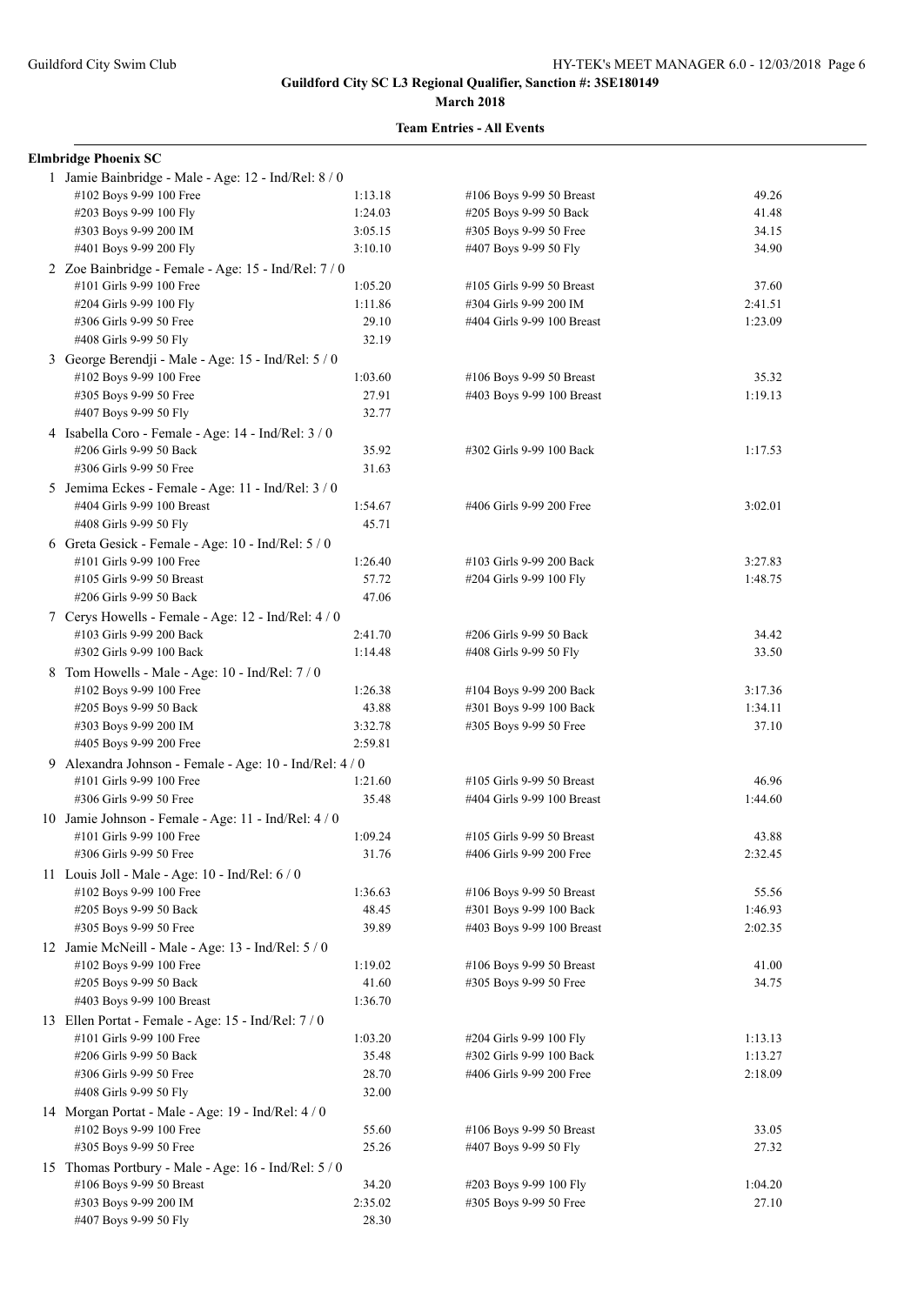**Elmbridge Phoenix SC**

**Guildford City SC L3 Regional Qualifier, Sanction #: 3SE180149 March 2018**

# **Team Entries - All Events**

# 16 George Pullan - Male - Age: 16 - Ind/Rel: 5 / 0 #102 Boys 9-99 100 Free 56.23 #203 Boys 9-99 100 Fly 1:04.12

| #205 Boys 9-99 50 Back                                      | 29.66                                           | #301 Boys 9-99 100 Back    | 1:04.20 |
|-------------------------------------------------------------|-------------------------------------------------|----------------------------|---------|
| #305 Boys 9-99 50 Free                                      | 25.92                                           |                            |         |
| 17 Daniel Rautenbach - Male - Age: 10 - Ind/Rel: 3 / 0      |                                                 |                            |         |
| #205 Boys 9-99 50 Back                                      | 37.20                                           | #301 Boys 9-99 100 Back    | 1:29.73 |
| #305 Boys 9-99 50 Free                                      | 35.10                                           |                            |         |
| 18 Yiannis Scotiniadis - Male - Age: 11 - Ind/Rel: 3 / 0    |                                                 |                            |         |
| #203 Boys 9-99 100 Fly                                      | 1:35.06                                         | #205 Boys 9-99 50 Back     | 38.70   |
| #405 Boys 9-99 200 Free                                     | 2:53.87                                         |                            |         |
| 19 Emily Shaw - Female - Age: $11$ - Ind/Rel: $1/0$         |                                                 |                            |         |
| #202 Girls 9-99 200 Breast                                  | 3:12.19                                         |                            |         |
| 20 Esme Sherriff - Female - Age: 11 - Ind/Rel: 1 / 0        |                                                 |                            |         |
| #404 Girls 9-99 100 Breast                                  | 1:30.18                                         |                            |         |
| 21 Sarah Soliman - Female - Age: 10 - Ind/Rel: 2 / 0        |                                                 |                            |         |
| #105 Girls 9-99 50 Breast                                   | 41.20                                           | #404 Girls 9-99 100 Breast | 1:33.40 |
| 22 Emma Solimeno - Female - Age: 14 - Ind/Rel: 5 / 0        |                                                 |                            |         |
| #101 Girls 9-99 100 Free                                    | 1:06.10                                         | #204 Girls 9-99 100 Fly    | 1:17.94 |
| #306 Girls 9-99 50 Free                                     | 29.60                                           | #406 Girls 9-99 200 Free   | 2:28.37 |
| #408 Girls 9-99 50 Fly                                      | 32.90                                           |                            |         |
| 23 Maisie Vila - Female - Age: 12 - Ind/Rel: 7 / 0          |                                                 |                            |         |
| #101 Girls 9-99 100 Free                                    | 1:16.40                                         | #103 Girls 9-99 200 Back   | 3:00.34 |
| #105 Girls 9-99 50 Breast                                   | 48.80                                           | #206 Girls 9-99 50 Back    | 41.35   |
| #302 Girls 9-99 100 Back                                    | 1:28.76                                         | #306 Girls 9-99 50 Free    | 35.17   |
| #406 Girls 9-99 200 Free                                    | 2:49.23                                         |                            |         |
| 24 Rachel Watt - Female - Age: 14 - Ind/Rel: 4 / 0          |                                                 |                            |         |
| #101 Girls 9-99 100 Free                                    | 1:14.15                                         | #206 Girls 9-99 50 Back    | 39.16   |
| #302 Girls 9-99 100 Back                                    | 1:21.41                                         | #306 Girls 9-99 50 Free    | 34.27   |
| 25 Eleanor White - Female - Age: 11 - Ind/Rel: 4 / 0        |                                                 |                            |         |
| #101 Girls 9-99 100 Free                                    | 1:10.00                                         | #204 Girls 9-99 100 Fly    | 1:21.50 |
| #306 Girls 9-99 50 Free                                     | 31.70                                           | #408 Girls 9-99 50 Fly     | 34.80   |
| 26 Georgia Winterbourne - Female - Age: 13 - Ind/Rel: 2 / 0 |                                                 |                            |         |
| #304 Girls 9-99 200 IM                                      | 2:46.67                                         | #306 Girls 9-99 50 Free    | 30.70   |
| <b>Elmbridge Phoenix SC</b>                                 | Total Individual Entries: 114 - Total Relays: 0 |                            |         |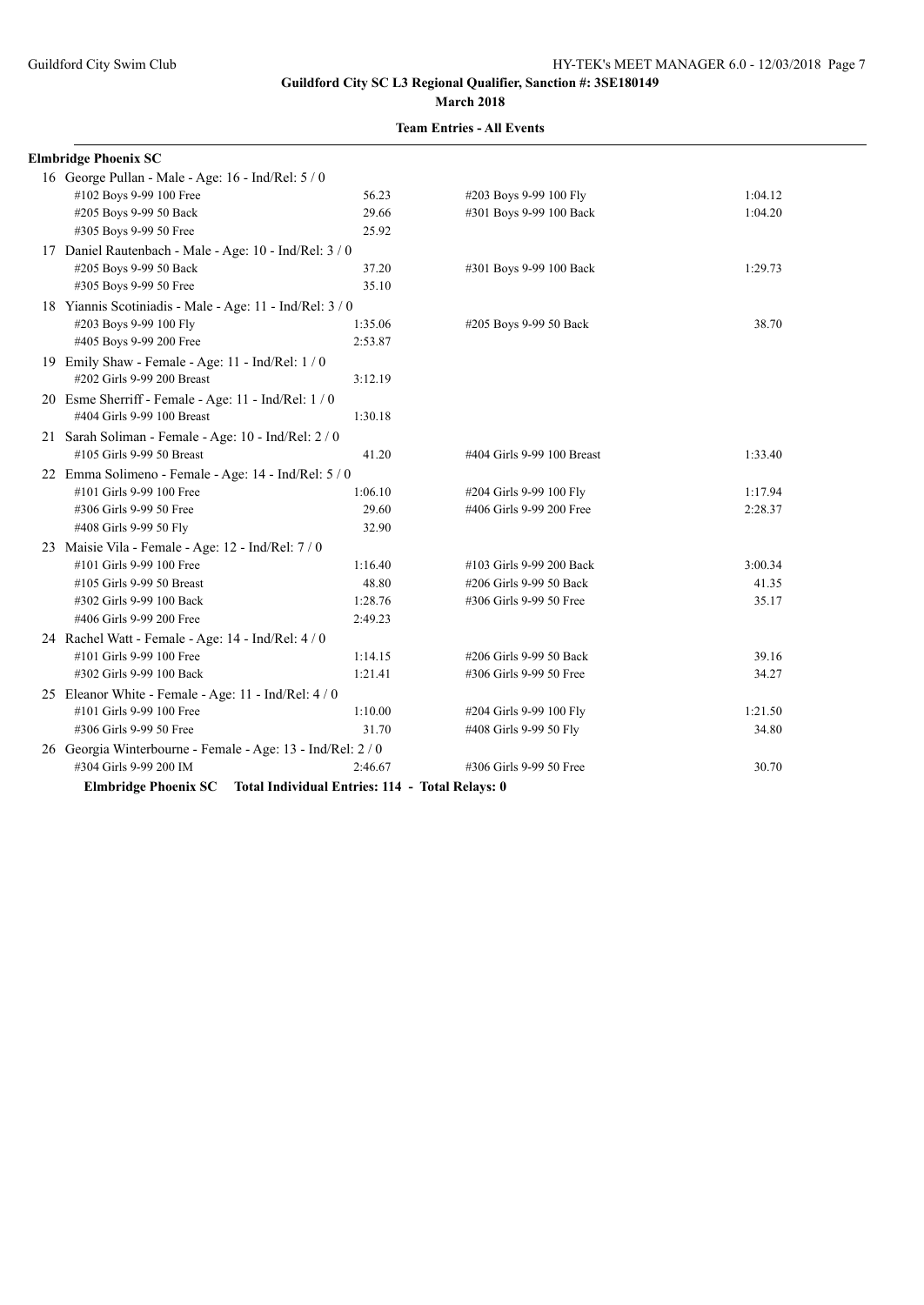|  | <b>Epsom District SC</b>                                 |         |                            |         |  |  |
|--|----------------------------------------------------------|---------|----------------------------|---------|--|--|
|  | 1 Clara Alston - Female - Age: 13 - Ind/Rel: 3 / 0       |         |                            |         |  |  |
|  | #101 Girls 9-99 100 Free                                 | 1:04.93 | #204 Girls 9-99 100 Fly    | 1:22.22 |  |  |
|  | #304 Girls 9-99 200 IM                                   | 2:48.45 |                            |         |  |  |
|  | 2 James Alston - Male - Age: 12 - Ind/Rel: 2 / 0         |         |                            |         |  |  |
|  | #102 Boys 9-99 100 Free                                  | 1:22.00 | #205 Boys 9-99 50 Back     | 42.07   |  |  |
|  | 3 Freya Bennett - Female - Age: 9 - Ind/Rel: 9 / 0       |         |                            |         |  |  |
|  | #101 Girls 9-99 100 Free                                 | 1:29.14 | #105 Girls 9-99 50 Breast  | 52.20   |  |  |
|  | #202 Girls 9-99 200 Breast                               | 4:00.21 | #204 Girls 9-99 100 Fly    | 1:55.81 |  |  |
|  | #206 Girls 9-99 50 Back                                  | 44.28   | #302 Girls 9-99 100 Back   | 1:36.01 |  |  |
|  | #304 Girls 9-99 200 IM                                   | 3:37.52 | #306 Girls 9-99 50 Free    | 39.85   |  |  |
|  | #404 Girls 9-99 100 Breast                               | 1:52.92 |                            |         |  |  |
|  | 4 Ethan De Ville - Male - Age: 12 - Ind/Rel: 4 / 0       |         |                            |         |  |  |
|  | #102 Boys 9-99 100 Free                                  | 1:20.56 | #201 Boys 9-99 200 Breast  | 3:18.16 |  |  |
|  | #403 Boys 9-99 100 Breast                                | 1:25.90 | #405 Boys 9-99 200 Free    | 2:53.26 |  |  |
|  | 5 Alexandra Duggans - Female - Age: 11 - Ind/Rel: 1 / 0  |         |                            |         |  |  |
|  | #408 Girls 9-99 50 Fly                                   | 35.40   |                            |         |  |  |
|  | 6 Daniel Fallon - Male - Age: 12 - Ind/Rel: 3 / 0        |         |                            |         |  |  |
|  | #301 Boys 9-99 100 Back                                  | 1:28.08 | #305 Boys 9-99 50 Free     | 33.00   |  |  |
|  | #407 Boys 9-99 50 Fly                                    | 43.12   |                            |         |  |  |
|  | 7 Lucy Fallon - Female - Age: 10 - Ind/Rel: 5 / 0        |         |                            |         |  |  |
|  | #101 Girls 9-99 100 Free                                 | 1:35.49 | #105 Girls 9-99 50 Breast  | 58.62   |  |  |
|  | #206 Girls 9-99 50 Back                                  | 49.47   | #306 Girls 9-99 50 Free    | 40.85   |  |  |
|  | #406 Girls 9-99 200 Free                                 | 3:27.36 |                            |         |  |  |
|  | 8 Isabelle Fernandez - Female - Age: 9 - Ind/Rel: 8 / 0  |         |                            |         |  |  |
|  | #101 Girls 9-99 100 Free                                 | 1:29.17 | #105 Girls 9-99 50 Breast  | 56.22   |  |  |
|  | #202 Girls 9-99 200 Breast                               | 4:11.54 | #206 Girls 9-99 50 Back    | 47.24   |  |  |
|  | #302 Girls 9-99 100 Back                                 | 1:40.14 | #306 Girls 9-99 50 Free    | 39.96   |  |  |
|  | #402 Girls 9-99 200 Fly                                  | 4:10.86 | #408 Girls 9-99 50 Fly     | 49.55   |  |  |
|  | 9 Niamh Hasselwander - Female - Age: 11 - Ind/Rel: 5 / 0 |         |                            |         |  |  |
|  | #202 Girls 9-99 200 Breast                               | 3:26.86 | #204 Girls 9-99 100 Fly    | 1:27.80 |  |  |
|  | #304 Girls 9-99 200 IM                                   | 2:52.90 | #402 Girls 9-99 200 Fly    | 3:11.90 |  |  |
|  | #406 Girls 9-99 200 Free                                 | 2:29.90 |                            |         |  |  |
|  | 10 Ellie Hemmings - Female - Age: 11 - Ind/Rel: 4 / 0    |         |                            |         |  |  |
|  | #302 Girls 9-99 100 Back                                 | 1:30.48 | #306 Girls 9-99 50 Free    | 34.00   |  |  |
|  | #406 Girls 9-99 200 Free                                 | 2:50.91 | #408 Girls 9-99 50 Fly     | 38.20   |  |  |
|  | 11 Eloise Howarth - Female - Age: 11 - Ind/Rel: 7 / 0    |         |                            |         |  |  |
|  | #101 Girls 9-99 100 Free                                 | 1:13.95 | #103 Girls 9-99 200 Back   | 2:46.10 |  |  |
|  | #105 Girls 9-99 50 Breast                                | 47.32   | #204 Girls 9-99 100 Fly    | 1:21.40 |  |  |
|  | #402 Girls 9-99 200 Fly                                  | 3:07.80 | #406 Girls 9-99 200 Free   | 2:35.30 |  |  |
|  | #408 Girls 9-99 50 Fly                                   | 35.80   |                            |         |  |  |
|  | 12 Olivia Howarth - Female - Age: 12 - Ind/Rel: 5 / 0    |         |                            |         |  |  |
|  | #101 Girls 9-99 100 Free                                 | 1:13.85 | #103 Girls 9-99 200 Back   | 2:47.33 |  |  |
|  | #105 Girls 9-99 50 Breast                                | 44.50   | #206 Girls 9-99 50 Back    | 36.50   |  |  |
|  | #406 Girls 9-99 200 Free                                 | 2:37.20 |                            |         |  |  |
|  | 13 James Lawlor - Male - Age: 11 - Ind/Rel: 4 / 0        |         |                            |         |  |  |
|  | #102 Boys 9-99 100 Free                                  | 1:14.50 | #104 Boys 9-99 200 Back    | 3:13.47 |  |  |
|  | #201 Boys 9-99 200 Breast                                | 3:54.69 | #203 Boys 9-99 100 Fly     | 1:28.44 |  |  |
|  | 14 Sophia Lawlor - Female - Age: 13 - Ind/Rel: 4 / 0     |         |                            |         |  |  |
|  | #103 Girls 9-99 200 Back                                 | 2:57.76 | #202 Girls 9-99 200 Breast | 3:30.79 |  |  |
|  | #206 Girls 9-99 50 Back                                  | 40.18   | #402 Girls 9-99 200 Fly    | 3:14.25 |  |  |
|  | 15 Konrad Mojzuk - Male - Age: 12 - Ind/Rel: 5 / 0       |         |                            |         |  |  |
|  | #102 Boys 9-99 100 Free                                  | 1:17.48 | #106 Boys 9-99 50 Breast   | 50.26   |  |  |
|  | #205 Boys 9-99 50 Back                                   | 44.11   | #301 Boys 9-99 100 Back    | 1:30.44 |  |  |
|  | #305 Boys 9-99 50 Free                                   | 34.46   |                            |         |  |  |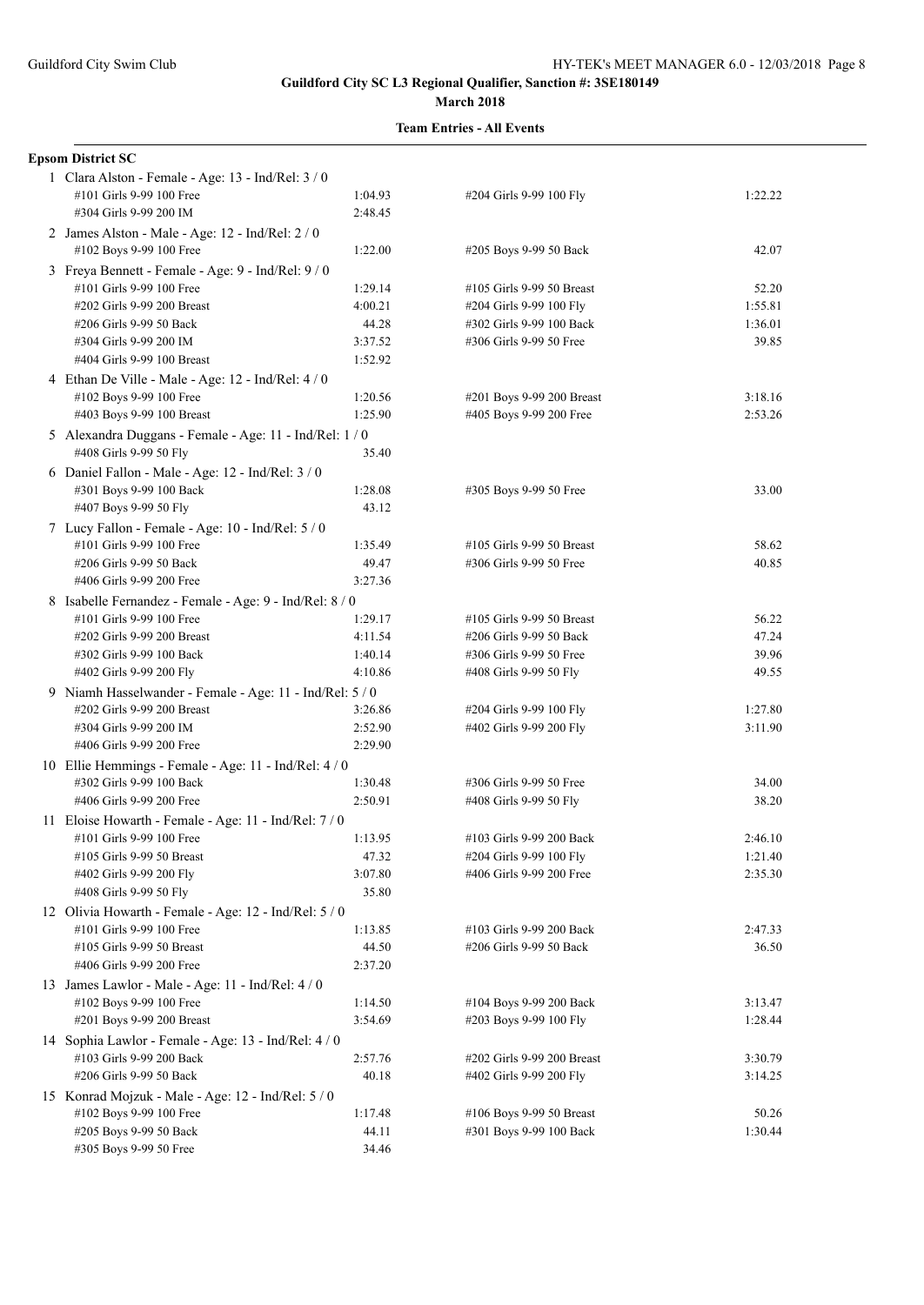#### **March 2018**

#### **Team Entries - All Events**

#### **Epsom District SC**

| 16 Luke Moore - Male - Age: 10 - Ind/Rel: 8 / 0       |                                                                   |                           |         |
|-------------------------------------------------------|-------------------------------------------------------------------|---------------------------|---------|
| #102 Boys 9-99 100 Free                               | 1:11.50                                                           | #104 Boys 9-99 200 Back   | 2:44.90 |
| #203 Boys 9-99 100 Fly                                | 1:20.34                                                           | #205 Boys 9-99 50 Back    | 37.97   |
| #301 Boys 9-99 100 Back                               | 1:19.00                                                           | #303 Boys 9-99 200 IM     | 2:52.50 |
| #405 Boys 9-99 200 Free                               | 2:29.50                                                           | #407 Boys 9-99 50 Fly     | 35.80   |
| 17 Matthew Moore - Male - Age: 9 - Ind/Rel: 8 / 0     |                                                                   |                           |         |
| #104 Boys 9-99 200 Back                               | 3:24.50                                                           | #106 Boys 9-99 50 Breast  | 48.81   |
| #201 Boys 9-99 200 Breast                             | 3:49.48                                                           | #203 Boys 9-99 100 Fly    | 1:43.87 |
| #301 Boys 9-99 100 Back                               | 1:37.40                                                           | #303 Boys 9-99 200 IM     | 3:23.91 |
| #403 Boys 9-99 100 Breast                             | 1:45.83                                                           | #407 Boys 9-99 50 Fly     | 40.10   |
| 18 Cheuk Nam Wong - Male - Age: 13 - Ind/Rel: 2 / 0   |                                                                   |                           |         |
| #106 Boys 9-99 50 Breast                              | 41.94                                                             | #403 Boys 9-99 100 Breast | 1:31.69 |
| 19 Lexi Parker - Female - Age: 9 - Ind/Rel: 7 / 0     |                                                                   |                           |         |
| #101 Girls 9-99 100 Free                              | 1:28.17                                                           | #204 Girls 9-99 100 Fly   | 1:53.46 |
| #206 Girls 9-99 50 Back                               | 46.45                                                             | #302 Girls 9-99 100 Back  | 1:39.10 |
| #306 Girls 9-99 50 Free                               | 40.00                                                             | #406 Girls 9-99 200 Free  | 3:04.29 |
| #408 Girls 9-99 50 Fly                                | 48.09                                                             |                           |         |
| 20 Lily Perkins - Female - Age: 12 - Ind/Rel: 5 / 0   |                                                                   |                           |         |
| #101 Girls 9-99 100 Free                              | 1:24.54                                                           | #105 Girls 9-99 50 Breast | 49.19   |
| #202 Girls 9-99 200 Breast                            | 3:42.11                                                           | #304 Girls 9-99 200 IM    | 3:21.31 |
| #404 Girls 9-99 100 Breast                            | 1:42.49                                                           |                           |         |
| 21 Alice Underwood - Female - Age: 9 - Ind/Rel: 8 / 0 |                                                                   |                           |         |
| #101 Girls 9-99 100 Free                              | 1:29.68                                                           | #105 Girls 9-99 50 Breast | 47.80   |
| #202 Girls 9-99 200 Breast                            | 3:49.19                                                           | #302 Girls 9-99 100 Back  | 1:39.78 |
| #304 Girls 9-99 200 IM                                | 3:30.74                                                           | #306 Girls 9-99 50 Free   | 38.96   |
| #404 Girls 9-99 100 Breast                            | 1:47.29                                                           | #406 Girls 9-99 200 Free  | 3:07.05 |
| 22 Thomas Underwood - Male - Age: 11 - Ind/Rel: 9 / 0 |                                                                   |                           |         |
| #102 Boys 9-99 100 Free                               | 1:21.52                                                           | #106 Boys 9-99 50 Breast  | 50.96   |
| #201 Boys 9-99 200 Breast                             | 3:50.74                                                           | #205 Boys 9-99 50 Back    | 45.07   |
| #301 Boys 9-99 100 Back                               | 1:36.07                                                           | #303 Boys 9-99 200 IM     | 3:19.11 |
| #305 Boys 9-99 50 Free                                | 37.27                                                             | #403 Boys 9-99 100 Breast | 1:43.28 |
| #405 Boys 9-99 200 Free                               | 2:59.75                                                           |                           |         |
| 23 Bella Vaughan - Female - Age: 12 - Ind/Rel: 3 / 0  |                                                                   |                           |         |
| #101 Girls 9-99 100 Free                              | 1:07.77                                                           | #302 Girls 9-99 100 Back  | 1:16.12 |
| #404 Girls 9-99 100 Breast                            | 1:34.07                                                           |                           |         |
| 24 Sofia Vaughan - Female - Age: 10 - Ind/Rel: 4 / 0  |                                                                   |                           |         |
| #101 Girls 9-99 100 Free                              | 1:25.18                                                           | #204 Girls 9-99 100 Fly   | 1:45.82 |
| #302 Girls 9-99 100 Back                              | 1:49.16                                                           | #406 Girls 9-99 200 Free  | 3:03.60 |
|                                                       | Epsom District SC Total Individual Entries: 123 - Total Relays: 0 |                           |         |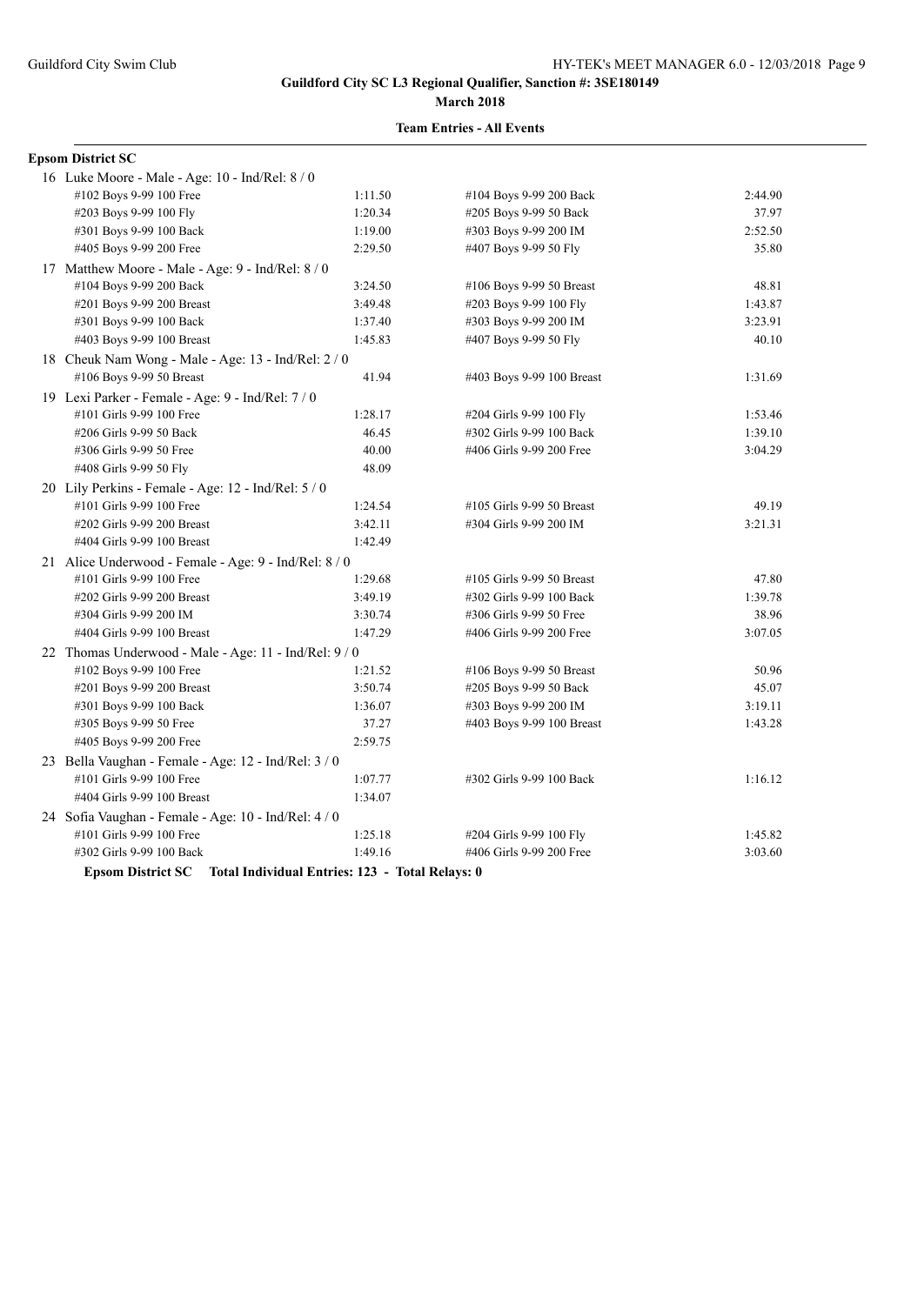| <b>Farnham Swimming Club-SE</b>                                                 |         |                            |         |
|---------------------------------------------------------------------------------|---------|----------------------------|---------|
| 1 Alexander Andrews - Male - Age: 13 - Ind/Rel: 2 / 0<br>#305 Boys 9-99 50 Free | 36.87   | #407 Boys 9-99 50 Fly      | 40.33   |
| 2 Isabella Beattie - Female - Age: 10 - Ind/Rel: 6 / 0                          |         |                            |         |
| #101 Girls 9-99 100 Free                                                        | 1:28.15 | #105 Girls 9-99 50 Breast  | 48.93   |
| #202 Girls 9-99 200 Breast                                                      | 3:57.50 | #206 Girls 9-99 50 Back    | 45.53   |
| #404 Girls 9-99 100 Breast                                                      | 1:54.08 | #406 Girls 9-99 200 Free   | 3:28.69 |
| 3 Ella Cheesman - Female - Age: 12 - Ind/Rel: 3 / 0                             |         |                            |         |
| #105 Girls 9-99 50 Breast                                                       | 38.82   | #202 Girls 9-99 200 Breast | 3:04.67 |
| #404 Girls 9-99 100 Breast                                                      | 1:24.86 |                            |         |
| 4 Dania Encinas - Female - Age: 13 - Ind/Rel: 8 / 0                             |         |                            |         |
| #101 Girls 9-99 100 Free                                                        | 1:10.35 | #105 Girls 9-99 50 Breast  | 41.68   |
| #204 Girls 9-99 100 Fly                                                         | 1:21.03 | #206 Girls 9-99 50 Back    | 38.25   |
| #304 Girls 9-99 200 IM                                                          | 2:56.68 | #306 Girls 9-99 50 Free    | 31.47   |
| #404 Girls 9-99 100 Breast                                                      | 1:34.24 | #408 Girls 9-99 50 Fly     | 34.17   |
| 5 Zoe Falconer - Female - Age: 10 - Ind/Rel: 9 / 0                              |         |                            |         |
| #101 Girls 9-99 100 Free                                                        | 1:20.01 | #103 Girls 9-99 200 Back   | 3:17.41 |
| #105 Girls 9-99 50 Breast                                                       | 47.29   | #202 Girls 9-99 200 Breast | 3:58.91 |
| #206 Girls 9-99 50 Back                                                         | 40.39   | #302 Girls 9-99 100 Back   | 1:30.58 |
| #306 Girls 9-99 50 Free                                                         | 35.81   | #404 Girls 9-99 100 Breast | 1:50.32 |
| #406 Girls 9-99 200 Free                                                        | 3:01.99 |                            |         |
| 6 Daria Galinskaya - Female - Age: 9 - Ind/Rel: 5 / 0                           |         |                            |         |
| #101 Girls 9-99 100 Free                                                        | 1:38.84 | #105 Girls 9-99 50 Breast  | 53.50   |
| #206 Girls 9-99 50 Back                                                         | 44.76   | #302 Girls 9-99 100 Back   | 1:54.85 |
| #306 Girls 9-99 50 Free                                                         | 38.21   |                            |         |
| 7 Ella Hale - Female - Age: 13 - Ind/Rel: 2 / 0<br>#304 Girls 9-99 200 IM       | 2:40.07 | #306 Girls 9-99 50 Free    | 30.90   |
| 8 Imogen Hale - Female - Age: 11 - Ind/Rel: 1 / 0<br>#206 Girls 9-99 50 Back    | 46.07   |                            |         |
| 9 Emily Harker - Female - Age: 11 - Ind/Rel: 6 / 0                              |         |                            |         |
| #103 Girls 9-99 200 Back                                                        | 3:02.46 | #105 Girls 9-99 50 Breast  | 44.33   |
| #204 Girls 9-99 100 Fly                                                         | 1:32.92 | #206 Girls 9-99 50 Back    | 38.00   |
| #404 Girls 9-99 100 Breast                                                      | 1:38.03 | #408 Girls 9-99 50 Fly     | 38.32   |
| 10 Blu Kotas - Female - Age: 11 - Ind/Rel: $4/0$                                |         |                            |         |
| #105 Girls 9-99 50 Breast                                                       | 48.46   | #202 Girls 9-99 200 Breast | 4:02.95 |
| #306 Girls 9-99 50 Free                                                         | 41.68   | #404 Girls 9-99 100 Breast | 1:46.65 |
| 11 Holly Langton - Female - Age: 10 - Ind/Rel: 1 / 0                            |         |                            |         |
| #306 Girls 9-99 50 Free                                                         | 44.60   |                            |         |
| 12 Elliot Morpuss - Male - Age: 15 - Ind/Rel: 4 / 0                             |         |                            |         |
| #301 Boys 9-99 100 Back                                                         | 1:06.69 | #303 Boys 9-99 200 IM      | 2:22.08 |
| #305 Boys 9-99 50 Free                                                          | 26.20   | #405 Boys 9-99 200 Free    | 2:04.12 |
| 13 Ross Porter - Male - Age: 14 - Ind/Rel: 1 / 0<br>#401 Boys 9-99 200 Fly      | 2:32.85 |                            |         |
| 14 Alex Riddell - Male - Age: 12 - Ind/Rel: 6 / 0                               |         |                            |         |
| #102 Boys 9-99 100 Free                                                         | 1:10.61 | #104 Boys 9-99 200 Back    | 2:58.00 |
| #106 Boys 9-99 50 Breast                                                        | 44.99   | #301 Boys 9-99 100 Back    | 1:22.09 |
| #303 Boys 9-99 200 IM                                                           | 3:16.93 | #305 Boys 9-99 50 Free     | 31.61   |
| 15 Hayden Runyard - Male - Age: 11 - Ind/Rel: 4 / 0                             |         |                            |         |
| #102 Boys 9-99 100 Free                                                         | 1:27.61 | #106 Boys 9-99 50 Breast   | 52.45   |
| #201 Boys 9-99 200 Breast                                                       | 4:09.49 | #205 Boys 9-99 50 Back     | 45.32   |
| 16 Travis Rutherford - Male - Age: 10 - Ind/Rel: 2/0<br>#102 Boys 9-99 100 Free | 1:34.87 | #305 Boys 9-99 50 Free     | 41.17   |
| 17 Eleanor Stanbury - Female - Age: 11 - Ind/Rel: 4 / 0                         |         |                            |         |
| #204 Girls 9-99 100 Fly                                                         | 1:25.66 | #206 Girls 9-99 50 Back    | 39.58   |
| #302 Girls 9-99 100 Back                                                        | 1:23.83 | #304 Girls 9-99 200 IM     | 3:07.14 |
| 18 Rafe Stanbury - Male - Age: 9 - Ind/Rel: 2 / 0                               |         |                            |         |
| #301 Boys 9-99 100 Back                                                         | 1:47.86 | #305 Boys 9-99 50 Free     | 42.81   |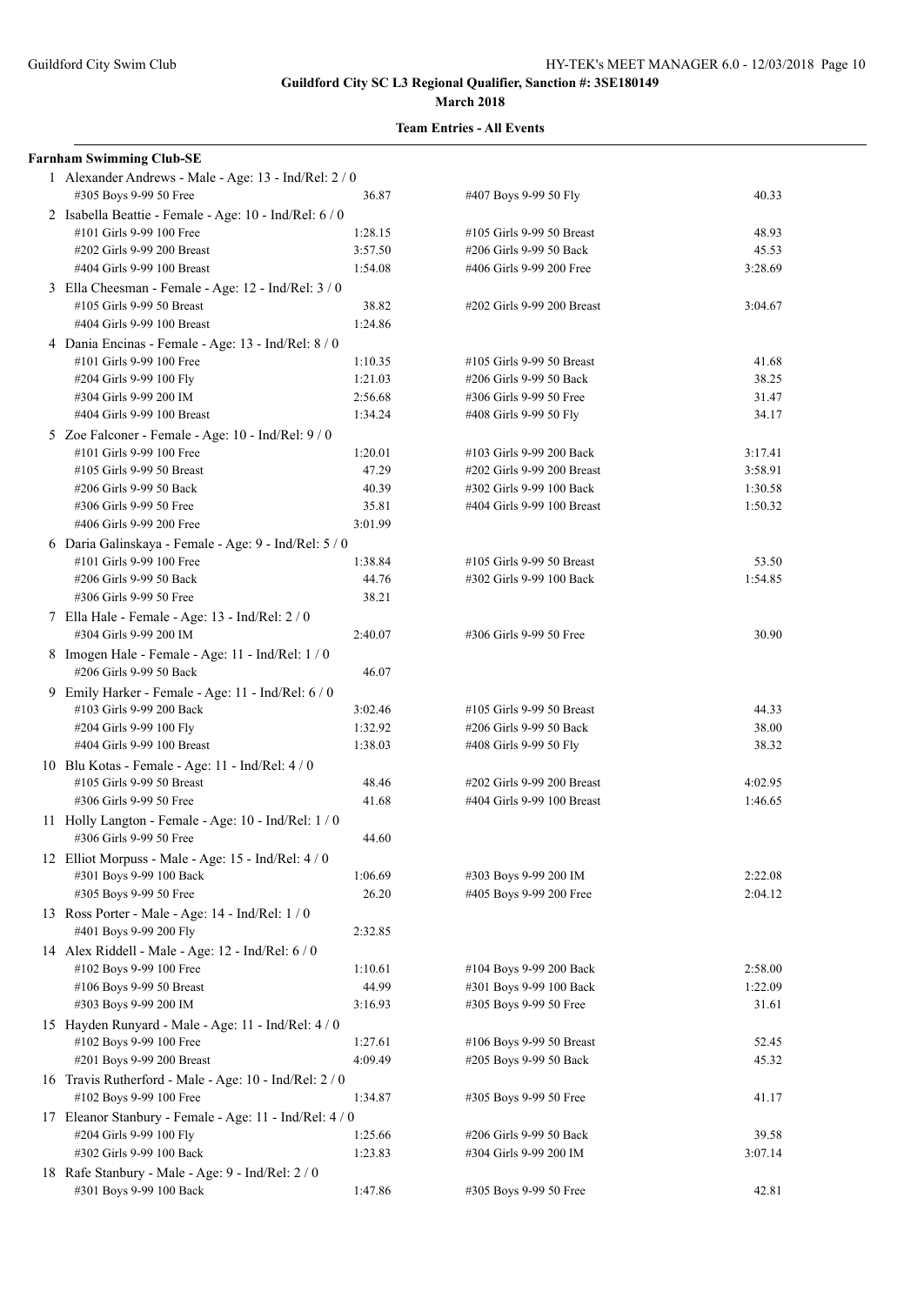|    | <b>Farnham Swimming Club-SE</b>                                         |         |                          |         |
|----|-------------------------------------------------------------------------|---------|--------------------------|---------|
|    | 19 Amy Strode - Female - Age: 13 - Ind/Rel: $3/0$                       |         |                          |         |
|    | #304 Girls 9-99 200 IM                                                  | 2:38.12 | #406 Girls 9-99 200 Free | 2:19.92 |
|    | #408 Girls 9-99 50 Fly                                                  | 32.34   |                          |         |
| 20 | Georgia Strode - Female - Age: 11 - Ind/Rel: 4/0                        |         |                          |         |
|    | #302 Girls 9-99 100 Back                                                | 1:22.71 | #304 Girls 9-99 200 IM   | 2:50.43 |
|    | #402 Girls 9-99 200 Fly                                                 | 3:16.72 | #408 Girls 9-99 50 Fly   | 35.16   |
|    | 21 Jas Tilney - Female - Age: $10$ - Ind/Rel: $2/0$                     |         |                          |         |
|    | #202 Girls 9-99 200 Breast                                              | 4:15.08 | #206 Girls 9-99 50 Back  | 49.01   |
| 22 | Anthi Tsopanakos - Female - Age: 14 - Ind/Rel: 1/0                      |         |                          |         |
|    | #404 Girls 9-99 100 Breast                                              | 1:25.62 |                          |         |
|    | Farnham Swimming Club-SE Total Individual Entries: 80 - Total Relays: 0 |         |                          |         |
|    | <b>Godalming Swimming Club</b>                                          |         |                          |         |
|    | 1 Freddie Evans - Male - Age: $15$ - Ind/Rel: $2/0$                     |         |                          |         |
|    | #305 Boys 9-99 50 Free                                                  | 27.78   | #407 Boys 9-99 50 Fly    | 29.79   |
| 2  | Joseph Stemp - Male - Age: 14 - Ind/Rel: 2 / 0                          |         |                          |         |
|    | #203 Boys 9-99 100 Fly                                                  | 1:14.04 | #407 Boys 9-99 50 Fly    | 30.47   |
|    | Godalming Swimming Club Total Individual Entries: 4 - Total Relays: 0   |         |                          |         |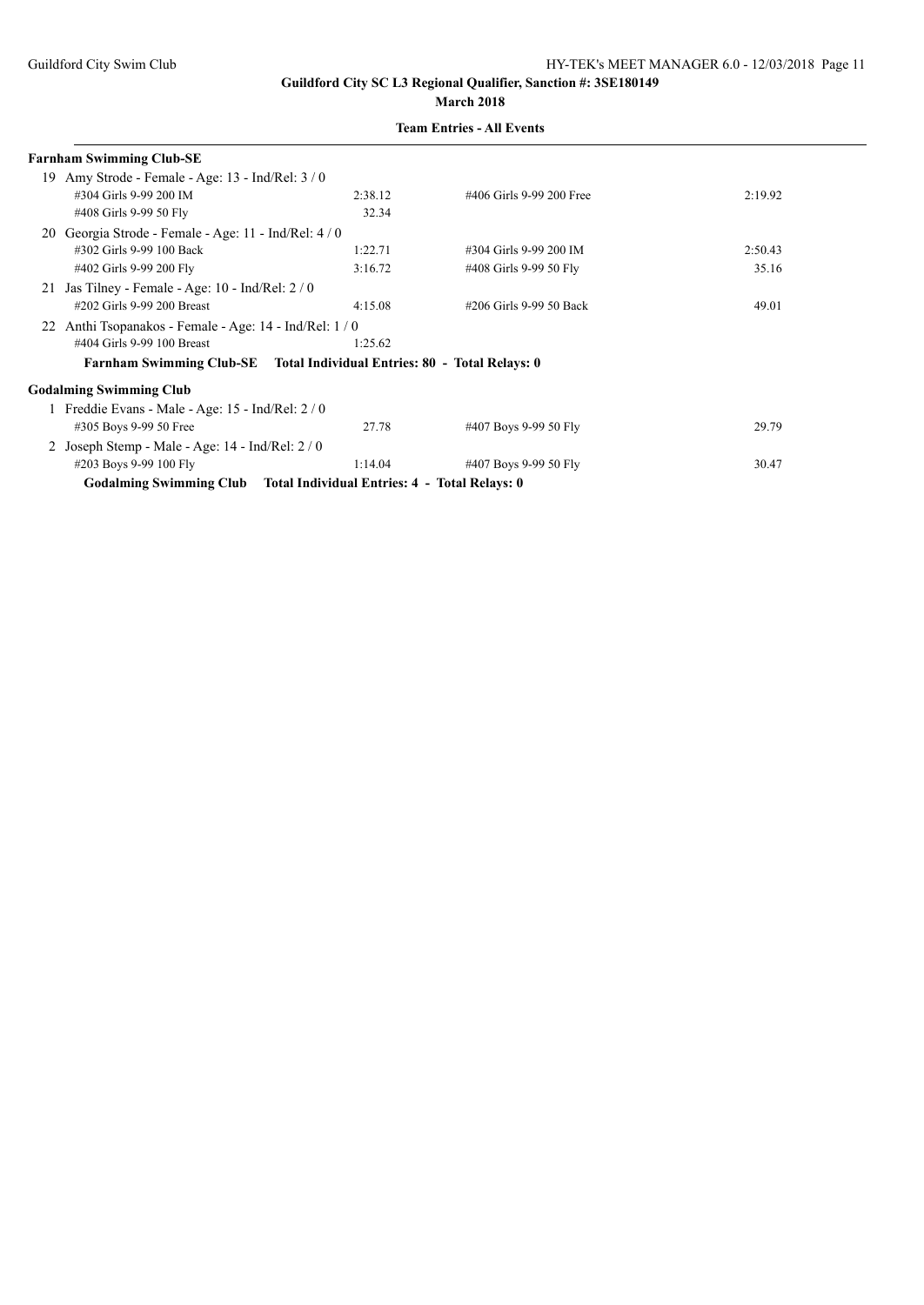| <b>Guildford City Swimming Club-SE</b>                                           |         |                                                    |                |
|----------------------------------------------------------------------------------|---------|----------------------------------------------------|----------------|
| 1 Omar Abdelrahman - Male - Age: 16 - Ind/Rel: 4 / 0                             |         |                                                    |                |
| #102 Boys 9-99 100 Free                                                          | 1:06.35 | #106 Boys 9-99 50 Breast                           | 38.05          |
| #201 Boys 9-99 200 Breast                                                        | 3:02.53 | #305 Boys 9-99 50 Free                             | 29.13          |
| 2 Hana Aitkin - Female - Age: 10 - Ind/Rel: 2 / 0                                |         |                                                    |                |
| #306 Girls 9-99 50 Free                                                          | 39.93   | #406 Girls 9-99 200 Free                           | 3:31.60        |
| 3 Karim Amankul - Male - Age: 15 - Ind/Rel: 2 / 0                                |         |                                                    |                |
| #305 Boys 9-99 50 Free                                                           | 30.70   | #407 Boys 9-99 50 Fly                              | 34.79          |
| 4 Hayden Amiss - Male - Age: 11 - Ind/Rel: 12 / 0                                |         |                                                    |                |
| #102 Boys 9-99 100 Free                                                          | 1:13.92 | #104 Boys 9-99 200 Back                            | 2:57.50        |
| #106 Boys 9-99 50 Breast                                                         | 44.28   | #201 Boys 9-99 200 Breast                          | 3:21.30        |
| #203 Boys 9-99 100 Fly                                                           | 1:34.35 | #205 Boys 9-99 50 Back                             | 39.65          |
| #301 Boys 9-99 100 Back                                                          | 1:28.58 | #303 Boys 9-99 200 IM                              | 3:01.62        |
| #305 Boys 9-99 50 Free                                                           | 32.71   | #403 Boys 9-99 100 Breast                          | 1:36.07        |
| #405 Boys 9-99 200 Free                                                          | 2:39.49 | #407 Boys 9-99 50 Fly                              | 38.66          |
| 5 Ben Ankers - Male - Age: 11 - Ind/Rel: 8 / 0                                   |         |                                                    |                |
| #102 Boys 9-99 100 Free                                                          | 1:17.22 | #106 Boys 9-99 50 Breast                           | 42.31          |
| #201 Boys 9-99 200 Breast                                                        | 3:22.91 | #205 Boys 9-99 50 Back                             | 40.58          |
| #301 Boys 9-99 100 Back                                                          | 1:27.11 | #303 Boys 9-99 200 IM                              | 3:08.30        |
| #403 Boys 9-99 100 Breast                                                        | 1:35.93 | #405 Boys 9-99 200 Free                            | 2:49.45        |
| 6 Emily Ankers - Female - Age: 13 - Ind/Rel: 6 / 0                               |         |                                                    |                |
| #101 Girls 9-99 100 Free                                                         | 1:04.81 | #204 Girls 9-99 100 Fly                            | 1:12.53        |
| #304 Girls 9-99 200 IM                                                           | 2:40.26 | #306 Girls 9-99 50 Free                            | 29.84          |
| #402 Girls 9-99 200 Fly                                                          | 2:47.78 | #408 Girls 9-99 50 Fly                             | 32.20          |
| 7 Ewan Armstrong - Male - Age: 16 - Ind/Rel: 4 / 0                               |         |                                                    |                |
| #102 Boys 9-99 100 Free                                                          | 58.89   | #303 Boys 9-99 200 IM                              | 2:29.37        |
| #305 Boys 9-99 50 Free                                                           | 25.90   | #405 Boys 9-99 200 Free                            | 2:09.38        |
| 8 Elaheh Baradar - Female - Age: 11 - Ind/Rel: 7 / 0                             |         |                                                    |                |
| #103 Girls 9-99 200 Back                                                         | 3:08.72 | #105 Girls 9-99 50 Breast                          | 48.03          |
| #202 Girls 9-99 200 Breast                                                       | 3:29.34 | #304 Girls 9-99 200 IM                             | 3:07.46        |
| #306 Girls 9-99 50 Free                                                          | 36.56   | #404 Girls 9-99 100 Breast                         | 1:39.49        |
| #406 Girls 9-99 200 Free                                                         | 2:50.80 |                                                    |                |
| 9 Ella Barker - Female - Age: 12 - Ind/Rel: 8 / 0                                |         |                                                    |                |
| #101 Girls 9-99 100 Free                                                         | 1:05.86 | #105 Girls 9-99 50 Breast                          | 40.99          |
| #202 Girls 9-99 200 Breast                                                       | 3:11.57 | #206 Girls 9-99 50 Back                            | 37.89          |
| #304 Girls 9-99 200 IM                                                           | 2:41.83 | #306 Girls 9-99 50 Free                            | 30.22          |
| #404 Girls 9-99 100 Breast                                                       | 1:27.98 | #406 Girls 9-99 200 Free                           | 2:25.40        |
| 10 Abigail Barnett - Female - Age: 13 - Ind/Rel: 2 / 0                           |         |                                                    |                |
| #304 Girls 9-99 200 IM                                                           | 2:51.34 | #404 Girls 9-99 100 Breast                         | 1:27.00        |
| 11 Reece Barton-Lake - Male - Age: 11 - Ind/Rel: 3 / 0                           |         |                                                    |                |
| #102 Boys 9-99 100 Free                                                          | 1:15.62 | #104 Boys 9-99 200 Back                            | 3:26.25        |
| #106 Boys 9-99 50 Breast                                                         | 43.72   |                                                    |                |
|                                                                                  |         |                                                    |                |
| 12 Anwen Belcher - Female - Age: 12 - Ind/Rel: 8 / 0<br>#101 Girls 9-99 100 Free | 1:12.11 | #103 Girls 9-99 200 Back                           | 2:56.28        |
| #204 Girls 9-99 100 Fly                                                          | 1:22.56 | #206 Girls 9-99 50 Back                            | 38.52          |
| #302 Girls 9-99 100 Back                                                         | 1:21.00 | #304 Girls 9-99 200 IM                             | 2:57.38        |
| #402 Girls 9-99 200 Fly                                                          | 3:05.21 | #408 Girls 9-99 50 Fly                             | 36.53          |
|                                                                                  |         |                                                    |                |
| 13 Jess Bell - Female - Age: 11 - Ind/Rel: $7/0$                                 |         |                                                    | 3:01.00        |
| #101 Girls 9-99 100 Free                                                         | 1:14.41 | #103 Girls 9-99 200 Back                           |                |
| #204 Girls 9-99 100 Fly<br>#302 Girls 9-99 100 Back                              | 1:30.92 | #206 Girls 9-99 50 Back<br>#306 Girls 9-99 50 Free | 38.50<br>33.99 |
| #406 Girls 9-99 200 Free                                                         | 1:25.24 |                                                    |                |
|                                                                                  | 2:47.68 |                                                    |                |
| 14 Antonia Berry - Female - Age: 9 - Ind/Rel: 4 / 0                              |         |                                                    |                |
| #103 Girls 9-99 200 Back                                                         | 3:49.19 | #206 Girls 9-99 50 Back                            | 47.74          |
| #304 Girls 9-99 200 IM                                                           | 3:59.62 | #406 Girls 9-99 200 Free                           | 3:35.94        |
| 15 Louise Bressler - Female - Age: 11 - Ind/Rel: 3 / 0                           |         |                                                    |                |
| #103 Girls 9-99 200 Back                                                         | 2:54.92 | #302 Girls 9-99 100 Back                           | 1:23.51        |
| #306 Girls 9-99 50 Free                                                          | 31.20   |                                                    |                |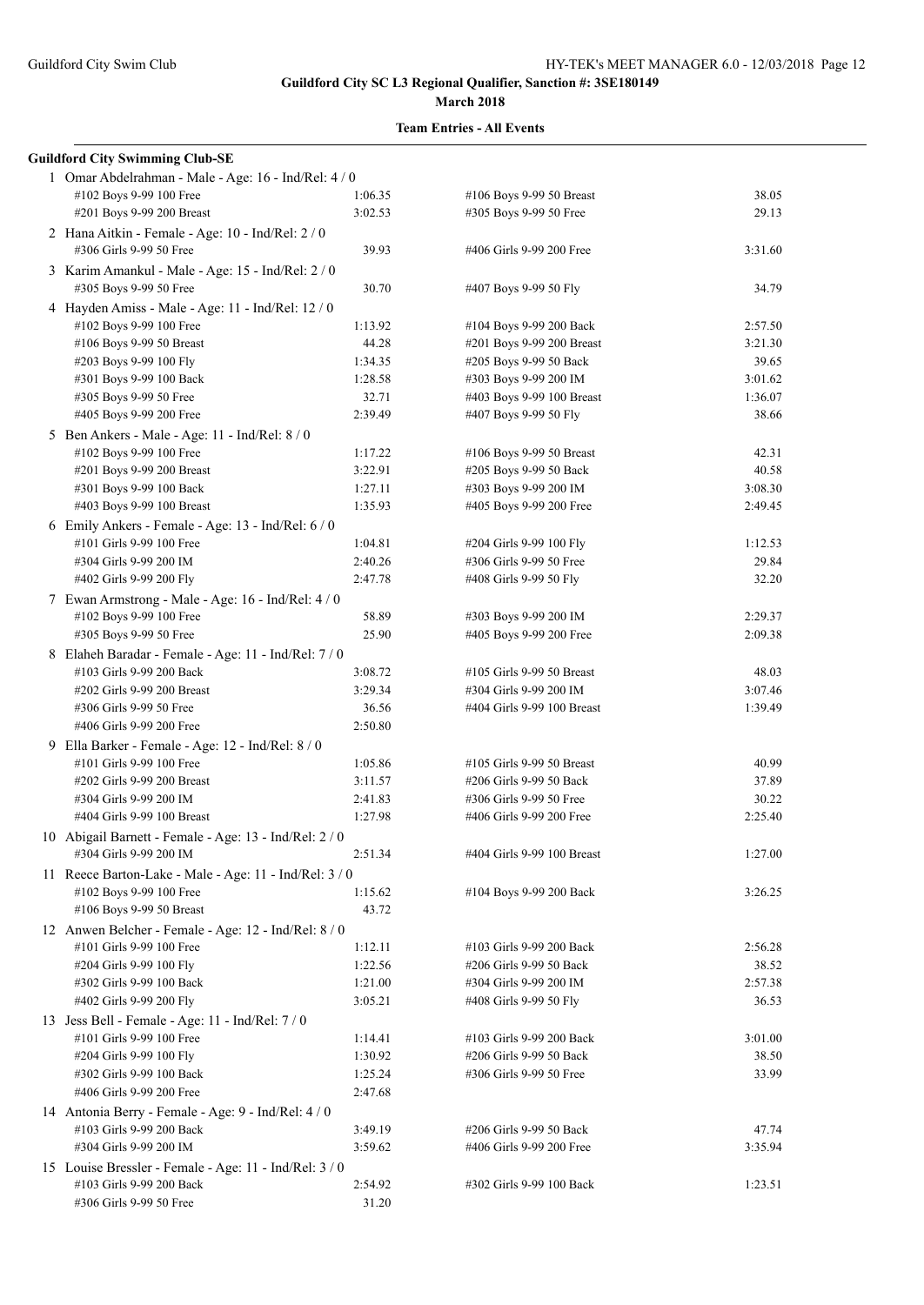#### **March 2018**

| <b>Guildford City Swimming Club-SE</b>                     |         |                            |         |
|------------------------------------------------------------|---------|----------------------------|---------|
| 16 Andrew Brett - Male - Age: 12 - Ind/Rel: 12 / 0         |         |                            |         |
| #102 Boys 9-99 100 Free                                    | 1:10.69 | #104 Boys 9-99 200 Back    | 2:48.98 |
| #106 Boys 9-99 50 Breast                                   | 45.09   | #201 Boys 9-99 200 Breast  | 3:21.15 |
| #203 Boys 9-99 100 Fly                                     | 1:16.48 | #205 Boys 9-99 50 Back     | 36.60   |
| #301 Boys 9-99 100 Back                                    | 1:18.57 | #303 Boys 9-99 200 IM      | 2:50.73 |
| #305 Boys 9-99 50 Free                                     | 32.49   | #401 Boys 9-99 200 Fly     | 2:56.56 |
| #403 Boys 9-99 100 Breast                                  | 1:36.97 | #405 Boys 9-99 200 Free    | 2:33.16 |
| 17 Ben Brett - Male - Age: 10 - Ind/Rel: 7 / 0             |         |                            |         |
| #104 Boys 9-99 200 Back                                    | 3:05.24 | #106 Boys 9-99 50 Breast   | 55.90   |
| #201 Boys 9-99 200 Breast                                  | 4:02.95 | #205 Boys 9-99 50 Back     | 40.85   |
| #303 Boys 9-99 200 IM                                      | 3:27.74 | #305 Boys 9-99 50 Free     | 38.88   |
| #405 Boys 9-99 200 Free                                    | 2:55.06 |                            |         |
| 18 Luke Burton - Male - Age: 10 - Ind/Rel: 4 / 0           |         |                            |         |
| #104 Boys 9-99 200 Back                                    | 3:32.14 | #106 Boys 9-99 50 Breast   | 58.58   |
| #305 Boys 9-99 50 Free                                     | 39.09   | #405 Boys 9-99 200 Free    | 3:21.12 |
| 19 Olivia Cassar - Female - Age: 13 - Ind/Rel: 8 / 0       |         |                            |         |
| #101 Girls 9-99 100 Free                                   | 1:12.00 | #103 Girls 9-99 200 Back   | 2:49.28 |
| #105 Girls 9-99 50 Breast                                  | 43.78   | #206 Girls 9-99 50 Back    | 39.10   |
| #302 Girls 9-99 100 Back                                   | 1:21.18 | #306 Girls 9-99 50 Free    | 33.48   |
| #404 Girls 9-99 100 Breast                                 | 1:34.74 | #406 Girls 9-99 200 Free   | 2:33.27 |
|                                                            |         |                            |         |
| 20 Sharon Cheng - Female - Age: 9 - Ind/Rel: 8 / 0         |         |                            |         |
| #101 Girls 9-99 100 Free                                   | 1:21.40 | #105 Girls 9-99 50 Breast  | 49.17   |
| #204 Girls 9-99 100 Fly                                    | 1:35.18 | #206 Girls 9-99 50 Back    | 44.06   |
| #304 Girls 9-99 200 IM                                     | 3:23.81 | #306 Girls 9-99 50 Free    | 35.54   |
| #404 Girls 9-99 100 Breast                                 | 1:49.29 | #408 Girls 9-99 50 Fly     | 40.79   |
| 21 Cabrini Chong - Female - Age: 11 - Ind/Rel: 6 / 0       |         |                            |         |
| #105 Girls 9-99 50 Breast                                  | 52.48   | #202 Girls 9-99 200 Breast | 3:56.40 |
| #206 Girls 9-99 50 Back                                    | 46.46   | #304 Girls 9-99 200 IM     | 3:36.54 |
| #306 Girls 9-99 50 Free                                    | 38.72   | #404 Girls 9-99 100 Breast | 1:55.73 |
| 22 Charlie Clarke - Male - Age: 10 - Ind/Rel: 4 / 0        |         |                            |         |
| #303 Boys 9-99 200 IM                                      | 2:56.86 | #305 Boys 9-99 50 Free     | 32.70   |
| #405 Boys 9-99 200 Free                                    | 2:35.90 | #407 Boys 9-99 50 Fly      | 37.75   |
| 23 Jemima Constantinou - Female - Age: 10 - Ind/Rel: 8 / 0 |         |                            |         |
| #101 Girls 9-99 100 Free                                   | 1:27.64 | #103 Girls 9-99 200 Back   | 3:34.53 |
| #202 Girls 9-99 200 Breast                                 | 3:46.86 | #302 Girls 9-99 100 Back   | 1:41.72 |
| #304 Girls 9-99 200 IM                                     | 3:38.53 | #306 Girls 9-99 50 Free    | 39.23   |
| #404 Girls 9-99 100 Breast                                 | 1:50.48 | #406 Girls 9-99 200 Free   | 3:01.09 |
| 24 Alex Cook - Male - Age: 13 - Ind/Rel: 5 / 0             |         |                            |         |
| #102 Boys 9-99 100 Free                                    | 1:03.11 | #106 Boys 9-99 50 Breast   | 38.32   |
| #201 Boys 9-99 200 Breast                                  | 3:01.79 | #203 Boys 9-99 100 Fly     | 1:11.73 |
| #405 Boys 9-99 200 Free                                    | 2:17.92 |                            |         |
| 25 Charlotte Cope - Female - Age: 10 - Ind/Rel: 4 / 0      |         |                            |         |
| #101 Girls 9-99 100 Free                                   | 1:15.50 | #103 Girls 9-99 200 Back   | 3:27.35 |
| #105 Girls 9-99 50 Breast                                  | 41.15   | #202 Girls 9-99 200 Breast | NT      |
| 26 Leo Cruz-O'Dwyer - Male - Age: 12 - Ind/Rel: 8 / 0      |         |                            |         |
| #102 Boys 9-99 100 Free                                    | 1:07.93 | #106 Boys 9-99 50 Breast   | 40.99   |
| #201 Boys 9-99 200 Breast                                  | 3:09.99 | #205 Boys 9-99 50 Back     | 37.77   |
| #303 Boys 9-99 200 IM                                      | 2:50.31 | #305 Boys 9-99 50 Free     | 30.56   |
| #405 Boys 9-99 200 Free                                    | 2:28.25 | #407 Boys 9-99 50 Fly      | 34.83   |
| 27 Manon Dalli - Female - Age: 10 - Ind/Rel: 5 / 0         |         |                            |         |
| #101 Girls 9-99 100 Free                                   | 1:18.64 | #103 Girls 9-99 200 Back   | 3:11.47 |
| #202 Girls 9-99 200 Breast                                 | 4:13.32 | #204 Girls 9-99 100 Fly    | 1:46.32 |
| #402 Girls 9-99 200 Fly                                    | 3:39.03 |                            |         |
| 28 Isabella Dash - Female - Age: 12 - Ind/Rel: 8 / 0       |         |                            |         |
| #101 Girls 9-99 100 Free                                   | 1:13.03 | #103 Girls 9-99 200 Back   | 2:54.93 |
| #202 Girls 9-99 200 Breast                                 | 3:06.16 | #302 Girls 9-99 100 Back   | 1:21.29 |
| #304 Girls 9-99 200 IM                                     | 2:51.70 | #306 Girls 9-99 50 Free    | 31.53   |
| #404 Girls 9-99 100 Breast                                 | 1:26.62 | #406 Girls 9-99 200 Free   | 2:36.86 |
|                                                            |         |                            |         |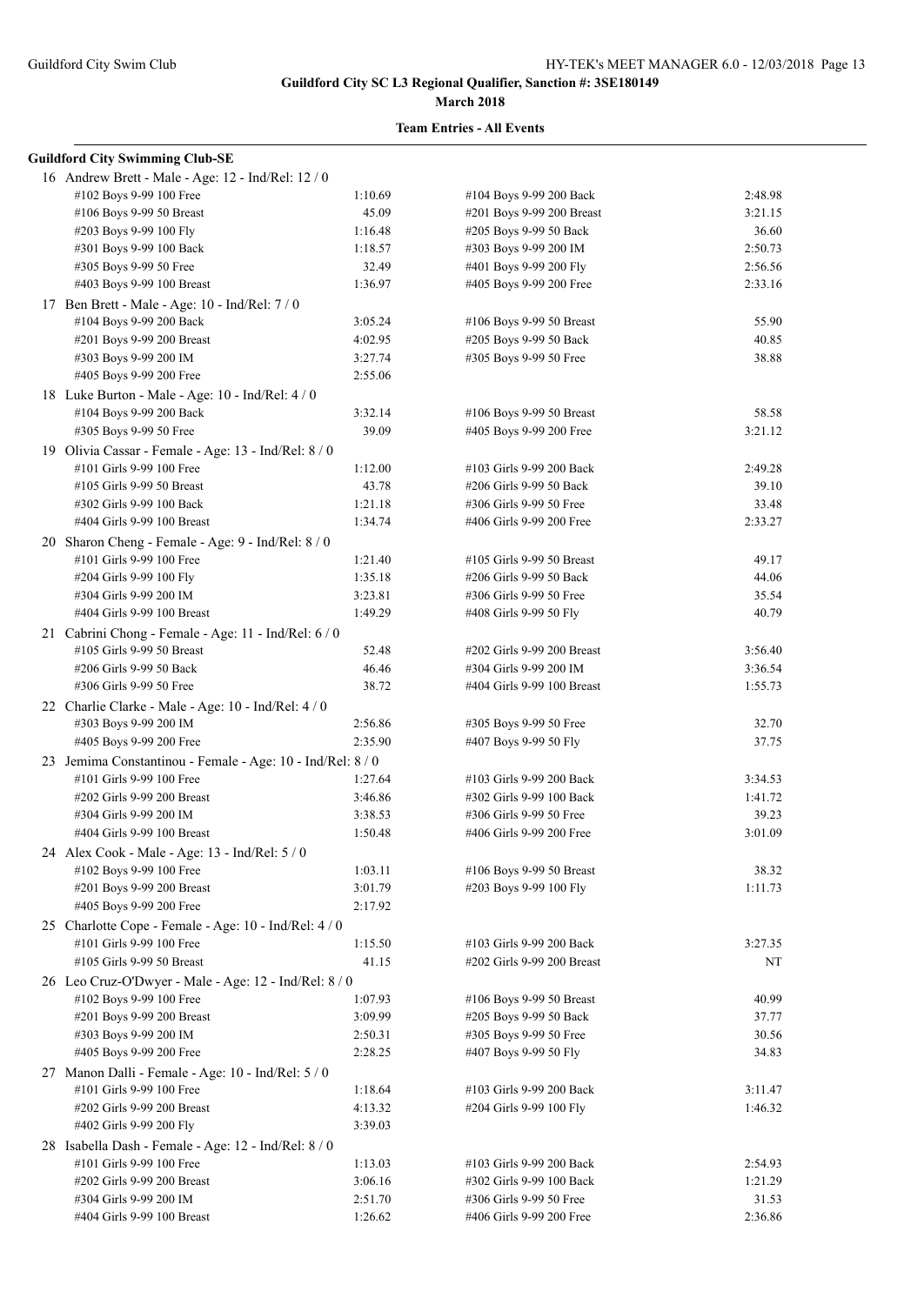#### **March 2018**

| <b>Guildford City Swimming Club-SE</b>                         |         |                            |         |
|----------------------------------------------------------------|---------|----------------------------|---------|
| 29 Morgan Davies - Male - Age: 10 - Ind/Rel: 8 / 0             |         |                            |         |
| #104 Boys 9-99 200 Back                                        | 3:20.16 | #106 Boys 9-99 50 Breast   | 53.18   |
| #201 Boys 9-99 200 Breast                                      | 4:08.12 | #205 Boys 9-99 50 Back     | 42.43   |
| #303 Boys 9-99 200 IM                                          | 3:24.53 | #305 Boys 9-99 50 Free     | 38.14   |
| #405 Boys 9-99 200 Free                                        | 3:08.57 | #407 Boys 9-99 50 Fly      | 45.96   |
| 30 Dylan Dejahang - Male - Age: 14 - Ind/Rel: 4 / 0            |         |                            |         |
| #102 Boys 9-99 100 Free                                        | 1:01.68 | #106 Boys 9-99 50 Breast   | 37.44   |
| #305 Boys 9-99 50 Free                                         | 27.74   | #407 Boys 9-99 50 Fly      | 31.30   |
| 31 Lauren Dekker - Female - Age: 13 - Ind/Rel: 5 / 0           |         |                            |         |
| #101 Girls 9-99 100 Free                                       | 1:05.27 | #105 Girls 9-99 50 Breast  | 37.98   |
| #204 Girls 9-99 100 Fly                                        | 1:13.23 | #206 Girls 9-99 50 Back    | 33.57   |
| #404 Girls 9-99 100 Breast                                     | 1:24.67 |                            |         |
| 32 Charlotte Della Maestra - Female - Age: 10 - Ind/Rel: 5 / 0 |         |                            |         |
| #103 Girls 9-99 200 Back                                       | 3:46.76 | #202 Girls 9-99 200 Breast | 4:28.09 |
| #206 Girls 9-99 50 Back                                        | 49.86   | #306 Girls 9-99 50 Free    | 44.05   |
| #406 Girls 9-99 200 Free                                       | 3:20.20 |                            |         |
| 33 Nikhil Desai - Male - Age: 16 - Ind/Rel: 2 / 0              |         |                            |         |
| #106 Boys 9-99 50 Breast                                       | 37.12   | #205 Boys 9-99 50 Back     | 34.12   |
| 34 Harry Dibdin - Male - Age: 13 - Ind/Rel: 4 / 0              |         |                            |         |
| #301 Boys 9-99 100 Back                                        | 1:12.73 | #303 Boys 9-99 200 IM      | 2:39.17 |
| #401 Boys 9-99 200 Fly                                         | 2:50.24 | #405 Boys 9-99 200 Free    | 2:12.56 |
| 35 Madeleine Doré - Female - Age: 15 - Ind/Rel: 9 / 0          |         |                            |         |
| #101 Girls 9-99 100 Free                                       | 1:03.32 | #105 Girls 9-99 50 Breast  | 41.64   |
| #204 Girls 9-99 100 Fly                                        | 1:11.00 | #206 Girls 9-99 50 Back    | 33.04   |
| #304 Girls 9-99 200 IM                                         | 2:36.76 | #306 Girls 9-99 50 Free    | 28.87   |
| #402 Girls 9-99 200 Fly                                        | 2:38.52 | #406 Girls 9-99 200 Free   | 2:17.76 |
| #408 Girls 9-99 50 Fly                                         | 31.37   |                            |         |
| 36 Henry Driver - Male - Age: 11 - Ind/Rel: 7 / 0              |         |                            |         |
| #301 Boys 9-99 100 Back                                        | 1:29.50 | #303 Boys 9-99 200 IM      | 3:11.93 |
| #305 Boys 9-99 50 Free                                         | 35.40   | #401 Boys 9-99 200 Fly     | 3:38.24 |
| #403 Boys 9-99 100 Breast                                      | 1:47.40 | #405 Boys 9-99 200 Free    | 2:46.02 |
| #407 Boys 9-99 50 Fly                                          | 40.42   |                            |         |
| 37 Nina Dyulgerova - Female - Age: 11 - Ind/Rel: 5 / 0         |         |                            |         |
| #101 Girls 9-99 100 Free                                       | 1:20.25 | #105 Girls 9-99 50 Breast  | 52.17   |
| #202 Girls 9-99 200 Breast                                     | 3:51.70 | #306 Girls 9-99 50 Free    | 39.27   |
| #406 Girls 9-99 200 Free                                       | 3:05.14 |                            |         |
| 38 Elena Eardley - Female - Age: 11 - Ind/Rel: 11 / 0          |         |                            |         |
| #103 Girls 9-99 200 Back                                       | 2:46.13 | #105 Girls 9-99 50 Breast  | 44.66   |
| #202 Girls 9-99 200 Breast                                     | 3:20.87 | #204 Girls 9-99 100 Fly    | 1:21.26 |
| #206 Girls 9-99 50 Back                                        | 36.02   | #302 Girls 9-99 100 Back   | 1:17.26 |
| #304 Girls 9-99 200 IM                                         | 2:47.68 | #306 Girls 9-99 50 Free    | 31.00   |
| #404 Girls 9-99 100 Breast                                     | 1:39.12 | #406 Girls 9-99 200 Free   | 2:26.95 |
| #408 Girls 9-99 50 Fly                                         | 34.35   |                            |         |
| 39 Elizabeth Eardley - Female - Age: 13 - Ind/Rel: 4 / 0       |         |                            |         |
| #105 Girls 9-99 50 Breast                                      | 43.63   | #204 Girls 9-99 100 Fly    | 1:24.69 |
| #304 Girls 9-99 200 IM                                         | 2:46.33 | #408 Girls 9-99 50 Fly     | 40.65   |
| 40 Emilia Eaves - Female - Age: 14 - Ind/Rel: 9 / 0            |         |                            |         |
| #101 Girls 9-99 100 Free                                       | 1:07.00 | #103 Girls 9-99 200 Back   | 2:36.48 |
| #105 Girls 9-99 50 Breast                                      | 39.25   | #206 Girls 9-99 50 Back    | 34.17   |
| #302 Girls 9-99 100 Back                                       | 1:12.23 | #304 Girls 9-99 200 IM     | 2:42.84 |
| #306 Girls 9-99 50 Free                                        | 29.99   | #406 Girls 9-99 200 Free   | 2:21.88 |
| #408 Girls 9-99 50 Fly                                         | 33.96   |                            |         |
| 41 Ella Eveleigh - Female - Age: 12 - Ind/Rel: 11 / 0          |         |                            |         |
| #101 Girls 9-99 100 Free                                       | 1:09.43 | #103 Girls 9-99 200 Back   | 2:42.24 |
| #105 Girls 9-99 50 Breast                                      | 40.88   | #202 Girls 9-99 200 Breast | 3:19.60 |
| #206 Girls 9-99 50 Back                                        | 35.02   | #302 Girls 9-99 100 Back   | 1:15.19 |
| #304 Girls 9-99 200 IM                                         | 2:45.54 | #306 Girls 9-99 50 Free    | 31.14   |
| #404 Girls 9-99 100 Breast                                     | 1:31.10 | #406 Girls 9-99 200 Free   | 2:31.28 |
| #408 Girls 9-99 50 Fly                                         | 34.18   |                            |         |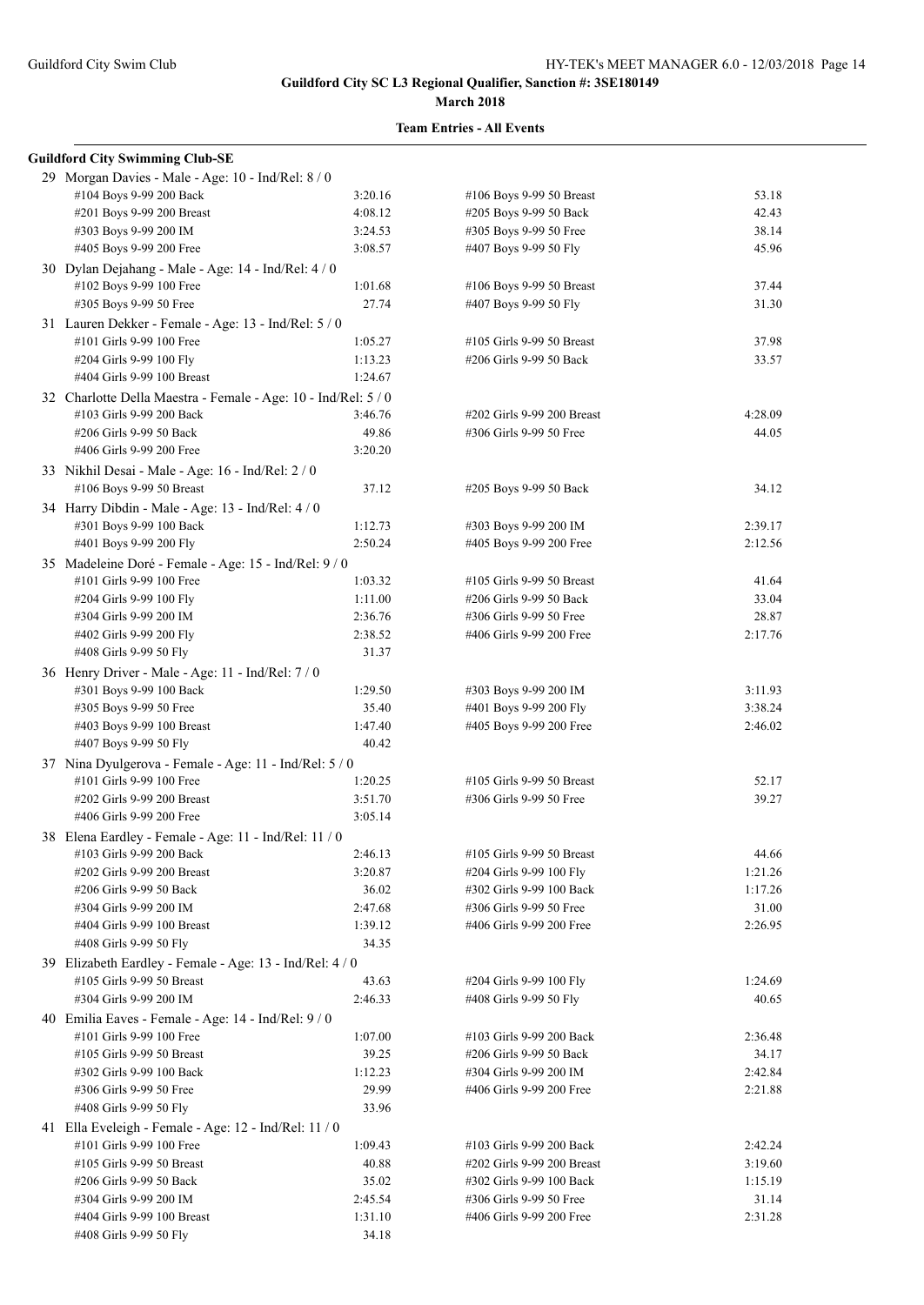| <b>Guildford City Swimming Club-SE</b>                       |         |                            |         |
|--------------------------------------------------------------|---------|----------------------------|---------|
| 42 Charlotte Fakkel - Female - Age: 12 - Ind/Rel: 6 / 0      |         |                            |         |
| #103 Girls 9-99 200 Back                                     | 2:38.88 | #105 Girls 9-99 50 Breast  | 41.32   |
| #302 Girls 9-99 100 Back                                     | 1:14.92 | #304 Girls 9-99 200 IM     | 2:43.36 |
| #404 Girls 9-99 100 Breast                                   | 1:30.67 | #408 Girls 9-99 50 Fly     | 34.64   |
| 43 Izzy Fakkel - Female - Age: 14 - Ind/Rel: 5 / 0           |         |                            |         |
| #101 Girls 9-99 100 Free                                     | 1:05.35 | #103 Girls 9-99 200 Back   | 2:29.58 |
|                                                              |         |                            |         |
| #306 Girls 9-99 50 Free                                      | 29.83   | #406 Girls 9-99 200 Free   | 2:18.20 |
| #408 Girls 9-99 50 Fly                                       | 33.92   |                            |         |
| 44 Nathan Farmer - Male - Age: 10 - Ind/Rel: 7 / 0           |         |                            |         |
| #102 Boys 9-99 100 Free                                      | 1:24.65 | #104 Boys 9-99 200 Back    | 3:20.63 |
| #106 Boys 9-99 50 Breast                                     | 57.80   | #205 Boys 9-99 50 Back     | 40.77   |
| #301 Boys 9-99 100 Back                                      | 1:30.38 | #305 Boys 9-99 50 Free     | 36.13   |
| #405 Boys 9-99 200 Free                                      | 3:03.16 |                            |         |
| 45 Elizabeth Fenwick - Female - Age: 12 - Ind/Rel: 6 / 0     |         |                            |         |
| #101 Girls 9-99 100 Free                                     | 1:16.63 | #103 Girls 9-99 200 Back   | 3:10.58 |
| #105 Girls 9-99 50 Breast                                    | 48.33   | #302 Girls 9-99 100 Back   | 1:28.79 |
| #304 Girls 9-99 200 IM                                       | 3:13.03 | #306 Girls 9-99 50 Free    | 35.39   |
|                                                              |         |                            |         |
| 46 James Fenwick - Male - Age: 10 - Ind/Rel: 3 / 0           |         |                            | 1:49.70 |
| #102 Boys 9-99 100 Free                                      | 1:32.34 | #301 Boys 9-99 100 Back    |         |
| #305 Boys 9-99 50 Free                                       | 40.55   |                            |         |
| 47 Martha Fitzwater - Female - Age: 12 - Ind/Rel: 7 / 0      |         |                            |         |
| #101 Girls 9-99 100 Free                                     | 1:13.50 | #103 Girls 9-99 200 Back   | 2:51.54 |
| #105 Girls 9-99 50 Breast                                    | 41.94   | #202 Girls 9-99 200 Breast | 3:12.64 |
| #206 Girls 9-99 50 Back                                      | 39.53   | #302 Girls 9-99 100 Back   | 1:22.44 |
| #304 Girls 9-99 200 IM                                       | 2:51.16 |                            |         |
| 48 Amy Fowlds - Female - Age: 13 - Ind/Rel: 7/0              |         |                            |         |
| #101 Girls 9-99 100 Free                                     | 1:10.55 | #105 Girls 9-99 50 Breast  | 38.29   |
| #202 Girls 9-99 200 Breast                                   | 3:29.68 | #206 Girls 9-99 50 Back    | 38.76   |
| #302 Girls 9-99 100 Back                                     | 1:22.44 | #306 Girls 9-99 50 Free    | 30.68   |
| #404 Girls 9-99 100 Breast                                   | 1:26.02 |                            |         |
| 49 Dylan Fuller - Male - Age: 9 - Ind/Rel: 8 / 0             |         |                            |         |
|                                                              | 3:25.75 |                            | 54.63   |
| #104 Boys 9-99 200 Back                                      |         | #106 Boys 9-99 50 Breast   |         |
| #201 Boys 9-99 200 Breast                                    | 4:10.27 | #205 Boys 9-99 50 Back     | 44.52   |
| #303 Boys 9-99 200 IM                                        | 3:42.52 | #305 Boys 9-99 50 Free     | 35.03   |
| #405 Boys 9-99 200 Free                                      | 3:00.31 | #407 Boys 9-99 50 Fly      | 42.95   |
| 50 Emma Gibson - Female - Age: 14 - Ind/Rel: 4 / 0           |         |                            |         |
| #302 Girls 9-99 100 Back                                     | 1:23.16 | #306 Girls 9-99 50 Free    | 33.41   |
| #404 Girls 9-99 100 Breast                                   | 1:33.68 | #406 Girls 9-99 200 Free   | 2:37.22 |
| 51 Nicolas Gonzalez-Requena - Male - Age: 9 - Ind/Rel: 5 / 0 |         |                            |         |
| #106 Boys 9-99 50 Breast                                     | 58.16   | #201 Boys 9-99 200 Breast  | 4:10.05 |
| #303 Boys 9-99 200 IM                                        | 4:04.06 | #305 Boys 9-99 50 Free     | 44.95   |
| #405 Boys 9-99 200 Free                                      | 3:23.67 |                            |         |
| 52 Edie Gray - Female - Age: 9 - Ind/Rel: 6 / 0              |         |                            |         |
| #101 Girls 9-99 100 Free                                     | 1:34.52 | #206 Girls 9-99 50 Back    | 48.57   |
| #302 Girls 9-99 100 Back                                     | 1:50.94 | #306 Girls 9-99 50 Free    | 44.82   |
| #404 Girls 9-99 100 Breast                                   | 2:17.12 | #406 Girls 9-99 200 Free   | 3:20.34 |
|                                                              |         |                            |         |
| 53 Max Gray - Male - Age: 12 - Ind/Rel: 7 / 0                |         |                            |         |
| #102 Boys 9-99 100 Free                                      | 1:15.70 | #104 Boys 9-99 200 Back    | 2:53.83 |
| #106 Boys 9-99 50 Breast                                     | 44.99   | #205 Boys 9-99 50 Back     | 34.54   |
| #301 Boys 9-99 100 Back                                      | 1:17.22 | #303 Boys 9-99 200 IM      | 3:01.60 |
| #305 Boys 9-99 50 Free                                       | 32.23   |                            |         |
| 54 Tate Green - Female - Age: 11 - Ind/Rel: 9 / 0            |         |                            |         |
| #103 Girls 9-99 200 Back                                     | 3:03.79 | #105 Girls 9-99 50 Breast  | 44.05   |
| #202 Girls 9-99 200 Breast                                   | 3:49.09 | #206 Girls 9-99 50 Back    | 37.04   |
| #302 Girls 9-99 100 Back                                     | 1:22.14 | #304 Girls 9-99 200 IM     | 3:01.04 |
| #306 Girls 9-99 50 Free                                      | 33.70   | #404 Girls 9-99 100 Breast | 1:35.09 |
| #408 Girls 9-99 50 Fly                                       | 36.64   |                            |         |
|                                                              |         |                            |         |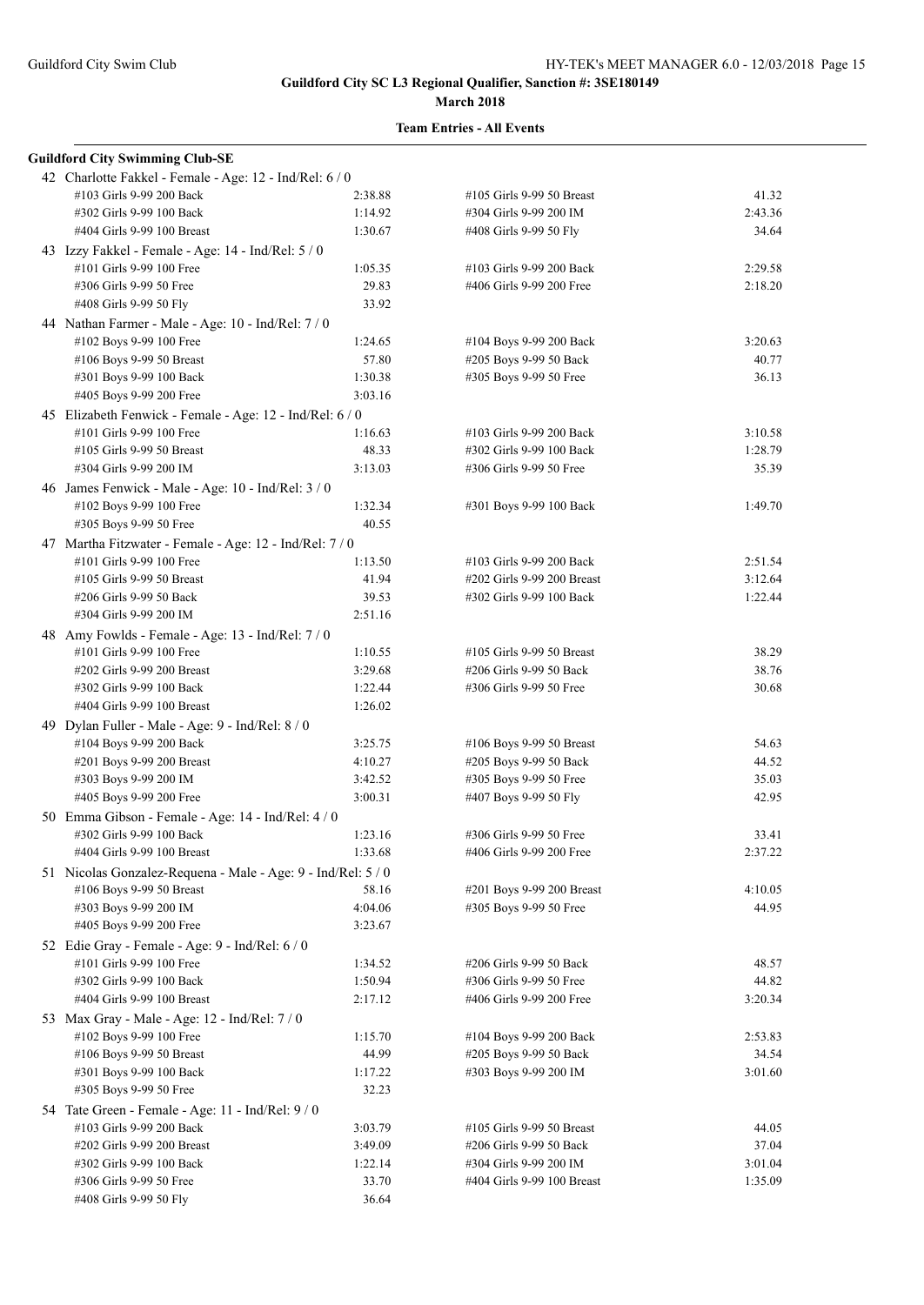#### **March 2018**

| <b>Guildford City Swimming Club-SE</b>                                           |         |                            |         |
|----------------------------------------------------------------------------------|---------|----------------------------|---------|
| 55 Megan Grover - Female - Age: 12 - Ind/Rel: 12 / 0                             |         |                            |         |
| #101 Girls 9-99 100 Free                                                         | 1:13.17 | #103 Girls 9-99 200 Back   | 2:49.73 |
| #105 Girls 9-99 50 Breast                                                        | 47.02   | #202 Girls 9-99 200 Breast | 3:30.39 |
| #204 Girls 9-99 100 Fly                                                          | 1:30.06 | #206 Girls 9-99 50 Back    | 37.30   |
| #302 Girls 9-99 100 Back                                                         | 1:20.37 | #304 Girls 9-99 200 IM     | 2:57.62 |
| #306 Girls 9-99 50 Free                                                          | 33.60   | #404 Girls 9-99 100 Breast | 1:45.78 |
| #406 Girls 9-99 200 Free                                                         | 2:41.49 | #408 Girls 9-99 50 Fly     | 35.11   |
| 56 Zack Grover - Male - Age: 9 - Ind/Rel: 9 / 0                                  |         |                            |         |
| #104 Boys 9-99 200 Back                                                          | 3:13.45 | #106 Boys 9-99 50 Breast   | 52.85   |
| #201 Boys 9-99 200 Breast                                                        | 4:01.78 | #205 Boys 9-99 50 Back     | 42.50   |
| #301 Boys 9-99 100 Back                                                          | 1:29.75 | #303 Boys 9-99 200 IM      | 3:16.70 |
| #305 Boys 9-99 50 Free                                                           | 38.49   | #405 Boys 9-99 200 Free    | 3:09.69 |
| #407 Boys 9-99 50 Fly                                                            | 42.16   |                            |         |
| 57 Sophie Hanna - Female - Age: 13 - Ind/Rel: 3 / 0                              |         |                            |         |
| #101 Girls 9-99 100 Free                                                         | 1:11.53 | #306 Girls 9-99 50 Free    | 31.43   |
| #406 Girls 9-99 200 Free                                                         | 2:38.52 |                            |         |
| 58 Zack Haynes - Male - Age: 15 - Ind/Rel: 6 / 0                                 |         |                            |         |
| #203 Boys 9-99 100 Fly                                                           | 1:10.66 | #205 Boys 9-99 50 Back     | 33.65   |
| #301 Boys 9-99 100 Back                                                          | 1:12.10 | #305 Boys 9-99 50 Free     | 29.22   |
| #405 Boys 9-99 200 Free                                                          | 2:30.44 | #407 Boys 9-99 50 Fly      | 30.67   |
|                                                                                  |         |                            |         |
| 59 Heidi Hemming - Female - Age: 11 - Ind/Rel: 8 / 0<br>#101 Girls 9-99 100 Free | 1:08.44 | #103 Girls 9-99 200 Back   | 2:50.10 |
| #204 Girls 9-99 100 Fly                                                          | 1:30.44 | #206 Girls 9-99 50 Back    | 35.66   |
| #304 Girls 9-99 200 IM                                                           | 2:52.57 | #306 Girls 9-99 50 Free    | 31.49   |
| #406 Girls 9-99 200 Free                                                         | 2:30.11 | #408 Girls 9-99 50 Fly     | 37.90   |
|                                                                                  |         |                            |         |
| 60 Rafferty Herd - Male - Age: 10 - Ind/Rel: 11 / 0                              |         |                            |         |
| #102 Boys 9-99 100 Free                                                          | 1:21.94 | #104 Boys 9-99 200 Back    | 3:14.19 |
| #106 Boys 9-99 50 Breast                                                         | 49.99   | #201 Boys 9-99 200 Breast  | 3:47.84 |
| #205 Boys 9-99 50 Back                                                           | 42.09   | #301 Boys 9-99 100 Back    | 1:33.26 |
| #303 Boys 9-99 200 IM                                                            | 3:19.28 | #305 Boys 9-99 50 Free     | 35.14   |
| #403 Boys 9-99 100 Breast                                                        | 1:48.56 | #405 Boys 9-99 200 Free    | 2:53.74 |
| #407 Boys 9-99 50 Fly                                                            | 47.46   |                            |         |
| 61 Ruby Herd - Female - Age: $12$ - Ind/Rel: $9/0$                               |         |                            |         |
| #101 Girls 9-99 100 Free                                                         | 1:06.86 | #103 Girls 9-99 200 Back   | 2:42.18 |
| #202 Girls 9-99 200 Breast                                                       | 3:04.90 | #206 Girls 9-99 50 Back    | 35.68   |
| #302 Girls 9-99 100 Back                                                         | 1:15.61 | #304 Girls 9-99 200 IM     | 2:40.95 |
| #306 Girls 9-99 50 Free                                                          | 30.50   | #404 Girls 9-99 100 Breast | 1:27.83 |
| #406 Girls 9-99 200 Free                                                         | 2:28.77 |                            |         |
| 62 Dan Hicks - Male - Age: 13 - Ind/Rel: $7/0$                                   |         |                            |         |
| #102 Boys 9-99 100 Free                                                          | 1:02.63 | #201 Boys 9-99 200 Breast  | 2:55.03 |
| #203 Boys 9-99 100 Fly                                                           | 1:10.56 | #303 Boys 9-99 200 IM      | 2:34.28 |
| #305 Boys 9-99 50 Free                                                           | 28.06   | #401 Boys 9-99 200 Fly     | 2:41.37 |
| #405 Boys 9-99 200 Free                                                          | 2:16.48 |                            |         |
| 63 Jono Hicks - Male - Age: 13 - Ind/Rel: $4/0$                                  |         |                            |         |
| #102 Boys 9-99 100 Free                                                          | 1:06.12 | #303 Boys 9-99 200 IM      | 2:40.49 |
| #305 Boys 9-99 50 Free                                                           | 31.07   | #405 Boys 9-99 200 Free    | 2:30.18 |
| 64 Bella Hill - Female - Age: 13 - Ind/Rel: 2 / 0                                |         |                            |         |
| #206 Girls 9-99 50 Back                                                          | 39.95   | #306 Girls 9-99 50 Free    | 34.07   |
| 65 Molly Hobbs - Female - Age: 15 - Ind/Rel: 3 / 0                               |         |                            |         |
| #105 Girls 9-99 50 Breast                                                        | 43.32   | #206 Girls 9-99 50 Back    | 36.87   |
| #306 Girls 9-99 50 Free                                                          | 32.99   |                            |         |
| 66 Ebony Hooker - Female - Age: 12 - Ind/Rel: 10 / 0                             |         |                            |         |
| #101 Girls 9-99 100 Free                                                         | 1:18.69 | #103 Girls 9-99 200 Back   | 2:51.30 |
| #105 Girls 9-99 50 Breast                                                        | 45.85   | #202 Girls 9-99 200 Breast | 3:21.09 |
| #206 Girls 9-99 50 Back                                                          | 38.56   | #302 Girls 9-99 100 Back   | 1:21.43 |
| #304 Girls 9-99 200 IM                                                           | 3:03.68 | #306 Girls 9-99 50 Free    | 35.97   |
| #404 Girls 9-99 100 Breast                                                       | 1:37.60 | #406 Girls 9-99 200 Free   | 2:44.74 |
|                                                                                  |         |                            |         |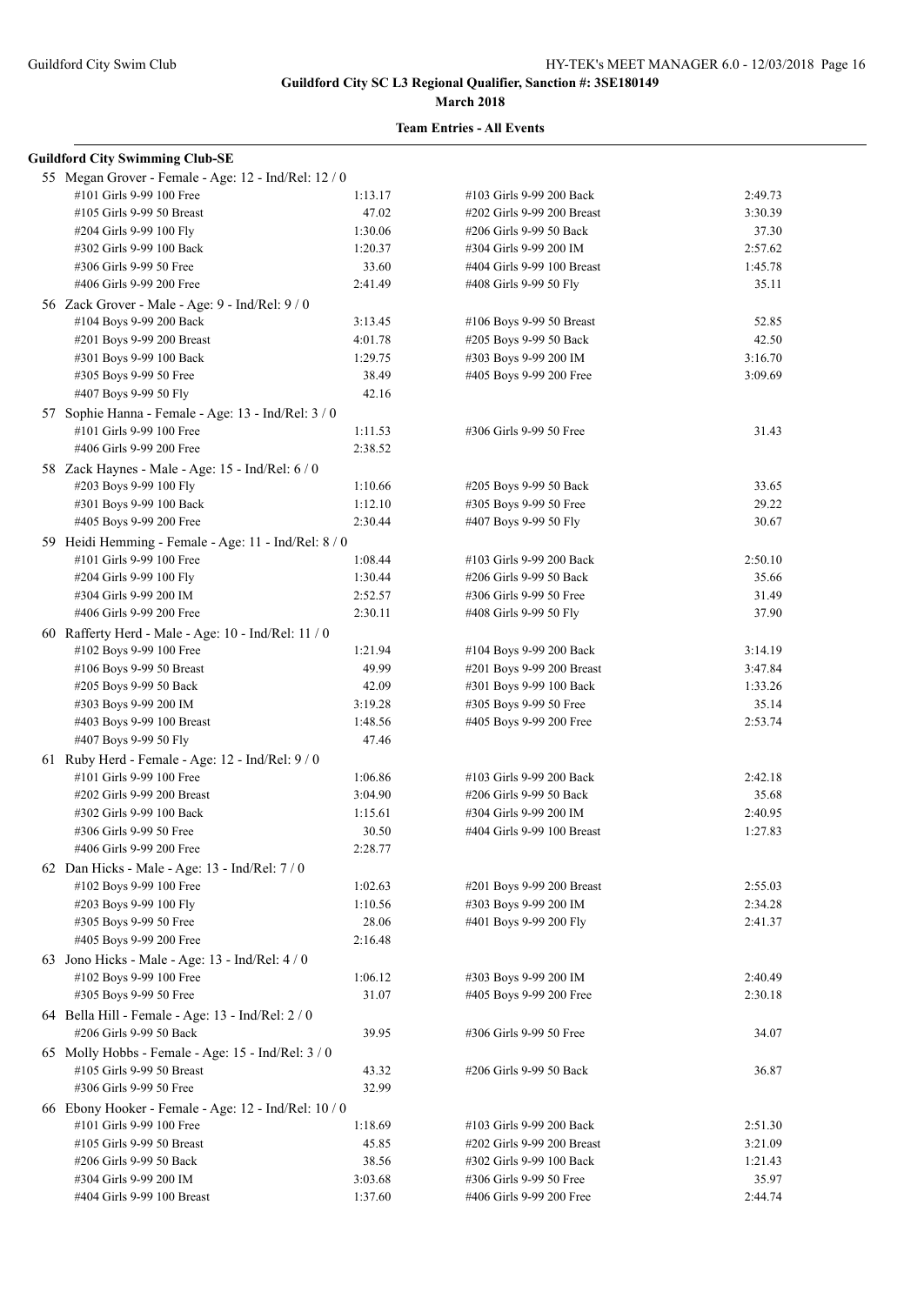#### **March 2018**

| <b>Guildford City Swimming Club-SE</b>                 |         |                            |         |
|--------------------------------------------------------|---------|----------------------------|---------|
| 67 Kian Hooker - Male - Age: 10 - Ind/Rel: 11 / 0      |         |                            |         |
| #102 Boys 9-99 100 Free                                | 1:14.61 | #104 Boys 9-99 200 Back    | 2:52.38 |
| #106 Boys 9-99 50 Breast                               | 45.18   | #201 Boys 9-99 200 Breast  | 3:28.06 |
| #203 Boys 9-99 100 Fly                                 | 1:26.88 | #301 Boys 9-99 100 Back    | 1:22.67 |
| #303 Boys 9-99 200 IM                                  | 2:59.46 | #305 Boys 9-99 50 Free     | 33.11   |
| #401 Boys 9-99 200 Fly                                 | 3:03.15 | #403 Boys 9-99 100 Breast  | 1:36.35 |
|                                                        | 2:37.34 |                            |         |
| #405 Boys 9-99 200 Free                                |         |                            |         |
| 68 Molly Hope - Female - Age: 9 - Ind/Rel: 2 / 0       |         |                            |         |
| #306 Girls 9-99 50 Free                                | 46.71   | #406 Girls 9-99 200 Free   | 3:30.92 |
| 69 Holly Hopwood - Female - Age: 10 - Ind/Rel: 8 / 0   |         |                            |         |
| #103 Girls 9-99 200 Back                               | 2:56.96 | #105 Girls 9-99 50 Breast  | 47.27   |
| #202 Girls 9-99 200 Breast                             | 3:37.26 | #206 Girls 9-99 50 Back    | 40.43   |
| #304 Girls 9-99 200 IM                                 | 3:02.33 | #306 Girls 9-99 50 Free    | 35.17   |
| #402 Girls 9-99 200 Fly                                | 3:41.84 | #408 Girls 9-99 50 Fly     | 40.19   |
| 70 William Hopwood - Male - Age: 10 - Ind/Rel: 6 / 0   |         |                            |         |
| #106 Boys 9-99 50 Breast                               | 57.47   | #201 Boys 9-99 200 Breast  | 4:18.97 |
| #205 Boys 9-99 50 Back                                 | 46.61   | #303 Boys 9-99 200 IM      | 3:35.19 |
| #305 Boys 9-99 50 Free                                 | 39.86   | #405 Boys 9-99 200 Free    | 3:04.55 |
|                                                        |         |                            |         |
| 71 Agatha Houston - Female - Age: 14 - Ind/Rel: 6 / 0  |         |                            |         |
| #101 Girls 9-99 100 Free                               | 1:09.72 | #105 Girls 9-99 50 Breast  | 38.09   |
| #202 Girls 9-99 200 Breast                             | 2:59.88 | #306 Girls 9-99 50 Free    | 31.58   |
| #404 Girls 9-99 100 Breast                             | 1:24.04 | #406 Girls 9-99 200 Free   | 2:30.15 |
| 72 Lexie Hughes - Female - Age: 11 - Ind/Rel: 3 / 0    |         |                            |         |
| #302 Girls 9-99 100 Back                               | 1:21.23 | #306 Girls 9-99 50 Free    | 30.95   |
| #404 Girls 9-99 100 Breast                             | 1:40.67 |                            |         |
| 73 Lulu Hughes - Female - Age: 12 - Ind/Rel: 5 / 0     |         |                            |         |
| #101 Girls 9-99 100 Free                               | 1:07.20 | #304 Girls 9-99 200 IM     | 2:41.62 |
| #306 Girls 9-99 50 Free                                | 30.89   | #406 Girls 9-99 200 Free   | 2:24.32 |
| #408 Girls 9-99 50 Fly                                 | 35.67   |                            |         |
|                                                        |         |                            |         |
| 74 Madeleine Ivimy - Female - Age: 16 - Ind/Rel: 6 / 0 |         |                            |         |
| #101 Girls 9-99 100 Free                               | 1:08.27 | #204 Girls 9-99 100 Fly    | 1:14.62 |
| #206 Girls 9-99 50 Back                                | 34.29   | #304 Girls 9-99 200 IM     | 2:47.42 |
| #306 Girls 9-99 50 Free                                | 29.96   | #408 Girls 9-99 50 Fly     | 31.70   |
| 75 Grace Jamieson - Female - Age: 11 - Ind/Rel: 4 / 0  |         |                            |         |
| #101 Girls 9-99 100 Free                               | 1:18.68 | #105 Girls 9-99 50 Breast  | 44.45   |
| #202 Girls 9-99 200 Breast                             | 3:30.31 | #206 Girls 9-99 50 Back    | 41.56   |
| 76 Lily Johnson - Female - Age: 9 - Ind/Rel: 4 / 0     |         |                            |         |
| #202 Girls 9-99 200 Breast                             | 4:28.28 | #206 Girls 9-99 50 Back    | 50.21   |
| #306 Girls 9-99 50 Free                                | 42.86   | #406 Girls 9-99 200 Free   | 3:08.44 |
|                                                        |         |                            |         |
| 77 Brayde Jose - Male - Age: 11 - Ind/Rel: 10 / 0      |         |                            |         |
| #102 Boys 9-99 100 Free                                | 1:15.52 | #104 Boys 9-99 200 Back    | 2:49.07 |
| #106 Boys 9-99 50 Breast                               | 50.44   | #203 Boys 9-99 100 Fly     | 1:34.07 |
| #205 Boys 9-99 50 Back                                 | 37.13   | #301 Boys 9-99 100 Back    | 1:19.96 |
| #303 Boys 9-99 200 IM                                  | 3:01.14 | #403 Boys 9-99 100 Breast  | 1:43.26 |
| #405 Boys 9-99 200 Free                                | 2:49.28 | #407 Boys 9-99 50 Fly      | 38.71   |
| 78 Niamh Lenane - Female - Age: 9 - Ind/Rel: 3 / 0     |         |                            |         |
| #103 Girls 9-99 200 Back                               | 4:14.60 | #105 Girls 9-99 50 Breast  | 59.54   |
| #202 Girls 9-99 200 Breast                             | 4:32.55 |                            |         |
| 79 Hannah Li - Female - Age: 9 - Ind/Rel: 4 / 0        |         |                            |         |
| #103 Girls 9-99 200 Back                               | 3:52.10 | #105 Girls 9-99 50 Breast  | 1:01.05 |
| #202 Girls 9-99 200 Breast                             | 4:19.80 | #306 Girls 9-99 50 Free    | 47.23   |
|                                                        |         |                            |         |
| 80 Camilla Loyning - Female - Age: 17 - Ind/Rel: 3 / 0 |         |                            |         |
| #204 Girls 9-99 100 Fly                                | 1:13.19 | #404 Girls 9-99 100 Breast | 1:20.84 |
| #408 Girls 9-99 50 Fly                                 | 30.06   |                            |         |
| 81 Daisy MacGregor - Female - Age: 9 - Ind/Rel: 6 / 0  |         |                            |         |
| #101 Girls 9-99 100 Free                               | 1:31.68 | #103 Girls 9-99 200 Back   | 3:33.40 |
| #206 Girls 9-99 50 Back                                | 52.38   | #302 Girls 9-99 100 Back   | 1:42.00 |
| #306 Girls 9-99 50 Free                                | 44.76   | #406 Girls 9-99 200 Free   | 3:21.47 |
|                                                        |         |                            |         |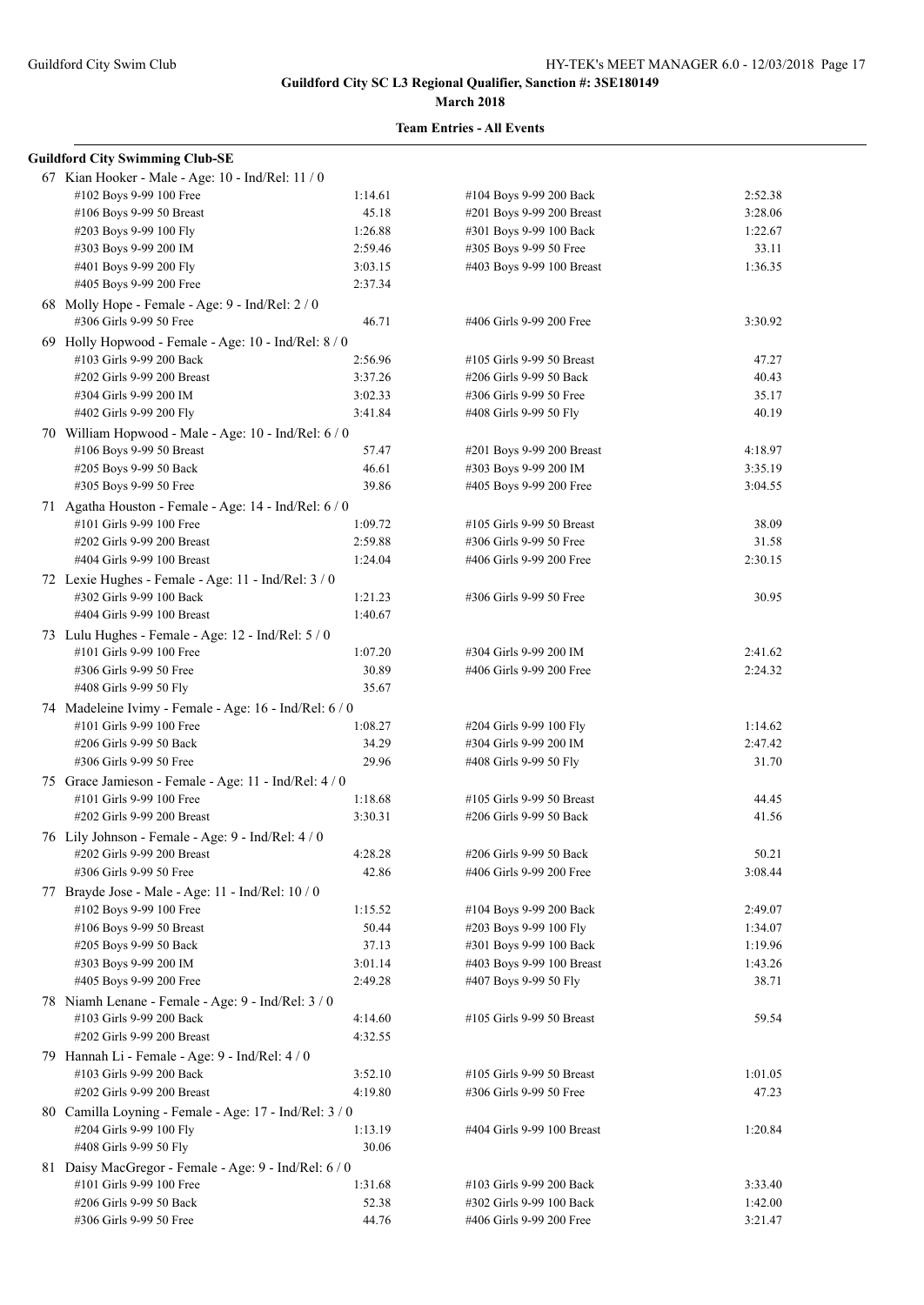| <b>Guildford City Swimming Club-SE</b>                                                   |         |                            |         |
|------------------------------------------------------------------------------------------|---------|----------------------------|---------|
| 82 Eleni Malandrinos - Female - Age: 10 - Ind/Rel: 2 / 0<br>#304 Girls 9-99 200 IM       | 3:26.53 | #306 Girls 9-99 50 Free    | 34.18   |
| 83 Tegan Matthews - Female - Age: 10 - Ind/Rel: 9 / 0                                    |         |                            |         |
| #101 Girls 9-99 100 Free                                                                 | 1:10.55 | #103 Girls 9-99 200 Back   | 2:53.41 |
| #204 Girls 9-99 100 Fly                                                                  | 1:30.35 | #206 Girls 9-99 50 Back    | 37.84   |
| #302 Girls 9-99 100 Back                                                                 | 1:23.26 | #304 Girls 9-99 200 IM     | 2:52.21 |
| #306 Girls 9-99 50 Free                                                                  | 32.81   | #406 Girls 9-99 200 Free   | 2:30.40 |
| #408 Girls 9-99 50 Fly                                                                   | 38.66   |                            |         |
| 84 Naomi McGuire - Female - Age: 12 - Ind/Rel: 11 / 0                                    |         |                            |         |
| #101 Girls 9-99 100 Free                                                                 | 1:06.96 | #103 Girls 9-99 200 Back   | 2:47.57 |
| #105 Girls 9-99 50 Breast                                                                | 39.66   | #202 Girls 9-99 200 Breast | 3:07.77 |
| #206 Girls 9-99 50 Back                                                                  | 36.83   | #302 Girls 9-99 100 Back   | 1:20.94 |
| #304 Girls 9-99 200 IM                                                                   | 2:46.02 | #306 Girls 9-99 50 Free    | 30.11   |
| #404 Girls 9-99 100 Breast                                                               | 1:27.15 | #406 Girls 9-99 200 Free   | 2:29.77 |
| #408 Girls 9-99 50 Fly                                                                   | 36.06   |                            |         |
| 85 Sophie McGuire - Female - Age: 10 - Ind/Rel: 9 / 0                                    |         |                            |         |
| #101 Girls 9-99 100 Free                                                                 | 1:28.26 | #103 Girls 9-99 200 Back   | 3:36.20 |
| #105 Girls 9-99 50 Breast                                                                | 52.27   | #202 Girls 9-99 200 Breast | 4:12.90 |
| #206 Girls 9-99 50 Back                                                                  | 44.83   | #302 Girls 9-99 100 Back   | 1:36.66 |
| #306 Girls 9-99 50 Free                                                                  | 39.08   | #404 Girls 9-99 100 Breast | 1:57.92 |
| #406 Girls 9-99 200 Free                                                                 | 3:14.01 |                            |         |
| 86 Maximilian McIntyre - Male - Age: 10 - Ind/Rel: 8 / 0                                 |         |                            |         |
| #104 Boys 9-99 200 Back                                                                  | 2:57.38 | #106 Boys 9-99 50 Breast   | 45.11   |
| #201 Boys 9-99 200 Breast                                                                | 3:34.70 | #205 Boys 9-99 50 Back     | 40.51   |
| #303 Boys 9-99 200 IM                                                                    | 3:08.03 | #305 Boys 9-99 50 Free     | 32.51   |
| #405 Boys 9-99 200 Free                                                                  | 2:37.61 | #407 Boys 9-99 50 Fly      | 39.56   |
| 87 Holly Mear - Female - Age: 10 - Ind/Rel: 4 / 0                                        |         |                            |         |
| #103 Girls 9-99 200 Back                                                                 | 3:52.40 | #105 Girls 9-99 50 Breast  | 56.11   |
| #302 Girls 9-99 100 Back                                                                 | 1:49.10 | #306 Girls 9-99 50 Free    | 42.96   |
| 88 Anna Milner - Female - Age: 11 - Ind/Rel: 3 / 0                                       |         |                            |         |
| #101 Girls 9-99 100 Free                                                                 | 1:21.18 | #103 Girls 9-99 200 Back   | 3:12.88 |
| #402 Girls 9-99 200 Fly                                                                  | 3:31.06 |                            |         |
| 89 Emily Milner - Female - Age: 9 - Ind/Rel: 8 / 0                                       |         |                            |         |
| #101 Girls 9-99 100 Free                                                                 | 1:23.98 | #103 Girls 9-99 200 Back   | 3:15.61 |
| #105 Girls 9-99 50 Breast                                                                | 51.93   | #202 Girls 9-99 200 Breast | 3:48.04 |
| #204 Girls 9-99 100 Fly                                                                  | 1:38.98 | #304 Girls 9-99 200 IM     | 3:15.22 |
| #402 Girls 9-99 200 Fly                                                                  | 3:29.61 | #406 Girls 9-99 200 Free   | 2:56.48 |
| 90 Katy Mitchell - Female - Age: 13 - Ind/Rel: 8 / 0                                     |         |                            |         |
| #101 Girls 9-99 100 Free                                                                 | 1:11.91 | #103 Girls 9-99 200 Back   | 3:00.24 |
| #204 Girls 9-99 100 Fly                                                                  | 1:21.14 | #206 Girls 9-99 50 Back    | 39.42   |
| #304 Girls 9-99 200 IM                                                                   | 2:46.87 | #306 Girls 9-99 50 Free    | 32.69   |
| #404 Girls 9-99 100 Breast                                                               | 1:23.43 | #408 Girls 9-99 50 Fly     | 37.93   |
|                                                                                          |         |                            |         |
| 91 Christian Moller-Butcher - Male - Age: 11 - Ind/Rel: 9/0<br>#102 Boys 9-99 100 Free   | 1:26.38 | #104 Boys 9-99 200 Back    | 3:34.07 |
| #106 Boys 9-99 50 Breast                                                                 | 49.44   | #201 Boys 9-99 200 Breast  | 3:46.27 |
| #205 Boys 9-99 50 Back                                                                   | 45.10   | #301 Boys 9-99 100 Back    | 1:38.45 |
| #305 Boys 9-99 50 Free                                                                   | 36.75   | #403 Boys 9-99 100 Breast  | 1:44.89 |
| #405 Boys 9-99 200 Free                                                                  | 3:06.90 |                            |         |
|                                                                                          |         |                            |         |
| 92 Cicely Moller-Butcher - Female - Age: 9 - Ind/Rel: 10 / 0<br>#101 Girls 9-99 100 Free | 1:23.53 | #103 Girls 9-99 200 Back   | 3:18.91 |
|                                                                                          |         | #202 Girls 9-99 200 Breast |         |
| #105 Girls 9-99 50 Breast                                                                | 55.68   |                            | 3:57.79 |
| #204 Girls 9-99 100 Fly                                                                  | 1:45.25 | #206 Girls 9-99 50 Back    | 45.20   |
| #304 Girls 9-99 200 IM                                                                   | 3:23.07 | #306 Girls 9-99 50 Free    | 40.17   |
| #406 Girls 9-99 200 Free                                                                 | 3:00.63 | #408 Girls 9-99 50 Fly     | 43.57   |
| 93 Frederick Moller-Butcher - Male - Age: 9 - Ind/Rel: 8 / 0                             |         |                            |         |
| #102 Boys 9-99 100 Free                                                                  | 1:30.69 | #104 Boys 9-99 200 Back    | 3:40.82 |
| #201 Boys 9-99 200 Breast                                                                | 4:41.90 | #205 Boys 9-99 50 Back     | 48.28   |
| #303 Boys 9-99 200 IM                                                                    | 3:54.35 | #305 Boys 9-99 50 Free     | 42.66   |
| #405 Boys 9-99 200 Free                                                                  | 3:10.66 | #407 Boys 9-99 50 Fly      | 46.93   |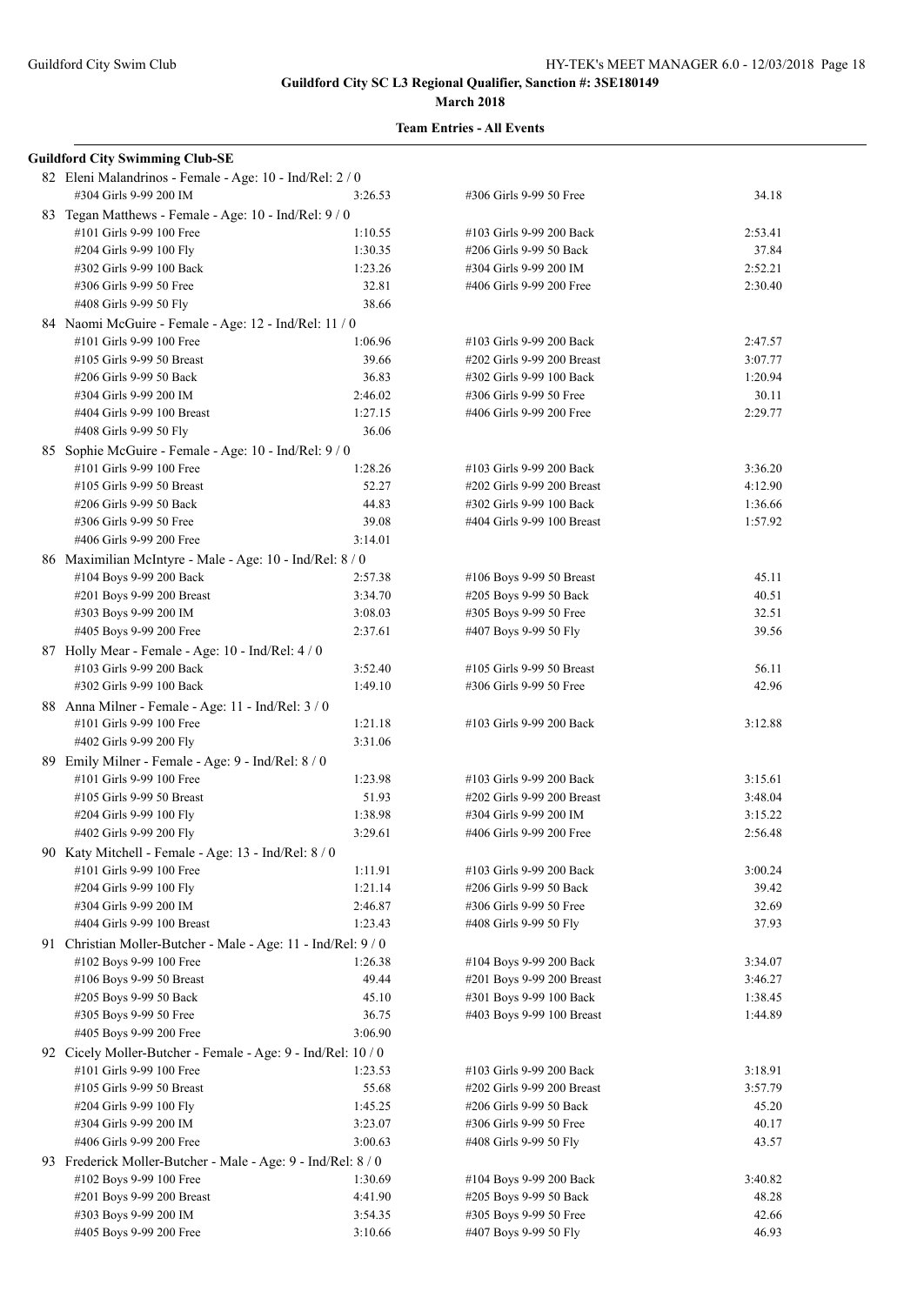#### **March 2018**

| <b>Guildford City Swimming Club-SE</b>                                               |         |                            |         |
|--------------------------------------------------------------------------------------|---------|----------------------------|---------|
| 94 Connie Mortimer - Female - Age: 12 - Ind/Rel: 8 / 0                               |         |                            |         |
| #101 Girls 9-99 100 Free                                                             | 1:06.29 | #103 Girls 9-99 200 Back   | 2:46.30 |
| #204 Girls 9-99 100 Fly                                                              | 1:17.25 | #206 Girls 9-99 50 Back    | 35.75   |
| #304 Girls 9-99 200 IM                                                               | 2:43.97 | #402 Girls 9-99 200 Fly    | 3:14.61 |
| #406 Girls 9-99 200 Free                                                             | 2:26.05 | #408 Girls 9-99 50 Fly     | 33.60   |
| 95 Henry Mortimer - Male - Age: 14 - Ind/Rel: 7 / 0                                  |         |                            |         |
| #102 Boys 9-99 100 Free                                                              | 1:12.31 | #104 Boys 9-99 200 Back    | 2:52.34 |
| #205 Boys 9-99 50 Back                                                               | 37.46   | #301 Boys 9-99 100 Back    | 1:18.99 |
| #303 Boys 9-99 200 IM                                                                | 3:00.60 | #305 Boys 9-99 50 Free     | 32.93   |
| #405 Boys 9-99 200 Free                                                              | 2:33.80 |                            |         |
|                                                                                      |         |                            |         |
| 96 Annabel Mullooly - Female - Age: 12 - Ind/Rel: 2 / 0<br>#105 Girls 9-99 50 Breast | 41.87   |                            | 1:31.14 |
|                                                                                      |         | #404 Girls 9-99 100 Breast |         |
| 97 Max Mullooly - Male - Age: 10 - Ind/Rel: 7/0                                      |         |                            |         |
| #102 Boys 9-99 100 Free                                                              | 1:14.58 | #106 Boys 9-99 50 Breast   | 57.85   |
| #201 Boys 9-99 200 Breast                                                            | 4:00.07 | #203 Boys 9-99 100 Fly     | 1:26.78 |
| #301 Boys 9-99 100 Back                                                              | 1:24.74 | #303 Boys 9-99 200 IM      | 3:07.71 |
| #403 Boys 9-99 100 Breast                                                            | 2:02.08 |                            |         |
| 98 Kitty Mumford - Female - Age: 9 - Ind/Rel: 7 / 0                                  |         |                            |         |
| #103 Girls 9-99 200 Back                                                             | 3:43.56 | #105 Girls 9-99 50 Breast  | 55.38   |
| #202 Girls 9-99 200 Breast                                                           | 4:17.86 | #206 Girls 9-99 50 Back    | 48.95   |
| #304 Girls 9-99 200 IM                                                               | 3:52.12 | #306 Girls 9-99 50 Free    | 40.09   |
| #406 Girls 9-99 200 Free                                                             | 3:16.45 |                            |         |
| 99 Leo Nichols - Male - Age: $10$ - Ind/Rel: $10/0$                                  |         |                            |         |
| #102 Boys 9-99 100 Free                                                              | 1:14.86 | #104 Boys 9-99 200 Back    | 2:54.41 |
| #106 Boys 9-99 50 Breast                                                             | 46.48   | #201 Boys 9-99 200 Breast  | 3:27.68 |
| #203 Boys 9-99 100 Fly                                                               | 1:32.65 | #301 Boys 9-99 100 Back    | 1:22.71 |
| #303 Boys 9-99 200 IM                                                                | 3:01.66 | #305 Boys 9-99 50 Free     | 33.82   |
| #403 Boys 9-99 100 Breast                                                            | 1:35.34 | #407 Boys 9-99 50 Fly      | 38.29   |
| 100 Max Nickless - Male - Age: 12 - Ind/Rel: 4 / 0                                   |         |                            |         |
| #104 Boys 9-99 200 Back                                                              | 3:18.15 | #106 Boys 9-99 50 Breast   | 49.91   |
| #303 Boys 9-99 200 IM                                                                | 3:16.95 | #305 Boys 9-99 50 Free     | 36.72   |
|                                                                                      |         |                            |         |
| 101 Benjamin Ottey - Male - Age: 11 - Ind/Rel: 5 / 0<br>#301 Boys 9-99 100 Back      | 1:18.87 | #303 Boys 9-99 200 IM      | 2:51.42 |
| #403 Boys 9-99 100 Breast                                                            | 1:31.24 | #405 Boys 9-99 200 Free    | 2:29.11 |
| #407 Boys 9-99 50 Fly                                                                |         |                            |         |
|                                                                                      | 36.51   |                            |         |
| 102 Lenny Page - Male - Age: 12 - Ind/Rel: 6 / 0                                     |         |                            |         |
| #301 Boys 9-99 100 Back                                                              | 1:14.52 | #303 Boys 9-99 200 IM      | 2:42.50 |
| #305 Boys 9-99 50 Free                                                               | 30.28   | #403 Boys 9-99 100 Breast  | 1:28.59 |
| #405 Boys 9-99 200 Free                                                              | 2:21.29 | #407 Boys 9-99 50 Fly      | 33.67   |
| 103 Eliana Parer - Female - Age: 10 - Ind/Rel: 9 / 0                                 |         |                            |         |
| #101 Girls 9-99 100 Free                                                             | 1:31.56 | #103 Girls 9-99 200 Back   | 3:30.43 |
| #105 Girls 9-99 50 Breast                                                            | 58.72   | #202 Girls 9-99 200 Breast | 4:20.96 |
| #206 Girls 9-99 50 Back                                                              | 48.30   | #304 Girls 9-99 200 IM     | 3:36.96 |
| #306 Girls 9-99 50 Free                                                              | 40.02   | #406 Girls 9-99 200 Free   | 3:20.58 |
| #408 Girls 9-99 50 Fly                                                               | 48.20   |                            |         |
| 104 Alex Paton - Male - Age: 12 - Ind/Rel: 4 / 0                                     |         |                            |         |
| #102 Boys 9-99 100 Free                                                              | 1:06.91 | #303 Boys 9-99 200 IM      | 2:40.85 |
| #305 Boys 9-99 50 Free                                                               | 29.55   | #405 Boys 9-99 200 Free    | 2:25.02 |
| 105 Finlay Payton - Male - Age: 11 - Ind/Rel: 9 / 0                                  |         |                            |         |
| #102 Boys 9-99 100 Free                                                              | 1:16.59 | #104 Boys 9-99 200 Back    | 3:01.58 |
| #106 Boys 9-99 50 Breast                                                             | 49.75   | #203 Boys 9-99 100 Fly     | 1:30.89 |
| #205 Boys 9-99 50 Back                                                               | 37.01   | #301 Boys 9-99 100 Back    | 1:23.26 |
| #305 Boys 9-99 50 Free                                                               | 33.66   | #405 Boys 9-99 200 Free    | 2:52.56 |
| #407 Boys 9-99 50 Fly                                                                | 37.16   |                            |         |
| 106 Theo Payton - Male - Age: $9$ - Ind/Rel: $4/0$                                   |         |                            |         |
| #104 Boys 9-99 200 Back                                                              | 3:33.48 | #205 Boys 9-99 50 Back     | 48.20   |
| #305 Boys 9-99 50 Free                                                               | 40.22   | #405 Boys 9-99 200 Free    | 3:16.10 |
|                                                                                      |         |                            |         |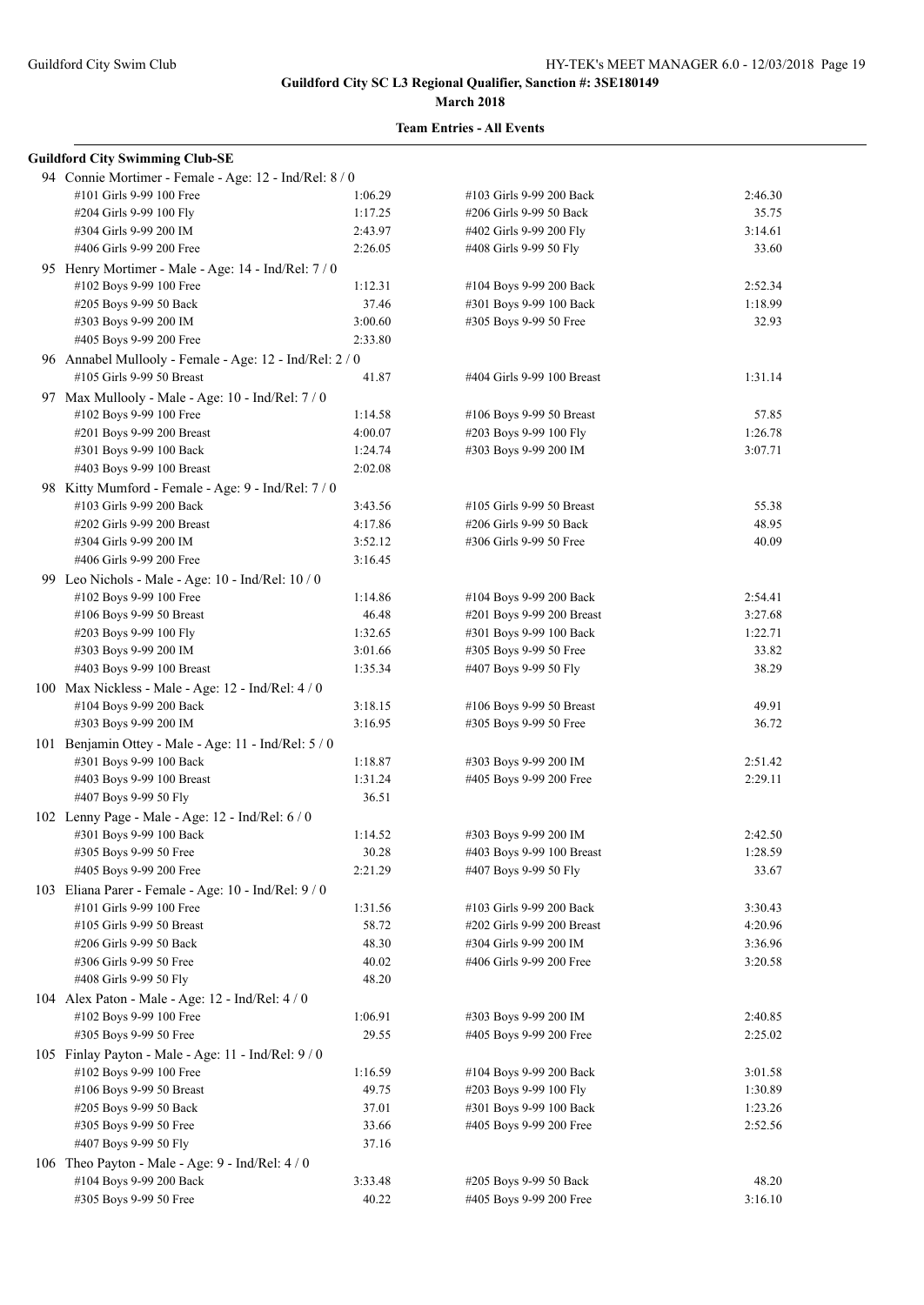#### **March 2018**

| <b>Guildford City Swimming Club-SE</b>                                              |         |                           |         |
|-------------------------------------------------------------------------------------|---------|---------------------------|---------|
| 107 Niamh Pearce - Female - Age: 11 - Ind/Rel: 8 / 0                                |         |                           |         |
| #103 Girls 9-99 200 Back                                                            | 3:03.00 | #105 Girls 9-99 50 Breast | 47.30   |
| #202 Girls 9-99 200 Breast                                                          | 3:30.63 | #204 Girls 9-99 100 Fly   | 1:40.64 |
| #304 Girls 9-99 200 IM                                                              | 3:04.39 | #306 Girls 9-99 50 Free   | 34.69   |
| #406 Girls 9-99 200 Free                                                            | 2:54.36 | #408 Girls 9-99 50 Fly    | 38.12   |
| 108 Joseph Perry - Male - Age: 13 - Ind/Rel: 8 / 0                                  |         |                           |         |
| #102 Boys 9-99 100 Free                                                             | 1:08.71 | #106 Boys 9-99 50 Breast  | 43.16   |
| #203 Boys 9-99 100 Fly                                                              | 1:23.69 | #205 Boys 9-99 50 Back    | 41.14   |
| #305 Boys 9-99 50 Free                                                              | 30.99   | #403 Boys 9-99 100 Breast | 1:33.40 |
| #405 Boys 9-99 200 Free                                                             | 2:27.29 | #407 Boys 9-99 50 Fly     | 35.82   |
| 109 Zak Pettifer - Male - Age: 12 - Ind/Rel: 7 / 0                                  |         |                           |         |
| #102 Boys 9-99 100 Free                                                             | 1:15.84 | #104 Boys 9-99 200 Back   | 3:01.00 |
| #201 Boys 9-99 200 Breast                                                           | 3:22.57 | #301 Boys 9-99 100 Back   | 1:23.45 |
| #303 Boys 9-99 200 IM                                                               | 3:08.22 | #403 Boys 9-99 100 Breast | 1:43.33 |
| #405 Boys 9-99 200 Free                                                             | 2:41.10 |                           |         |
| 110 Jamie Pickering - Male - Age: 11 - Ind/Rel: 8 / 0                               |         |                           |         |
| #104 Boys 9-99 200 Back                                                             | 2:52.03 | #106 Boys 9-99 50 Breast  | 44.61   |
| #201 Boys 9-99 200 Breast                                                           | 3:22.04 | #205 Boys 9-99 50 Back    | 38.88   |
| #301 Boys 9-99 100 Back                                                             | 1:23.63 | #305 Boys 9-99 50 Free    | 32.01   |
| #403 Boys 9-99 100 Breast                                                           | 1:32.96 | #405 Boys 9-99 200 Free   | 2:30.86 |
| 111 Emma Plastow - Female - Age: 9 - Ind/Rel: 8 / 0                                 |         |                           |         |
| #103 Girls 9-99 200 Back                                                            | 3:49.62 | #105 Girls 9-99 50 Breast | 59.24   |
| #202 Girls 9-99 200 Breast                                                          | 4:12.38 | #206 Girls 9-99 50 Back   | 49.13   |
| #304 Girls 9-99 200 IM                                                              | 3:50.69 | #306 Girls 9-99 50 Free   | 43.30   |
| #406 Girls 9-99 200 Free                                                            | 3:32.56 | #408 Girls 9-99 50 Fly    | 54.00   |
|                                                                                     |         |                           |         |
| 112 Nathan Potgieter - Male - Age: 13 - Ind/Rel: 2 / 0<br>#403 Boys 9-99 100 Breast | 1:26.22 | #405 Boys 9-99 200 Free   | 2:11.92 |
|                                                                                     |         |                           |         |
| 113 Filip Price - Male - Age: 13 - Ind/Rel: $8/0$                                   |         |                           |         |
| #102 Boys 9-99 100 Free                                                             | 1:00.23 | #104 Boys 9-99 200 Back   | 2:29.65 |
| #301 Boys 9-99 100 Back                                                             | 1:14.46 | #303 Boys 9-99 200 IM     | 2:36.76 |
| #305 Boys 9-99 50 Free                                                              | 28.37   | #401 Boys 9-99 200 Fly    | 2:42.53 |
| #405 Boys 9-99 200 Free                                                             | 2:12.84 | #407 Boys 9-99 50 Fly     | 31.40   |
| 114 Jenna Rabani - Female - Age: 9 - Ind/Rel: 1 / 0                                 |         |                           |         |
| #202 Girls 9-99 200 Breast                                                          | 4:42.40 |                           |         |
| 115 Amelie Radford - Female - Age: 10 - Ind/Rel: 6 / 0                              |         |                           |         |
| #101 Girls 9-99 100 Free                                                            | 1:14.96 | #103 Girls 9-99 200 Back  | 3:16.64 |
| #204 Girls 9-99 100 Fly                                                             | 1:31.40 | #304 Girls 9-99 200 IM    | 3:12.28 |
| #402 Girls 9-99 200 Fly                                                             | 3:34.18 | #406 Girls 9-99 200 Free  | 2:43.88 |
| 116 Ryan Rautenbach - Male - Age: 12 - Ind/Rel: 1 / 0                               |         |                           |         |
| #303 Boys 9-99 200 IM                                                               | 2:36.91 |                           |         |
| 117 Harry Readhead - Male - Age: 12 - Ind/Rel: 7 / 0                                |         |                           |         |
| #102 Boys 9-99 100 Free                                                             | 1:11.79 | #104 Boys 9-99 200 Back   | 2:51.13 |
| #201 Boys 9-99 200 Breast                                                           | 3:11.46 | #301 Boys 9-99 100 Back   | 1:21.56 |
| #303 Boys 9-99 200 IM                                                               | 2:51.34 | #403 Boys 9-99 100 Breast | 1:29.73 |
| #405 Boys 9-99 200 Free                                                             | 2:32.33 |                           |         |
| 118 Joseph Readhead - Male - Age: 11 - Ind/Rel: 8/0                                 |         |                           |         |
| #102 Boys 9-99 100 Free                                                             | 1:13.52 | #104 Boys 9-99 200 Back   | 2:55.52 |
| #201 Boys 9-99 200 Breast                                                           | 4:03.52 | #203 Boys 9-99 100 Fly    | 1:28.23 |
| #301 Boys 9-99 100 Back                                                             | 1:23.40 | #303 Boys 9-99 200 IM     | 3:02.00 |
| #403 Boys 9-99 100 Breast                                                           | 1:55.07 | #405 Boys 9-99 200 Free   | 2:43.43 |
| 119 Darcy Revitt - Female - Age: 12 - Ind/Rel: $3/0$                                |         |                           |         |
| #101 Girls 9-99 100 Free                                                            | 1:07.41 | #103 Girls 9-99 200 Back  | 2:41.45 |
| #202 Girls 9-99 200 Breast                                                          | 3:11.77 |                           |         |
| 120 Arvin Rezai-Kalantary - Male - Age: 15 - Ind/Rel: 5 / 0                         |         |                           |         |
| #102 Boys 9-99 100 Free                                                             | 1:03.81 | #203 Boys 9-99 100 Fly    | 1:14.81 |
| #205 Boys 9-99 50 Back                                                              | 34.36   | #305 Boys 9-99 50 Free    | 28.56   |
| #407 Boys 9-99 50 Fly                                                               | 30.72   |                           |         |
|                                                                                     |         |                           |         |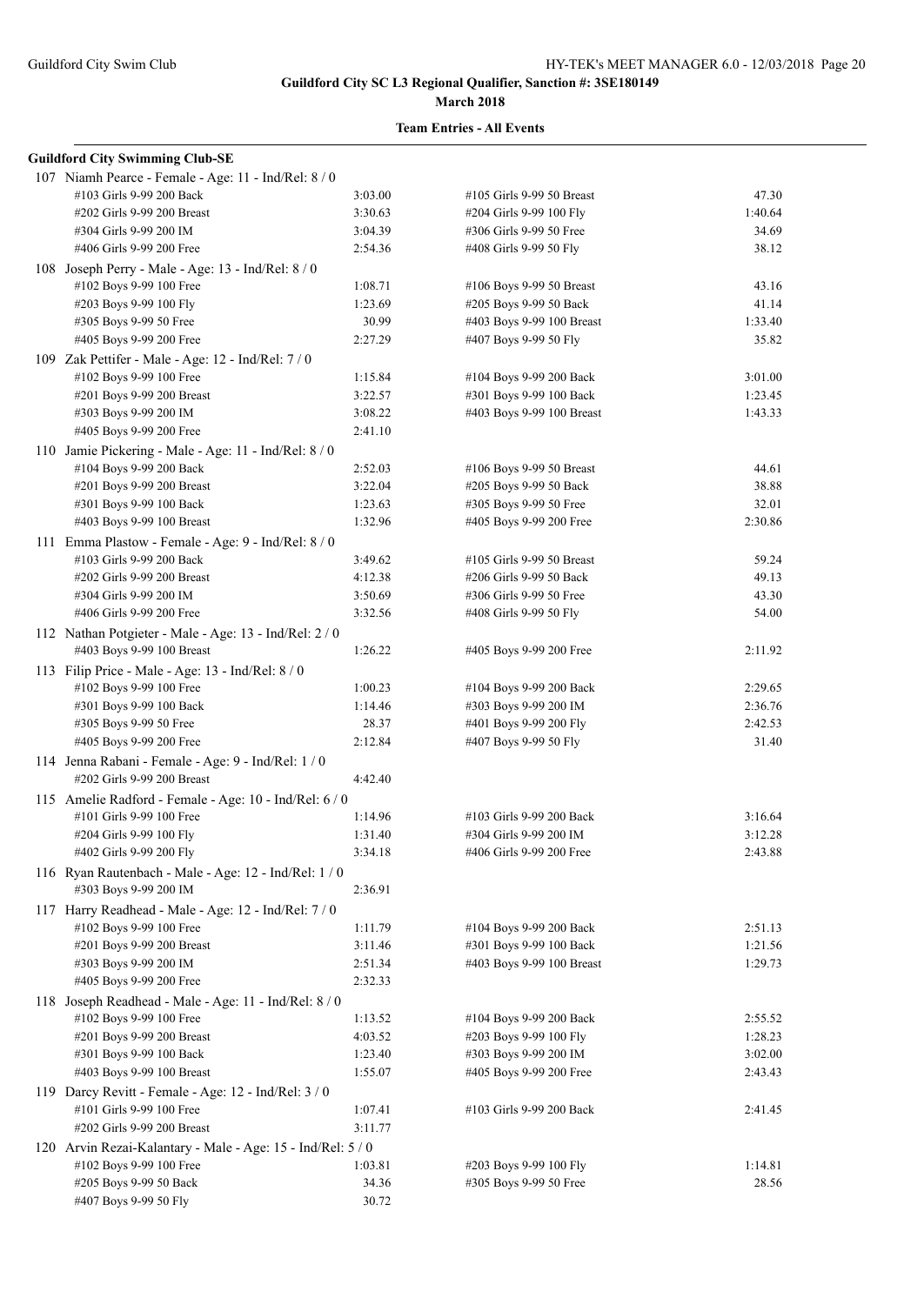#### **March 2018**

| <b>Guildford City Swimming Club-SE</b>                   |         |                            |         |
|----------------------------------------------------------|---------|----------------------------|---------|
| 121 Grace Richardson - Female - Age: 12 - Ind/Rel: 5 / 0 |         |                            |         |
| #101 Girls 9-99 100 Free                                 | 1:23.55 | #103 Girls 9-99 200 Back   | 3:13.64 |
| #105 Girls 9-99 50 Breast                                | 46.58   | #202 Girls 9-99 200 Breast | 3:39.80 |
| #206 Girls 9-99 50 Back                                  | 41.75   |                            |         |
| 122 Chloe Ritchie - Female - Age: 11 - Ind/Rel: 9/0      |         |                            |         |
| #101 Girls 9-99 100 Free                                 | 1:13.38 | #103 Girls 9-99 200 Back   | 2:56.07 |
| #204 Girls 9-99 100 Fly                                  | 1:29.53 | #206 Girls 9-99 50 Back    | 38.92   |
| #304 Girls 9-99 200 IM                                   | 2:58.08 | #306 Girls 9-99 50 Free    | 32.18   |
| #402 Girls 9-99 200 Fly                                  | 3:31.98 | #406 Girls 9-99 200 Free   | 2:38.70 |
| #408 Girls 9-99 50 Fly                                   | 36.94   |                            |         |
| 123 Izzy Ritchie - Female - Age: 9 - Ind/Rel: 7 / 0      |         |                            |         |
| #103 Girls 9-99 200 Back                                 | 3:54.11 | #202 Girls 9-99 200 Breast | 4:37.52 |
| #206 Girls 9-99 50 Back                                  | 51.53   | #304 Girls 9-99 200 IM     | 3:57.52 |
| #306 Girls 9-99 50 Free                                  | 44.23   | #406 Girls 9-99 200 Free   | 3:31.96 |
| #408 Girls 9-99 50 Fly                                   | 53.55   |                            |         |
| 124 Daisy Roberts - Female - Age: 10 - Ind/Rel: 10 / 0   |         |                            |         |
| #101 Girls 9-99 100 Free                                 | 1:26.72 | #103 Girls 9-99 200 Back   | 3:30.66 |
| #204 Girls 9-99 100 Fly                                  | 1:46.12 | #206 Girls 9-99 50 Back    | 48.29   |
| #302 Girls 9-99 100 Back                                 | 1:38.37 | #304 Girls 9-99 200 IM     | 3:38.45 |
| #306 Girls 9-99 50 Free                                  | 38.62   | #402 Girls 9-99 200 Fly    | 3:48.56 |
| #406 Girls 9-99 200 Free                                 | 3:06.97 | #408 Girls 9-99 50 Fly     | 44.60   |
| 125 Lottie Roberts - Female - Age: 11 - Ind/Rel: 6 / 0   |         |                            |         |
| #103 Girls 9-99 200 Back                                 | 3:10.75 | #105 Girls 9-99 50 Breast  | 52.35   |
| #302 Girls 9-99 100 Back                                 | 1:26.57 | #304 Girls 9-99 200 IM     | 2:50.36 |
| #402 Girls 9-99 200 Fly                                  | 3:38.00 | #406 Girls 9-99 200 Free   | 2:32.15 |
| 126 Flavio Russo - Male - Age: 9 - Ind/Rel: 6 / 0        |         |                            |         |
| #104 Boys 9-99 200 Back                                  | 3:48.84 | #106 Boys 9-99 50 Breast   | 58.27   |
| #201 Boys 9-99 200 Breast                                | 4:35.14 | #303 Boys 9-99 200 IM      | 3:46.12 |
| #305 Boys 9-99 50 Free                                   | 41.76   | #405 Boys 9-99 200 Free    | 3:22.87 |
| 127 Chantelle Seaby - Female - Age: 12 - Ind/Rel: 8 / 0  |         |                            |         |
| #101 Girls 9-99 100 Free                                 | 1:06.59 | #103 Girls 9-99 200 Back   | 2:42.57 |
| #204 Girls 9-99 100 Fly                                  | 1:29.70 | #206 Girls 9-99 50 Back    | 35.65   |
| #302 Girls 9-99 100 Back                                 | 1:16.18 | #306 Girls 9-99 50 Free    | 30.84   |
| #406 Girls 9-99 200 Free                                 | 2:23.39 | #408 Girls 9-99 50 Fly     | 35.76   |
| 128 Amelie Shaw - Female - Age: 10 - Ind/Rel: 8 / 0      |         |                            |         |
| #101 Girls 9-99 100 Free                                 | 1:18.38 | #105 Girls 9-99 50 Breast  | 45.52   |
| #202 Girls 9-99 200 Breast                               | 3:31.33 | #204 Girls 9-99 100 Fly    | 1:24.66 |
| #304 Girls 9-99 200 IM                                   | 2:59.19 | #306 Girls 9-99 50 Free    | 34.54   |
| #404 Girls 9-99 100 Breast                               | 1:39.54 | #406 Girls 9-99 200 Free   | 2:40.84 |
| 129 Scarlett Sim - Female - Age: 10 - Ind/Rel: 13 / 0    |         |                            |         |
| #101 Girls 9-99 100 Free                                 | 1:23.06 | #103 Girls 9-99 200 Back   | 3:06.99 |
| #105 Girls 9-99 50 Breast                                | 47.75   | #202 Girls 9-99 200 Breast | 3:38.65 |
| #204 Girls 9-99 100 Fly                                  | 1:27.18 | #206 Girls 9-99 50 Back    | 41.63   |
| #302 Girls 9-99 100 Back                                 | 1:33.30 | #304 Girls 9-99 200 IM     | 3:04.43 |
| #306 Girls 9-99 50 Free                                  | 35.07   | #402 Girls 9-99 200 Fly    | 3:17.80 |
| #404 Girls 9-99 100 Breast                               | 1:49.15 | #406 Girls 9-99 200 Free   | 2:44.00 |
| #408 Girls 9-99 50 Fly                                   | 37.15   |                            |         |
| 130 Robin Simons - Female - Age: 10 - Ind/Rel: 8 / 0     |         |                            |         |
| #101 Girls 9-99 100 Free                                 | 1:16.33 | #105 Girls 9-99 50 Breast  | 45.50   |
| #202 Girls 9-99 200 Breast                               | 3:28.00 | #206 Girls 9-99 50 Back    | 39.86   |
| #302 Girls 9-99 100 Back                                 | 1:27.05 | #306 Girls 9-99 50 Free    | 34.19   |
| #404 Girls 9-99 100 Breast                               | 1:39.30 | #406 Girls 9-99 200 Free   | 2:40.78 |
| 131 Evie Smith - Female - Age: 10 - Ind/Rel: 6 / 0       |         |                            |         |
| #302 Girls 9-99 100 Back                                 | 1:22.69 | #304 Girls 9-99 200 IM     | 2:57.51 |
| #306 Girls 9-99 50 Free                                  | 34.22   | #404 Girls 9-99 100 Breast | 1:40.59 |
| #406 Girls 9-99 200 Free                                 | 2:40.87 | #408 Girls 9-99 50 Fly     | 37.95   |
|                                                          |         |                            |         |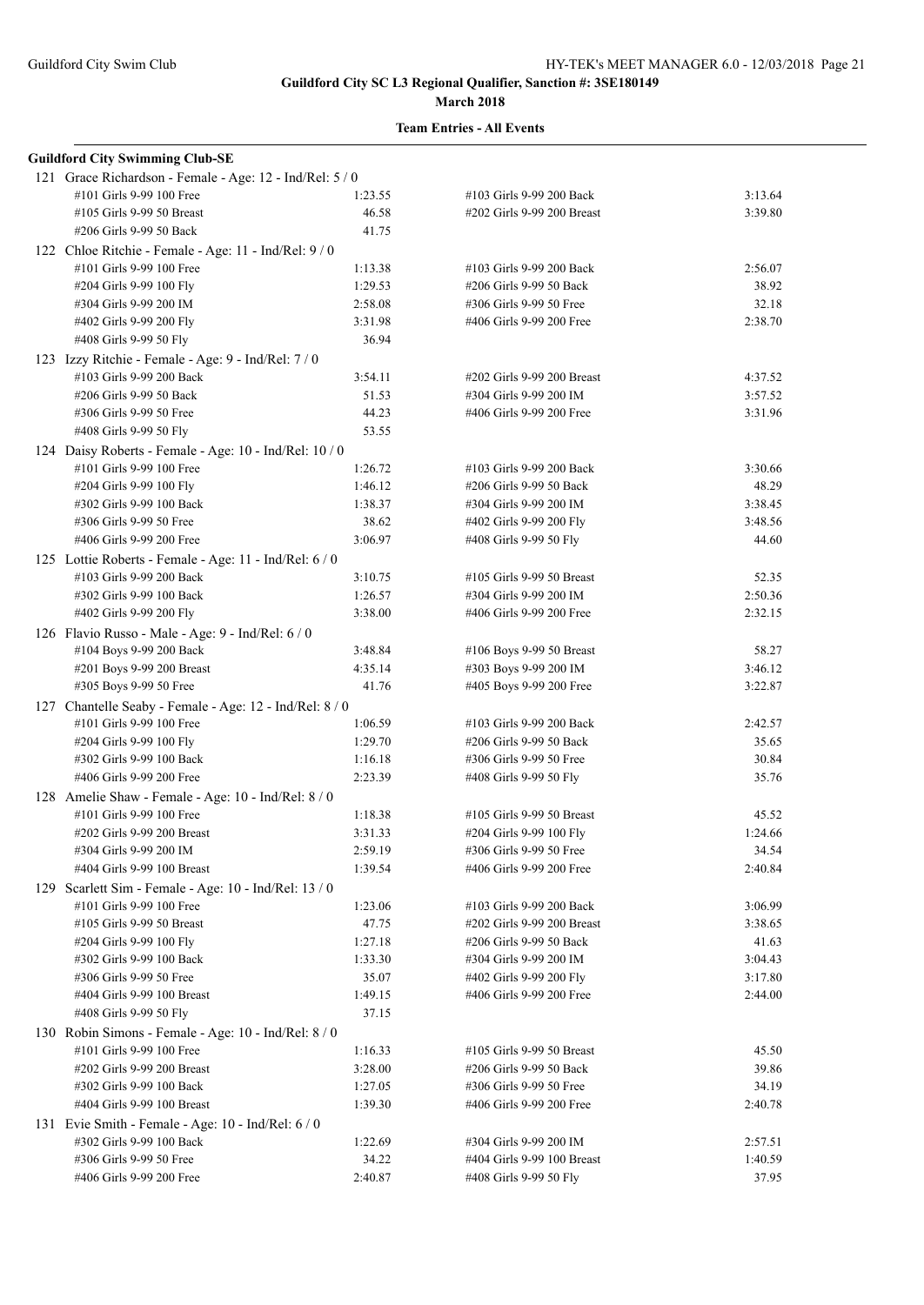#### **March 2018**

| <b>Guildford City Swimming Club-SE</b>                    |         |                            |         |
|-----------------------------------------------------------|---------|----------------------------|---------|
| 132 Katie Smith - Female - Age: 11 - Ind/Rel: 10 / 0      |         |                            |         |
| #101 Girls 9-99 100 Free                                  | 1:13.33 | #103 Girls 9-99 200 Back   | 3:02.25 |
| #204 Girls 9-99 100 Fly                                   | 1:32.76 | #206 Girls 9-99 50 Back    | 41.31   |
| #302 Girls 9-99 100 Back                                  | 1:27.80 | #304 Girls 9-99 200 IM     | 2:52.38 |
| #306 Girls 9-99 50 Free                                   | 33.40   | #402 Girls 9-99 200 Fly    | 3:20.51 |
| #406 Girls 9-99 200 Free                                  | 2:35.48 | #408 Girls 9-99 50 Fly     | 37.35   |
| 133 Sam Smith - Male - Age: 12 - Ind/Rel: 10 / 0          |         |                            |         |
| #102 Boys 9-99 100 Free                                   | 1:11.09 | #106 Boys 9-99 50 Breast   | 42.68   |
| #203 Boys 9-99 100 Fly                                    | 1:23.97 | #205 Boys 9-99 50 Back     | 39.38   |
| #301 Boys 9-99 100 Back                                   | 1:22.50 | #303 Boys 9-99 200 IM      | 2:58.97 |
| #305 Boys 9-99 50 Free                                    | 32.05   | #403 Boys 9-99 100 Breast  | 1:41.21 |
| #405 Boys 9-99 200 Free                                   | 2:33.70 | #407 Boys 9-99 50 Fly      | 34.72   |
| 134 William Smith - Male - Age: 13 - Ind/Rel: 10 / 0      |         |                            |         |
| #102 Boys 9-99 100 Free                                   | 1:04.94 | #106 Boys 9-99 50 Breast   | 38.28   |
| #201 Boys 9-99 200 Breast                                 | 3:07.09 | #203 Boys 9-99 100 Fly     | 1:12.82 |
| #205 Boys 9-99 50 Back                                    | 35.41   | #303 Boys 9-99 200 IM      | 2:40.52 |
| #305 Boys 9-99 50 Free                                    | 29.24   | #403 Boys 9-99 100 Breast  | 1:23.29 |
| #405 Boys 9-99 200 Free                                   | 2:20.12 | #407 Boys 9-99 50 Fly      | 31.43   |
|                                                           |         |                            |         |
| 135 Olivia Solomonides - Female - Age: 9 - Ind/Rel: 3 / 0 |         |                            |         |
| #101 Girls 9-99 100 Free                                  | 1:47.90 | #202 Girls 9-99 200 Breast | 4:50.70 |
| #302 Girls 9-99 100 Back                                  | 1:54.90 |                            |         |
| 136 Harriet Southey - Female - Age: 13 - Ind/Rel: 8 / 0   |         |                            |         |
| #101 Girls 9-99 100 Free                                  | 1:03.01 | #103 Girls 9-99 200 Back   | 2:35.16 |
| #105 Girls 9-99 50 Breast                                 | 43.96   | #204 Girls 9-99 100 Fly    | 1:16.03 |
| #304 Girls 9-99 200 IM                                    | 2:46.33 | #404 Girls 9-99 100 Breast | 1:38.42 |
| #406 Girls 9-99 200 Free                                  | 2:28.79 | #408 Girls 9-99 50 Fly     | 32.84   |
| 137 Barnaby Stewart - Male - Age: 9 - Ind/Rel: 7 / 0      |         |                            |         |
| #104 Boys 9-99 200 Back                                   | 3:41.98 | #106 Boys 9-99 50 Breast   | 54.96   |
| #201 Boys 9-99 200 Breast                                 | 4:08.46 | #303 Boys 9-99 200 IM      | 3:40.74 |
| #305 Boys 9-99 50 Free                                    | 39.88   | #403 Boys 9-99 100 Breast  | 1:59.47 |
| #405 Boys 9-99 200 Free                                   | 3:10.61 |                            |         |
| 138 Lexi Stewart - Female - Age: 11 - Ind/Rel: 4/0        |         |                            |         |
| #101 Girls 9-99 100 Free                                  | 1:19.78 | #103 Girls 9-99 200 Back   | 3:11.40 |
| #202 Girls 9-99 200 Breast                                | 3:40.59 | #204 Girls 9-99 100 Fly    | 1:39.06 |
| 139 James Swaffer - Male - Age: 11 - Ind/Rel: 1 / 0       |         |                            |         |
| #305 Boys 9-99 50 Free                                    | 41.81   |                            |         |
| 140 Jessica Swaffer - Female - Age: 16 - Ind/Rel: 4/0     |         |                            |         |
| #302 Girls 9-99 100 Back                                  | 1:21.70 | #306 Girls 9-99 50 Free    | 30.41   |
| #406 Girls 9-99 200 Free                                  | 2:27.40 | #408 Girls 9-99 50 Fly     | 34.09   |
| 141 Annie Swartz - Female - Age: 10 - Ind/Rel: 2 / 0      |         |                            |         |
| #306 Girls 9-99 50 Free                                   | 42.46   | #406 Girls 9-99 200 Free   | 3:25.40 |
| 142 Eloisa Symonds - Female - Age: 11 - Ind/Rel: 2 / 0    |         |                            |         |
| #404 Girls 9-99 100 Breast                                | 1:29.20 | #406 Girls 9-99 200 Free   | 2:59.48 |
| 143 Jamie Tappin - Male - Age: 11 - Ind/Rel: 5 / 0        |         |                            |         |
| #102 Boys 9-99 100 Free                                   | 1:08.15 | #104 Boys 9-99 200 Back    | 3:15.08 |
| #106 Boys 9-99 50 Breast                                  | 49.04   | #203 Boys 9-99 100 Fly     | 1:30.50 |
| #205 Boys 9-99 50 Back                                    | 38.79   |                            |         |
| 144 Freya Taylor - Female - Age: 12 - Ind/Rel: 5 / 0      |         |                            |         |
| #302 Girls 9-99 100 Back                                  | 1:15.17 | #304 Girls 9-99 200 IM     | 2:53.05 |
| #306 Girls 9-99 50 Free                                   | 32.15   | #404 Girls 9-99 100 Breast | 1:41.37 |
| #406 Girls 9-99 200 Free                                  | 2:28.71 |                            |         |
|                                                           |         |                            |         |
| 145 Sam Tedder - Male - Age: 9 - Ind/Rel: 7 / 0           |         |                            |         |
| #104 Boys 9-99 200 Back                                   | 3:39.31 | #201 Boys 9-99 200 Breast  | 4:24.35 |
| #205 Boys 9-99 50 Back                                    | 46.96   | #303 Boys 9-99 200 IM      | 3:57.36 |
| #305 Boys 9-99 50 Free                                    | 47.48   | #403 Boys 9-99 100 Breast  | 1:59.81 |
| #405 Boys 9-99 200 Free                                   | 3:33.50 |                            |         |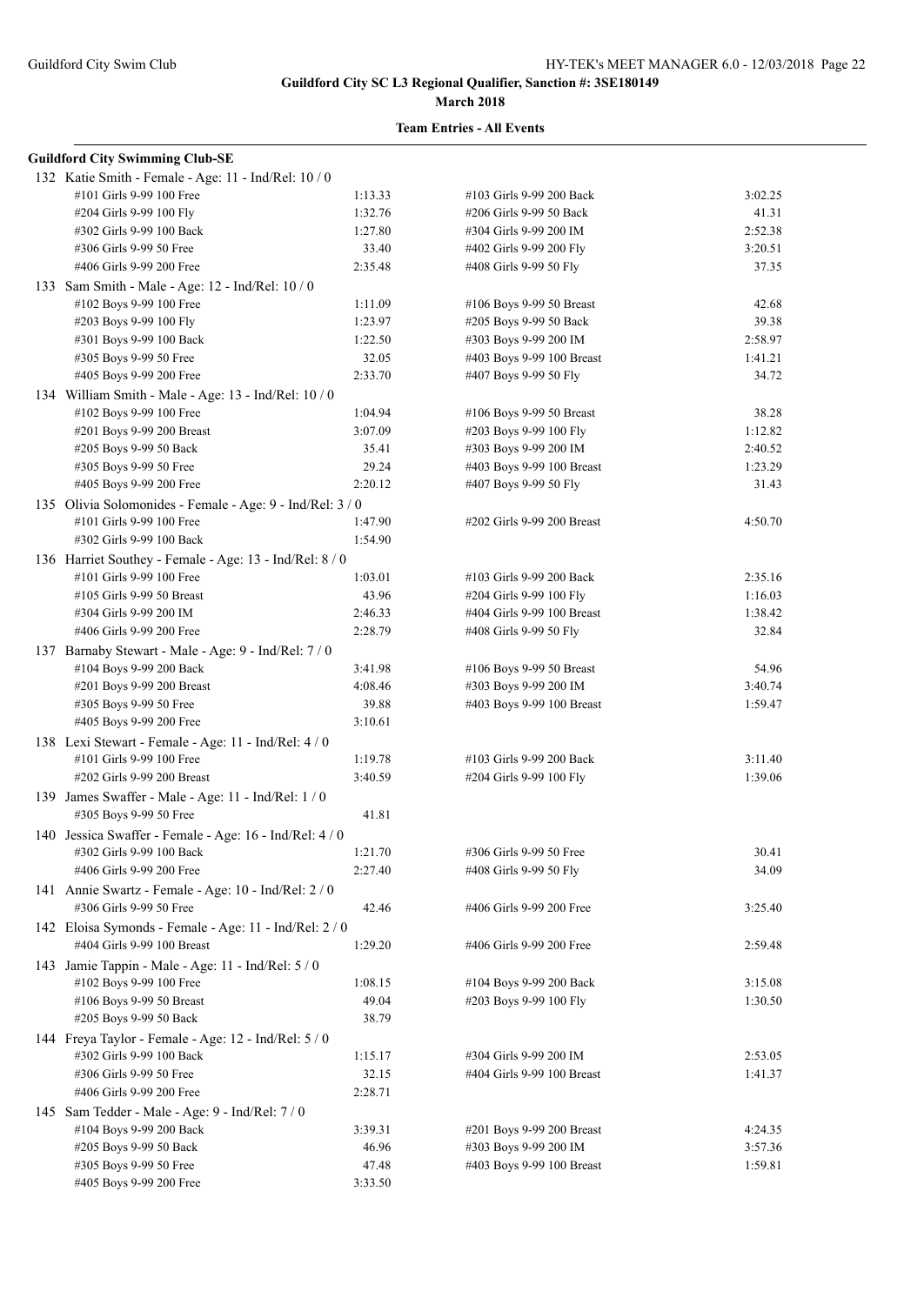#### **March 2018**

| <b>Guildford City Swimming Club-SE</b>                                         |                |                            |         |
|--------------------------------------------------------------------------------|----------------|----------------------------|---------|
| 146 Alyssa Thomson - Female - Age: 13 - Ind/Rel: 7/0                           |                |                            |         |
| #101 Girls 9-99 100 Free                                                       | 1:10.61        | #204 Girls 9-99 100 Fly    | 1:20.81 |
| #206 Girls 9-99 50 Back                                                        | 37.52          | #302 Girls 9-99 100 Back   | 1:25.09 |
| #306 Girls 9-99 50 Free                                                        | 31.91          | #406 Girls 9-99 200 Free   | 2:38.80 |
| #408 Girls 9-99 50 Fly                                                         | 34.92          |                            |         |
| 147 Fergus Thomson - Male - Age: 11 - Ind/Rel: 10 / 0                          |                |                            |         |
| #102 Boys 9-99 100 Free                                                        | 1:11.17        | #106 Boys 9-99 50 Breast   | 46.77   |
| #201 Boys 9-99 200 Breast                                                      | 3:30.25        | #203 Boys 9-99 100 Fly     | 1:30.15 |
| #303 Boys 9-99 200 IM                                                          | 2:52.47        | #305 Boys 9-99 50 Free     | 31.86   |
| #401 Boys 9-99 200 Fly                                                         | 3:23.31        | #403 Boys 9-99 100 Breast  | 1:43.27 |
| #405 Boys 9-99 200 Free                                                        | 2:29.56        | #407 Boys 9-99 50 Fly      | 36.75   |
| 148 Lara Thorpe - Female - Age: 10 - Ind/Rel: 7 / 0                            |                |                            |         |
| #101 Girls 9-99 100 Free                                                       | 1:19.77        | #103 Girls 9-99 200 Back   | 3:02.38 |
| #202 Girls 9-99 200 Breast                                                     | 3:49.13        | #204 Girls 9-99 100 Fly    | 1:37.88 |
| #304 Girls 9-99 200 IM                                                         | 3:11.84        | #406 Girls 9-99 200 Free   | 2:48.72 |
| #408 Girls 9-99 50 Fly                                                         | 42.34          |                            |         |
| 149 Claudia Timmerman - Female - Age: 9 - Ind/Rel: 3 / 0                       |                |                            |         |
| #304 Girls 9-99 200 IM                                                         | 3:51.34        | #406 Girls 9-99 200 Free   | 3:27.63 |
| #408 Girls 9-99 50 Fly                                                         | 53.93          |                            |         |
| 150 Charlie Trotman - Male - Age: 16 - Ind/Rel: 1 / 0                          |                |                            |         |
| #102 Boys 9-99 100 Free                                                        | 59.20          |                            |         |
|                                                                                |                |                            |         |
| 151 Lara Turan - Female - Age: 12 - Ind/Rel: 5 / 0<br>#101 Girls 9-99 100 Free | 1:06.81        |                            |         |
| #206 Girls 9-99 50 Back                                                        |                | #103 Girls 9-99 200 Back   | 2:39.97 |
| #306 Girls 9-99 50 Free                                                        | 33.90<br>30.59 | #302 Girls 9-99 100 Back   | 1:14.74 |
|                                                                                |                |                            |         |
| 152 Emma Ward - Female - Age: 15 - Ind/Rel: 7 / 0                              |                |                            |         |
| #101 Girls 9-99 100 Free                                                       | 1:03.96        | #105 Girls 9-99 50 Breast  | 36.76   |
| #202 Girls 9-99 200 Breast                                                     | 2:53.44        | #304 Girls 9-99 200 IM     | 2:37.55 |
| #404 Girls 9-99 100 Breast                                                     | 1:20.71        | #406 Girls 9-99 200 Free   | 2:20.28 |
| #408 Girls 9-99 50 Fly                                                         | 31.90          |                            |         |
| 153 Charlie Ware - Female - Age: 10 - Ind/Rel: 4 / 0                           |                |                            |         |
| #105 Girls 9-99 50 Breast                                                      | 50.69          | #306 Girls 9-99 50 Free    | 36.21   |
| #404 Girls 9-99 100 Breast                                                     | 1:48.88        | #406 Girls 9-99 200 Free   | 3:12.69 |
| 154 Scott Watson - Male - Age: 9 - Ind/Rel: 11 / 0                             |                |                            |         |
| #102 Boys 9-99 100 Free                                                        | 1:20.61        | #104 Boys 9-99 200 Back    | 3:12.72 |
| #106 Boys 9-99 50 Breast                                                       | 49.06          | #201 Boys 9-99 200 Breast  | 3:45.82 |
| #205 Boys 9-99 50 Back                                                         | 41.72          | #301 Boys 9-99 100 Back    | 1:31.66 |
| #303 Boys 9-99 200 IM                                                          | 3:24.81        | #305 Boys 9-99 50 Free     | 34.70   |
| #403 Boys 9-99 100 Breast                                                      | 1:45.91        | #405 Boys 9-99 200 Free    | 2:55.19 |
| #407 Boys 9-99 50 Fly                                                          | 47.31          |                            |         |
| 155 Eve Webb - Female - Age: 9 - Ind/Rel: 8 / 0                                |                |                            |         |
| #103 Girls 9-99 200 Back                                                       | 3:16.70        | #105 Girls 9-99 50 Breast  | 52.11   |
| #202 Girls 9-99 200 Breast                                                     | 3:50.23        | #206 Girls 9-99 50 Back    | 44.40   |
| #304 Girls 9-99 200 IM                                                         | 3:23.98        | #306 Girls 9-99 50 Free    | 38.03   |
| #406 Girls 9-99 200 Free                                                       | 3:03.73        | #408 Girls 9-99 50 Fly     | 44.09   |
| 156 Hollie Widdows - Female - Age: 11 - Ind/Rel: 8 / 0                         |                |                            |         |
| #101 Girls 9-99 100 Free                                                       | 1:09.24        | #103 Girls 9-99 200 Back   | 2:50.81 |
| #202 Girls 9-99 200 Breast                                                     | 3:18.06        | #204 Girls 9-99 100 Fly    | 1:20.94 |
| #302 Girls 9-99 100 Back                                                       | 1:21.43        | #304 Girls 9-99 200 IM     | 2:54.02 |
| #402 Girls 9-99 200 Fly                                                        | 3:12.94        | #406 Girls 9-99 200 Free   | 2:32.12 |
| 157 Olivia Williams - Female - Age: 11 - Ind/Rel: 9/0                          |                |                            |         |
| #101 Girls 9-99 100 Free                                                       | 1:08.79        | #103 Girls 9-99 200 Back   | 2:48.30 |
| #105 Girls 9-99 50 Breast                                                      | 44.09          | #202 Girls 9-99 200 Breast | 3:22.27 |
| #206 Girls 9-99 50 Back                                                        | 35.65          | #302 Girls 9-99 100 Back   | 1:18.12 |
| #304 Girls 9-99 200 IM                                                         | 2:48.53        | #306 Girls 9-99 50 Free    | 30.98   |
| #406 Girls 9-99 200 Free                                                       | 2:33.29        |                            |         |
| 158 Arabella Wilson - Female - Age: 11 - Ind/Rel: 2 / 0                        |                |                            |         |
| #101 Girls 9-99 100 Free                                                       | 1:20.00        | #206 Girls 9-99 50 Back    | 38.03   |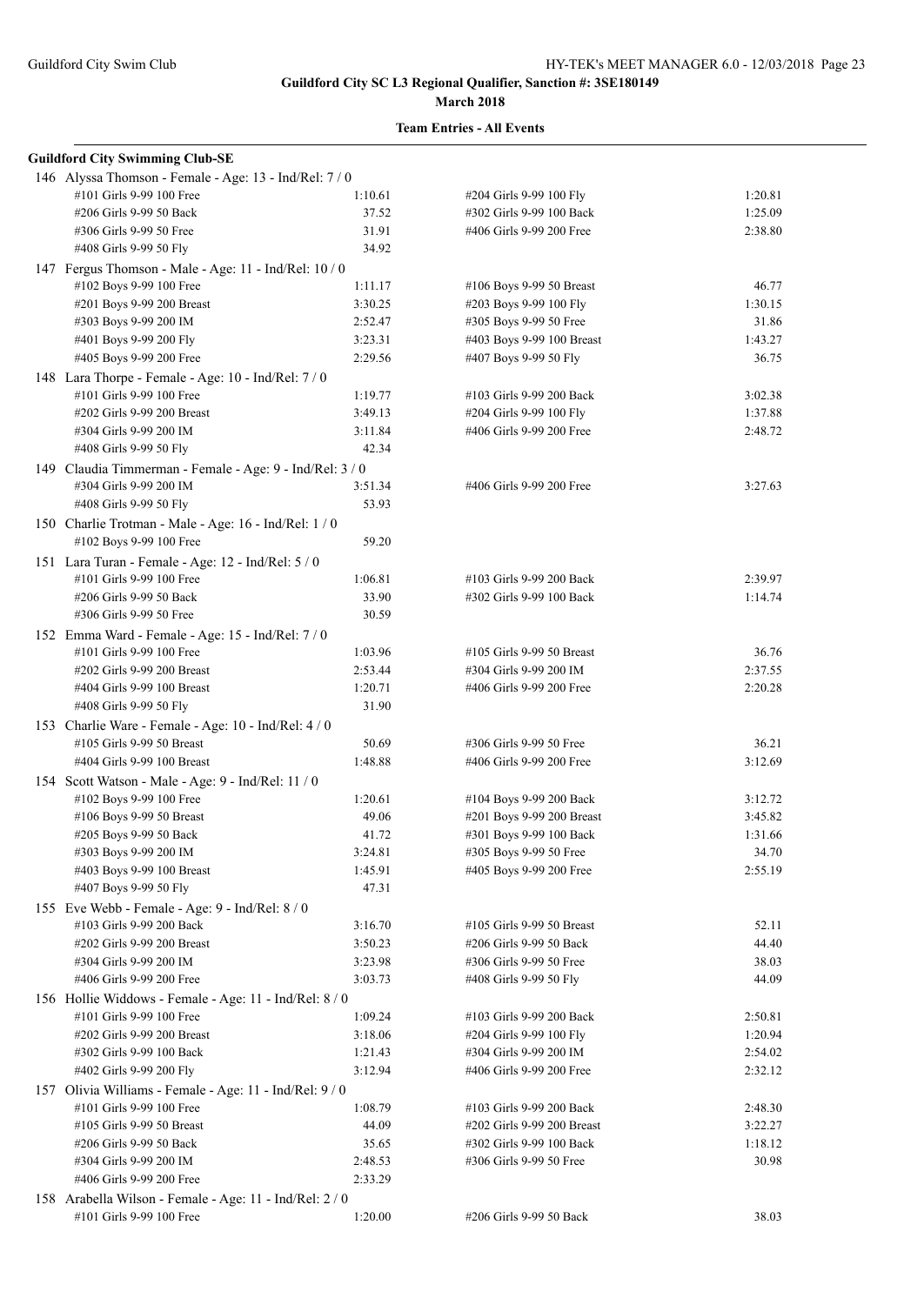#### **March 2018**

| <b>Guildford City Swimming Club-SE</b>                                            |                                                |                           |         |
|-----------------------------------------------------------------------------------|------------------------------------------------|---------------------------|---------|
| 159 Isabel Wolfenden - Female - Age: 9 - Ind/Rel: 7 / 0                           |                                                |                           |         |
| #103 Girls 9-99 200 Back                                                          | 3:54.13                                        | #105 Girls 9-99 50 Breast | 55.86   |
| #202 Girls 9-99 200 Breast                                                        | 4:12.70                                        | #206 Girls 9-99 50 Back   | 52.90   |
| #304 Girls 9-99 200 IM                                                            | 3:58.12                                        | #306 Girls 9-99 50 Free   | 45.86   |
| #406 Girls 9-99 200 Free                                                          | 3:30.47                                        |                           |         |
| 160 Lois Wong - Female - Age: 10 - Ind/Rel: 6 / 0                                 |                                                |                           |         |
| #202 Girls 9-99 200 Breast                                                        | 3:39.74                                        | #206 Girls 9-99 50 Back   | 40.62   |
| #304 Girls 9-99 200 IM                                                            | 3:07.12                                        | #306 Girls 9-99 50 Free   | 34.46   |
| #406 Girls 9-99 200 Free                                                          | 2:45.57                                        | #408 Girls 9-99 50 Fly    | 46.25   |
| 161 Lizzie Wright - Female - Age: 11 - Ind/Rel: 9/0                               |                                                |                           |         |
| #101 Girls 9-99 100 Free                                                          | 1:15.09                                        | #103 Girls 9-99 200 Back  | 3:04.00 |
| #105 Girls 9-99 50 Breast                                                         | 49.36                                          | #204 Girls 9-99 100 Fly   | 1:28.00 |
| #206 Girls 9-99 50 Back                                                           | 39.34                                          | #302 Girls 9-99 100 Back  | 1:26.19 |
| #304 Girls 9-99 200 IM                                                            | 2:58.42                                        | #306 Girls 9-99 50 Free   | 33.93   |
| #402 Girls 9-99 200 Fly                                                           | 3:18.37                                        |                           |         |
| 162 Alex Wrzesinski - Male - Age: 12 - Ind/Rel: 6 / 0                             |                                                |                           |         |
| #102 Boys 9-99 100 Free                                                           | 1:08.65                                        | #104 Boys 9-99 200 Back   | 2:45.11 |
| #205 Boys 9-99 50 Back                                                            | 35.81                                          | #301 Boys 9-99 100 Back   | 1:16.78 |
| #303 Boys 9-99 200 IM                                                             | 2:54.25                                        | #305 Boys 9-99 50 Free    | 31.55   |
| 163 Deniz Yalcinkaya - Male - Age: 13 - Ind/Rel: 1 / 0                            |                                                |                           |         |
| #104 Boys 9-99 200 Back                                                           | 2:28.69                                        |                           |         |
| 164 Esme Young - Female - Age: 11 - Ind/Rel: 7/0                                  |                                                |                           |         |
| #101 Girls 9-99 100 Free                                                          | 1:26.90                                        | #103 Girls 9-99 200 Back  | 3:10.78 |
| #302 Girls 9-99 100 Back                                                          | 1:31.15                                        | #304 Girls 9-99 200 IM    | 3:13.78 |
| #306 Girls 9-99 50 Free                                                           | 35.60                                          | #402 Girls 9-99 200 Fly   | 3:30.62 |
| #406 Girls 9-99 200 Free                                                          | 3:01.37                                        |                           |         |
| 165 Michael Young - Male - Age: 13 - Ind/Rel: 9/0                                 |                                                |                           |         |
| #104 Boys 9-99 200 Back                                                           | 2:31.14                                        | #106 Boys 9-99 50 Breast  | 38.17   |
| #203 Boys 9-99 100 Fly                                                            | 1:20.95                                        | #205 Boys 9-99 50 Back    | 33.52   |
| #301 Boys 9-99 100 Back                                                           | 1:11.11                                        | #303 Boys 9-99 200 IM     | 2:35.80 |
| #403 Boys 9-99 100 Breast                                                         | 1:24.51                                        | #405 Boys 9-99 200 Free   | 2:20.19 |
| #407 Boys 9-99 50 Fly                                                             | 33.06                                          |                           |         |
| Guildford City Swimming Club-SE Total Individual Entries: 1,038 - Total Relays: 0 |                                                |                           |         |
| <b>Leatherhead SC</b>                                                             |                                                |                           |         |
| 1 Huw Morgan - Male - Age: 16 - Ind/Rel: 2 / 0                                    |                                                |                           |         |
| #102 Boys 9-99 100 Free                                                           | 54.29                                          | #305 Boys 9-99 50 Free    | 24.47   |
| Leatherhead SC  Total Individual Entries: 2 - Total Relays: 0                     |                                                |                           |         |
| <b>Millfield School</b>                                                           |                                                |                           |         |
| 1 Richard Jenkins - Male - Age: 11 - Ind/Rel: 10 / 0                              |                                                |                           |         |
| #102 Boys 9-99 100 Free                                                           | 1:08.71                                        | #104 Boys 9-99 200 Back   | 2:55.19 |
| #106 Boys 9-99 50 Breast                                                          | 41.92                                          | #201 Boys 9-99 200 Breast | 3:25.18 |
| #205 Boys 9-99 50 Back                                                            | 38.75                                          | #301 Boys 9-99 100 Back   | 1:22.17 |
| #303 Boys 9-99 200 IM                                                             | 3:01.51                                        | #305 Boys 9-99 50 Free    | 30.96   |
| #403 Boys 9-99 100 Breast                                                         | 1:35.47                                        | #405 Boys 9-99 200 Free   | 2:32.45 |
| <b>Millfield School</b>                                                           | Total Individual Entries: 10 - Total Relays: 0 |                           |         |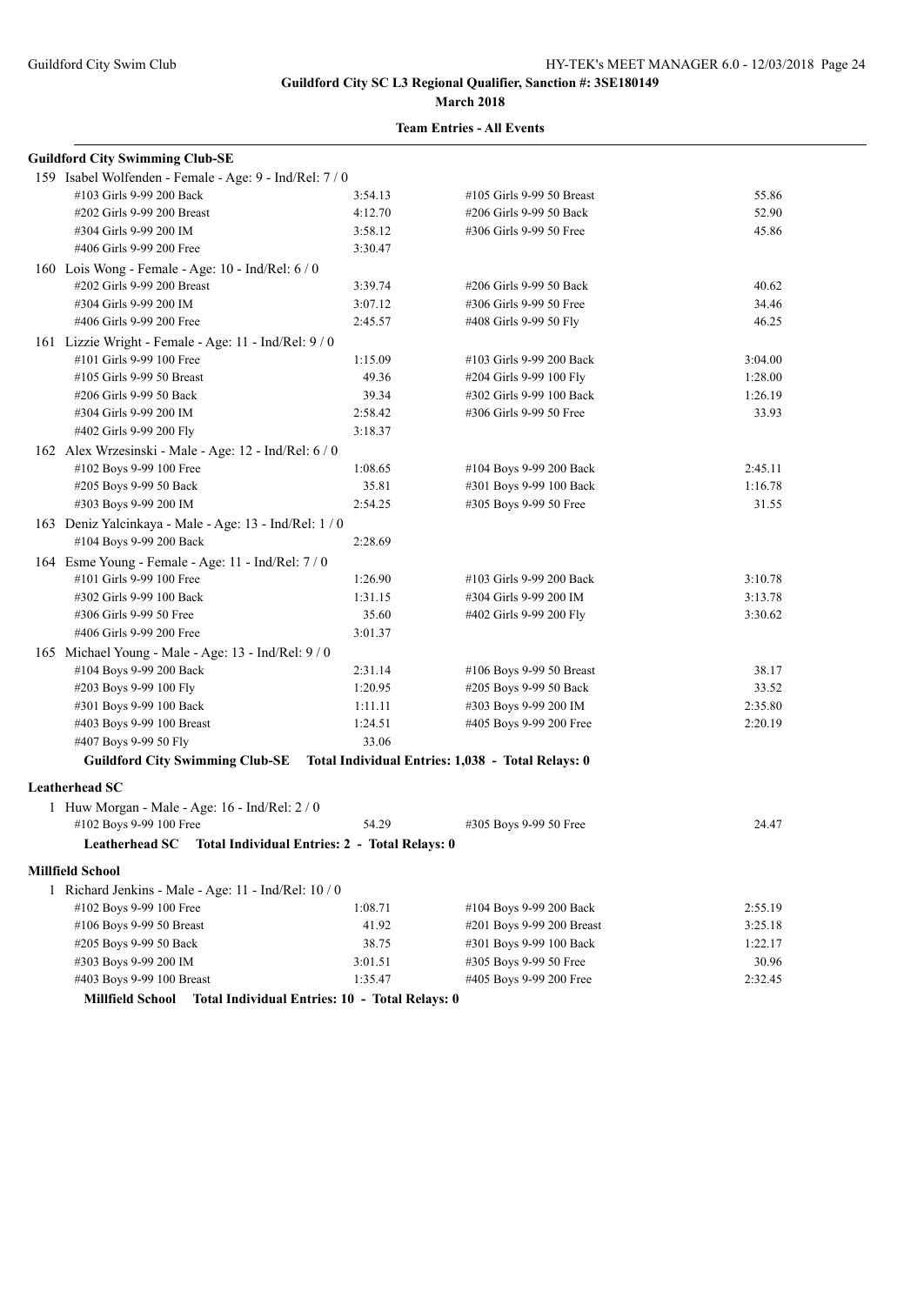#### **March 2018**

| <b>Reading Swimming Club-SE</b>                                                      |                    |                                                   |                  |
|--------------------------------------------------------------------------------------|--------------------|---------------------------------------------------|------------------|
| 1 Pavel Bojak - Male - Age: 12 - Ind/Rel: 5 / 0                                      |                    |                                                   |                  |
| #102 Boys 9-99 100 Free                                                              | 1:12.85            | #104 Boys 9-99 200 Back                           | 3:05.08          |
| #106 Boys 9-99 50 Breast                                                             | 49.52              | #203 Boys 9-99 100 Fly                            | 1:34.10          |
| #205 Boys 9-99 50 Back                                                               | 40.66              |                                                   |                  |
| 2 Josh Burch - Male - Age: 13 - Ind/Rel: 4 / 0                                       |                    |                                                   |                  |
| #102 Boys 9-99 100 Free<br>#203 Boys 9-99 100 Fly                                    | 1:09.22<br>1:20.80 | #104 Boys 9-99 200 Back<br>#205 Boys 9-99 50 Back | 2:43.42<br>35.75 |
|                                                                                      |                    |                                                   |                  |
| 3 Iyla Chind - Female - Age: 12 - Ind/Rel: 2 / 0<br>#101 Girls 9-99 100 Free         | 1:18.86            | #105 Girls 9-99 50 Breast                         | 46.79            |
| 4 Abby Cryer - Female - Age: 11 - Ind/Rel: 2 / 0                                     |                    |                                                   |                  |
| #101 Girls 9-99 100 Free                                                             | 1:22.48            | #103 Girls 9-99 200 Back                          | 3:15.00          |
| 5 Bella Daniel - Female - Age: 10 - Ind/Rel: 4 / 0                                   |                    |                                                   |                  |
| #101 Girls 9-99 100 Free                                                             | 1:22.32            | #105 Girls 9-99 50 Breast                         | 48.65            |
| #202 Girls 9-99 200 Breast                                                           | 3:50.08            | #206 Girls 9-99 50 Back                           | 45.48            |
| 6 Elizabeth Erbetta - Female - Age: 12 - Ind/Rel: 2 / 0                              |                    |                                                   |                  |
| #105 Girls 9-99 50 Breast                                                            | 40.30              | #204 Girls 9-99 100 Fly                           | 1:17.03          |
| 7 Grace Erbetta - Female - Age: 14 - Ind/Rel: 2 / 0                                  |                    |                                                   |                  |
| #101 Girls 9-99 100 Free                                                             | 1:06.44            | #202 Girls 9-99 200 Breast                        | 3:01.78          |
| 8 Connie Feeney - Female - Age: 9 - Ind/Rel: 1 / 0                                   |                    |                                                   |                  |
| #101 Girls 9-99 100 Free                                                             | 1:47.84            |                                                   |                  |
| 9 Ellie Foster - Female - Age: 14 - Ind/Rel: 3 / 0                                   |                    |                                                   |                  |
| #101 Girls 9-99 100 Free                                                             | 1:12.97            | #103 Girls 9-99 200 Back                          | 2:55.16          |
| #206 Girls 9-99 50 Back                                                              | 38.69              |                                                   |                  |
| 10 Georgia Harrison - Female - Age: 11 - Ind/Rel: 2 / 0<br>#105 Girls 9-99 50 Breast | 53.62              | #206 Girls 9-99 50 Back                           | 46.09            |
| 11 Maddy Harrison - Female - Age: 13 - Ind/Rel: 4 / 0                                |                    |                                                   |                  |
| #101 Girls 9-99 100 Free                                                             | 1:10.76            | #103 Girls 9-99 200 Back                          | 2:49.73          |
| #202 Girls 9-99 200 Breast                                                           | 3:25.16            | #204 Girls 9-99 100 Fly                           | 1:26.38          |
| 12 Harriet Jackman - Female - Age: 12 - Ind/Rel: 2 / 0                               |                    |                                                   |                  |
| #101 Girls 9-99 100 Free                                                             | 1:06.67            | #105 Girls 9-99 50 Breast                         | 39.05            |
| 13 James Marston - Male - Age: 13 - Ind/Rel: 5 / 0                                   |                    |                                                   |                  |
| #102 Boys 9-99 100 Free                                                              | 1:06.21            | #104 Boys 9-99 200 Back                           | 2:33.81          |
| #106 Boys 9-99 50 Breast                                                             | 39.35              | #201 Boys 9-99 200 Breast                         | 2:58.02          |
| #205 Boys 9-99 50 Back                                                               | 34.26              |                                                   |                  |
| 14 Naveen Muthukumaran - Male - Age: 14 - Ind/Rel: 3 / 0                             |                    |                                                   |                  |
| #102 Boys 9-99 100 Free                                                              | 1:08.70            | #106 Boys 9-99 50 Breast                          | 40.38            |
| #201 Boys 9-99 200 Breast                                                            | 3:14.34            |                                                   |                  |
| 15 Josh Owoo - Male - Age: 11 - Ind/Rel: 4 / 0<br>#102 Boys 9-99 100 Free            | 1:23.63            | #201 Boys 9-99 200 Breast                         | 4:01.19          |
| #203 Boys 9-99 100 Fly                                                               | 1:35.99            | #205 Boys 9-99 50 Back                            | 47.32            |
| 16 Edward Sandell - Male - Age: 9 - Ind/Rel: 1 / 0                                   |                    |                                                   |                  |
| #102 Boys 9-99 100 Free                                                              | 1:40.46            |                                                   |                  |
| 17 Lily Sandell - Female - Age: 13 - Ind/Rel: 2 / 0                                  |                    |                                                   |                  |
| #101 Girls 9-99 100 Free                                                             | 1:08.64            | #103 Girls 9-99 200 Back                          | 2:54.09          |
| 18 Matilda Sandell - Female - Age: 11 - Ind/Rel: 2 / 0                               |                    |                                                   |                  |
| #101 Girls 9-99 100 Free                                                             | 1:13.98            | #103 Girls 9-99 200 Back                          | 3:08.07          |
| 19 Rachel Schofield - Female - Age: 15 - Ind/Rel: 1 / 0                              |                    |                                                   |                  |
| #406 Girls 9-99 200 Free                                                             | 2:19.46            |                                                   |                  |
| 20 Lilly-May Taplin - Female - Age: 9 - Ind/Rel: 2 / 0                               |                    |                                                   |                  |
| #101 Girls 9-99 100 Free                                                             | 1:40.86            | #105 Girls 9-99 50 Breast                         | 1:00.26          |
| Reading Swimming Club-SE Total Individual Entries: 53 - Total Relays: 0              |                    |                                                   |                  |
| <b>Sevenoaks SC</b>                                                                  |                    |                                                   |                  |
| 1 Robert Allen - Male - Age: 14 - Ind/Rel: 2 / 0                                     |                    |                                                   |                  |
| #205 Boys 9-99 50 Back                                                               | 30.90              | #301 Boys 9-99 100 Back                           | 1:05.87          |
| Sevenoaks SC Total Individual Entries: 2 - Total Relays: 0                           |                    |                                                   |                  |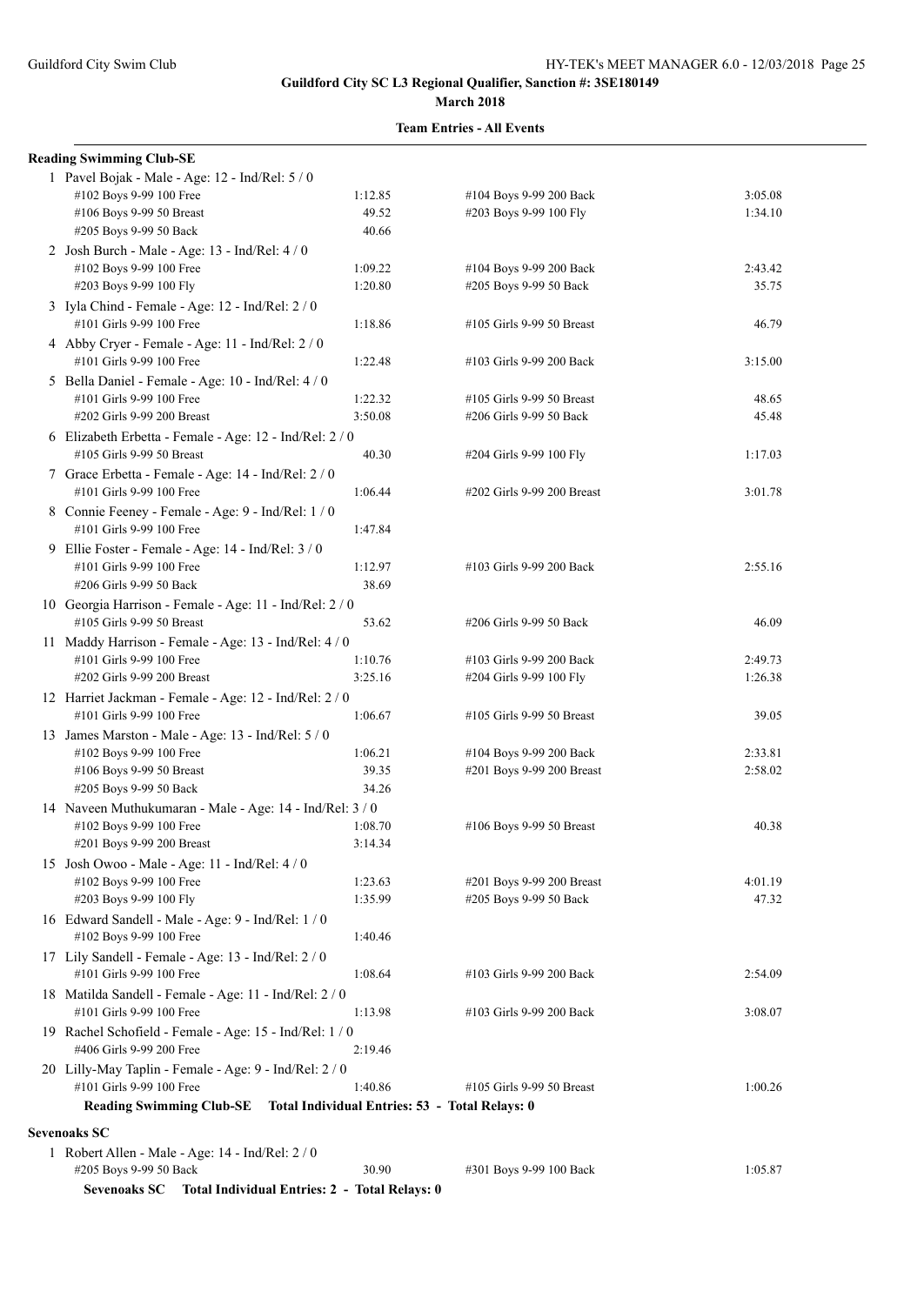| <b>Sutton &amp; Cheam</b>                                                      |         |                           |         |
|--------------------------------------------------------------------------------|---------|---------------------------|---------|
| 1 Chloe Akehurst - Female - Age: 12 - Ind/Rel: 3 / 0                           |         |                           |         |
| #101 Girls 9-99 100 Free                                                       | 1:26.10 | #105 Girls 9-99 50 Breast | 55.40   |
| #206 Girls 9-99 50 Back                                                        | 44.50   |                           |         |
| 2 Jake Ault - Male - Age: 14 - Ind/Rel: 6 / 0                                  |         |                           |         |
| #102 Boys 9-99 100 Free                                                        | 1:02.20 | #106 Boys 9-99 50 Breast  | 35.00   |
| #201 Boys 9-99 200 Breast                                                      | 2:55.70 | #305 Boys 9-99 50 Free    | 26.90   |
| #403 Boys 9-99 100 Breast                                                      | 1:19.80 | #407 Boys 9-99 50 Fly     | 30.50   |
| 3 Poppy Barnhurst - Female - Age: 13 - Ind/Rel: 4 / 0                          |         |                           |         |
| #105 Girls 9-99 50 Breast                                                      | 42.20   | #206 Girls 9-99 50 Back   | 36.00   |
| #302 Girls 9-99 100 Back                                                       | 1:19.19 | #306 Girls 9-99 50 Free   | 30.70   |
|                                                                                |         |                           |         |
| 4 Freya Bayliss - Female - Age: 13 - Ind/Rel: 3 / 0<br>#206 Girls 9-99 50 Back | 34.70   | #302 Girls 9-99 100 Back  | 1:14.78 |
|                                                                                |         |                           |         |
| #306 Girls 9-99 50 Free                                                        | 29.50   |                           |         |
| 5 Talia Bechard - Female - Age: 12 - Ind/Rel: 1 / 0                            |         |                           |         |
| #306 Girls 9-99 50 Free                                                        | 38.12   |                           |         |
| 6 Baylan Blanks - Male - Age: 10 - Ind/Rel: 2 / 0                              |         |                           |         |
| #303 Boys 9-99 200 IM                                                          | 3:03.30 | #305 Boys 9-99 50 Free    | 31.70   |
| 7 Lucy Boobbyer - Female - Age: 11 - Ind/Rel: 3 / 0                            |         |                           |         |
| #105 Girls 9-99 50 Breast                                                      | 44.20   | #302 Girls 9-99 100 Back  | 1:32.47 |
| #306 Girls 9-99 50 Free                                                        | 33.20   |                           |         |
| 8 Mikhail Broad - Male - Age: 13 - Ind/Rel: 5 / 0                              |         |                           |         |
| #102 Boys 9-99 100 Free                                                        | 1:05.06 | #106 Boys 9-99 50 Breast  | 37.00   |
| #305 Boys 9-99 50 Free                                                         | 28.40   | #403 Boys 9-99 100 Breast | 1:25.15 |
| #407 Boys 9-99 50 Fly                                                          | 31.10   |                           |         |
| 9 William Burbidge - Male - Age: 11 - Ind/Rel: 2 / 0                           |         |                           |         |
| #301 Boys 9-99 100 Back                                                        | 1:30.74 | #305 Boys 9-99 50 Free    | 34.18   |
|                                                                                |         |                           |         |
| 10 Lauren Cattaneo - Female - Age: 11 - Ind/Rel: 3 / 0                         |         |                           |         |
| #302 Girls 9-99 100 Back                                                       | 1:30.09 | #304 Girls 9-99 200 IM    | 3:19.85 |
| #306 Girls 9-99 50 Free                                                        | 36.20   |                           |         |
| 11 Sam Dean - Male - Age: 13 - Ind/Rel: 7 / 0                                  |         |                           |         |
| #106 Boys 9-99 50 Breast                                                       | 39.10   | #201 Boys 9-99 200 Breast | 3:05.82 |
| #301 Boys 9-99 100 Back                                                        | 1:20.37 | #303 Boys 9-99 200 IM     | 2:49.65 |
| #305 Boys 9-99 50 Free                                                         | 31.42   | #403 Boys 9-99 100 Breast | 1:26.42 |
| #407 Boys 9-99 50 Fly                                                          | 35.40   |                           |         |
| 12 Fletcher Douglas - Male - Age: 10 - Ind/Rel: 2 / 0                          |         |                           |         |
| #301 Boys 9-99 100 Back                                                        | 1:22.00 | #305 Boys 9-99 50 Free    | 32.70   |
| 13 Mia Drzaic - Female - Age: 11 - Ind/Rel: $2/0$                              |         |                           |         |
| #105 Girls 9-99 50 Breast                                                      | 43.20   | #306 Girls 9-99 50 Free   | 34.92   |
| 14 Gabriela Ghedu-Molinari - Female - Age: 9 - Ind/Rel: 3 / 0                  |         |                           |         |
| #105 Girls 9-99 50 Breast                                                      | 45.80   | #304 Girls 9-99 200 IM    | 3:28.94 |
| #306 Girls 9-99 50 Free                                                        | 35.60   |                           |         |
| 15 Zoe Holloway - Female - Age: 11 - Ind/Rel: 4 / 0                            |         |                           |         |
| #206 Girls 9-99 50 Back                                                        | 39.40   | #302 Girls 9-99 100 Back  | 1:29.18 |
| #304 Girls 9-99 200 IM                                                         | 3:10.45 | #306 Girls 9-99 50 Free   | 34.99   |
| 16 Charlie Hopkin - Male - Age: 16 - Ind/Rel: 2 / 0                            |         |                           |         |
| #102 Boys 9-99 100 Free                                                        | 1:01.93 | #106 Boys 9-99 50 Breast  | 38.15   |
|                                                                                |         |                           |         |
| 17 Olivia Humphries - Female - Age: 12 - Ind/Rel: 7 / 0                        |         |                           |         |
| #101 Girls 9-99 100 Free                                                       | 1:07.70 | #105 Girls 9-99 50 Breast | 39.80   |
| #204 Girls 9-99 100 Fly                                                        | 1:16.79 | #206 Girls 9-99 50 Back   | 35.30   |
| #304 Girls 9-99 200 IM                                                         | 2:42.69 | #306 Girls 9-99 50 Free   | 30.60   |
| #404 Girls 9-99 100 Breast                                                     | 1:27.27 |                           |         |
| 18 William Irvine - Male - Age: 12 - Ind/Rel: 7 / 0                            |         |                           |         |
| #106 Boys 9-99 50 Breast                                                       | 40.40   | #205 Boys 9-99 50 Back    | 36.31   |
| #301 Boys 9-99 100 Back                                                        | 1:15.70 | #303 Boys 9-99 200 IM     | 2:46.70 |
| #305 Boys 9-99 50 Free                                                         | 30.63   | #403 Boys 9-99 100 Breast | 1:35.14 |
| #407 Boys 9-99 50 Fly                                                          | 34.30   |                           |         |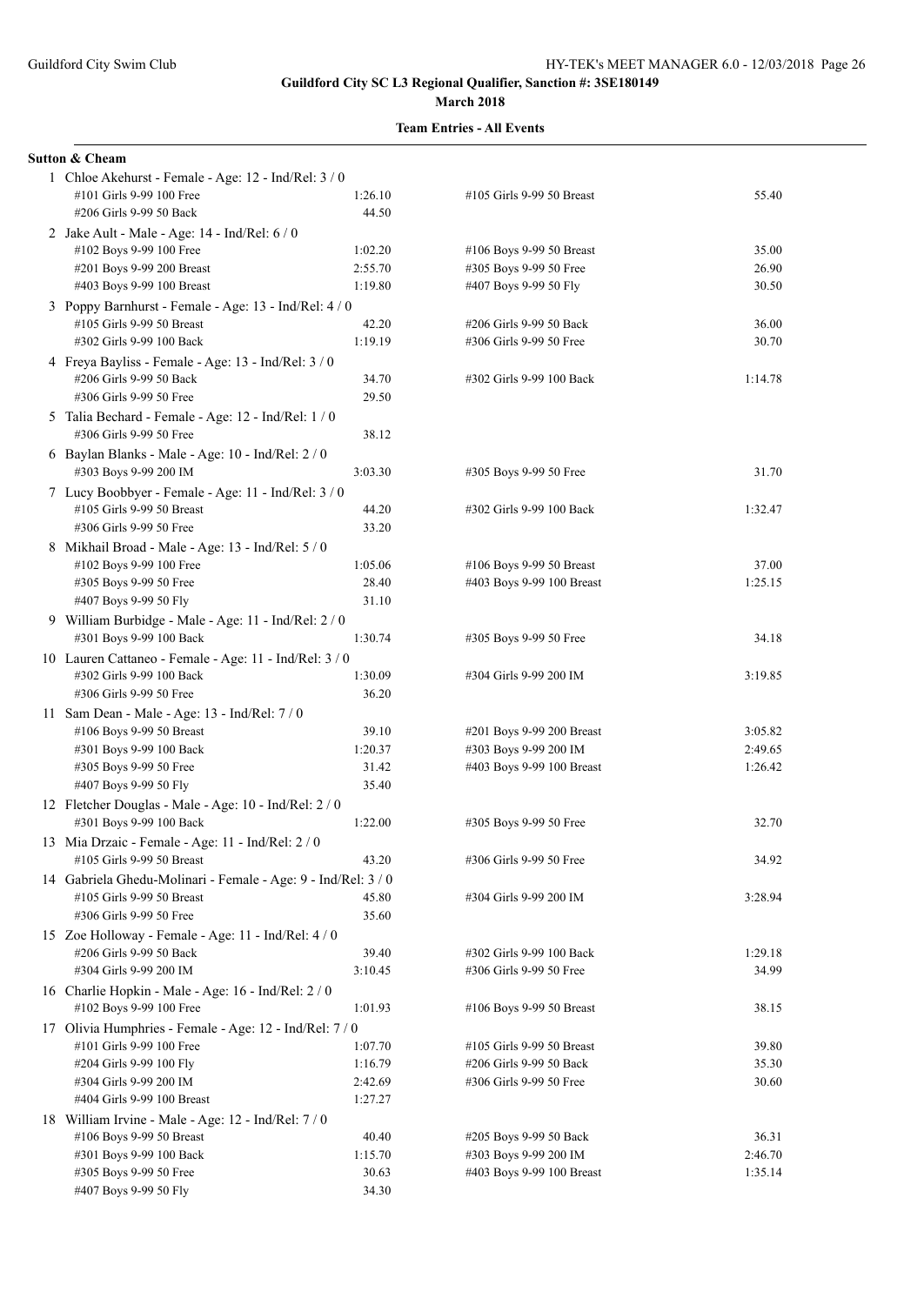#### **Team Entries - All Events**

| <b>Sutton &amp; Cheam</b>                                                         |         |                            |         |
|-----------------------------------------------------------------------------------|---------|----------------------------|---------|
| 19 Sophia Jackson - Female - Age: 14 - Ind/Rel: 4 / 0                             |         |                            |         |
| #304 Girls 9-99 200 IM                                                            | 2:38.74 | #306 Girls 9-99 50 Free    | 29.00   |
| #402 Girls 9-99 200 Fly                                                           | 2:37.30 | #406 Girls 9-99 200 Free   | 2:16.40 |
| 20 Dario Kan - Male - Age: 17 - Ind/Rel: 3 / 0                                    |         |                            |         |
| #303 Boys 9-99 200 IM                                                             | 2:29.41 | #305 Boys 9-99 50 Free     | 27.34   |
| #403 Boys 9-99 100 Breast                                                         | 1:19.97 |                            |         |
| 21 Marina Kozhevnikova - Female - Age: 9 - Ind/Rel: 3 / 0                         |         |                            |         |
| #302 Girls 9-99 100 Back                                                          | 1:40.15 | #304 Girls 9-99 200 IM     | 3:33.71 |
| #306 Girls 9-99 50 Free                                                           | 36.76   |                            |         |
| 22 Matthew Lucas-Wright - Male - Age: 9 - Ind/Rel: 1 / 0                          |         |                            |         |
| #305 Boys 9-99 50 Free                                                            | 41.80   |                            |         |
| 23 Finlay Maxwell - Male - Age: 11 - Ind/Rel: 5 / 0                               |         |                            |         |
| #102 Boys 9-99 100 Free                                                           | 1:10.90 | #106 Boys 9-99 50 Breast   | 43.81   |
| #301 Boys 9-99 100 Back                                                           | 1:22.05 | #305 Boys 9-99 50 Free     | 31.81   |
| #403 Boys 9-99 100 Breast                                                         | 1:37.80 |                            |         |
| 24 Lucy Medcalf - Female - Age: 13 - Ind/Rel: 5 / 0                               |         |                            |         |
| #101 Girls 9-99 100 Free                                                          | 1:07.30 | #105 Girls 9-99 50 Breast  | 38.80   |
| #302 Girls 9-99 100 Back                                                          | 1:12.60 | #304 Girls 9-99 200 IM     | 2:44.95 |
| #406 Girls 9-99 200 Free                                                          | 2:27.90 |                            |         |
| 25 Megan Morland - Female - Age: 13 - Ind/Rel: 6 / 0                              |         |                            |         |
| #101 Girls 9-99 100 Free                                                          | 1:05.19 | #105 Girls 9-99 50 Breast  | 41.38   |
| #204 Girls 9-99 100 Fly                                                           | 1:18.91 | #304 Girls 9-99 200 IM     | 2:43.16 |
| #306 Girls 9-99 50 Free                                                           | 30.10   | #404 Girls 9-99 100 Breast | 1:31.67 |
| 26 Izzy Morris - Female - Age: 14 - Ind/Rel: 3 / 0                                |         |                            |         |
| #202 Girls 9-99 200 Breast                                                        | 2:57.49 | #304 Girls 9-99 200 IM     | 2:38.21 |
| #404 Girls 9-99 100 Breast                                                        | 1:23.03 |                            |         |
| 27 Maegan Mujer - Female - Age: 12 - Ind/Rel: 6 / 0                               |         |                            |         |
| #101 Girls 9-99 100 Free                                                          | 1:07.83 | #204 Girls 9-99 100 Fly    | 1:15.97 |
| #206 Girls 9-99 50 Back                                                           | 34.28   | #304 Girls 9-99 200 IM     | 2:51.52 |
| #306 Girls 9-99 50 Free                                                           | 30.11   | #404 Girls 9-99 100 Breast | 1:24.69 |
| 28 Aidan Orpin - Male - Age: 9 - Ind/Rel: 2 / 0                                   |         |                            |         |
| #303 Boys 9-99 200 IM                                                             | 3:08.10 | #305 Boys 9-99 50 Free     | 34.10   |
| 29 Maja Pawelkowicz - Female - Age: 9 - Ind/Rel: 1 / 0                            |         |                            |         |
| #105 Girls 9-99 50 Breast                                                         | 1:00.97 |                            |         |
| 30 Matylda Pawelkowicz - Female - Age: 11 - Ind/Rel: 2 / 0                        |         |                            |         |
| #105 Girls 9-99 50 Breast                                                         | 41.90   | #202 Girls 9-99 200 Breast | 3:27.86 |
| 31 Alexandre Plaquin - Male - Age: 10 - Ind/Rel: 1 / 0                            |         |                            |         |
| #305 Boys 9-99 50 Free                                                            | 44.66   |                            |         |
| 32 James Reid - Male - Age: 12 - Ind/Rel: 2 / 0                                   |         |                            |         |
| #102 Boys 9-99 100 Free                                                           | 1:05.76 | #104 Boys 9-99 200 Back    | 2:39.37 |
| 33 Alexander Sadotti - Male - Age: 10 - Ind/Rel: 2 / 0                            |         |                            |         |
| #301 Boys 9-99 100 Back                                                           | 1:42.51 | #305 Boys 9-99 50 Free     | 40.56   |
|                                                                                   |         |                            |         |
| 34 Keely Scanlon - Female - Age: 14 - Ind/Rel: 3 / 0<br>#302 Girls 9-99 100 Back  | 1:11.57 | #306 Girls 9-99 50 Free    | 30.53   |
| #404 Girls 9-99 100 Breast                                                        | 1:28.52 |                            |         |
|                                                                                   |         |                            |         |
| 35 Gracie Schmitz - Female - Age: 10 - Ind/Rel: 2 / 0<br>#302 Girls 9-99 100 Back | 1:32.87 | #306 Girls 9-99 50 Free    | 40.21   |
|                                                                                   |         |                            |         |
| 36 Joseph Suggitt - Male - Age: 13 - Ind/Rel: 4 / 0                               |         |                            |         |
| #102 Boys 9-99 100 Free                                                           | 1:10.94 | #104 Boys 9-99 200 Back    | 2:42.20 |
| #301 Boys 9-99 100 Back                                                           | 1:16.90 | #305 Boys 9-99 50 Free     | 32.40   |
| 37 Thomas Suggitt - Male - Age: 11 - Ind/Rel: 4 / 0                               |         |                            |         |
| #102 Boys 9-99 100 Free                                                           | 1:17.56 | #104 Boys 9-99 200 Back    | 2:57.56 |
| #301 Boys 9-99 100 Back                                                           | 1:27.89 | #305 Boys 9-99 50 Free     | 35.41   |
| 38 Sophie White - Female - Age: 13 - Ind/Rel: 5 / 0                               |         |                            |         |
| #101 Girls 9-99 100 Free                                                          | 1:09.59 | #103 Girls 9-99 200 Back   | 2:42.55 |
| #206 Girls 9-99 50 Back                                                           | 33.90   | #302 Girls 9-99 100 Back   | 1:17.64 |
| #306 Girls 9-99 50 Free                                                           | 31.21   |                            |         |

**Sutton & Cheam Total Individual Entries: 130 - Total Relays: 0**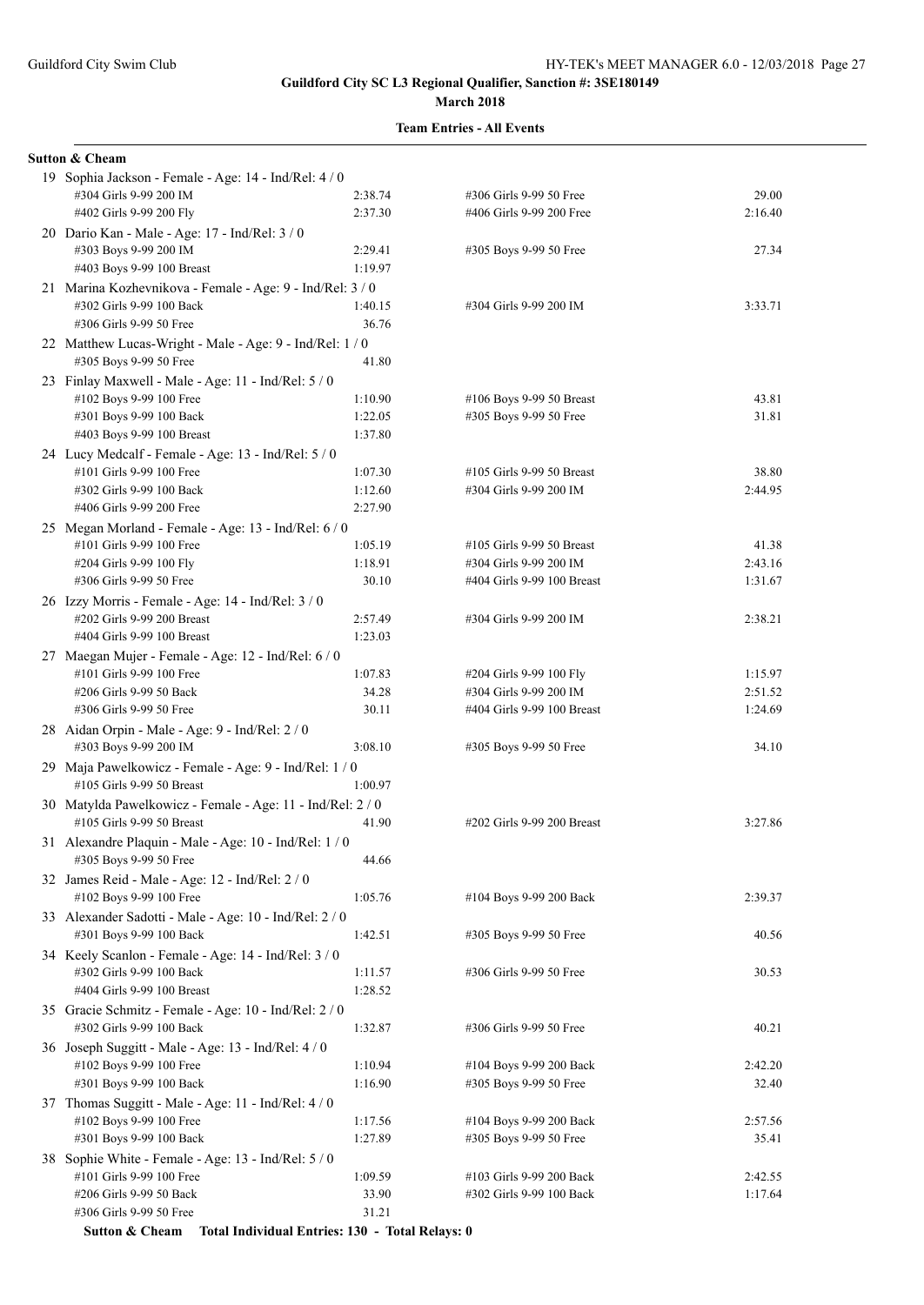| <b>Teddington Swimming Club</b>                                                       |         |                            |         |
|---------------------------------------------------------------------------------------|---------|----------------------------|---------|
| 1 Billy Bainbridge - Male - Age: 11 - Ind/Rel: 4 / 0                                  |         |                            |         |
| #106 Boys 9-99 50 Breast                                                              | 42.88   | #205 Boys 9-99 50 Back     | 38.95   |
| #405 Boys 9-99 200 Free                                                               | 2:29.36 | #407 Boys 9-99 50 Fly      | 35.84   |
| 2 Teo Bainbridge - Male - Age: 16 - Ind/Rel: 6 / 0                                    |         |                            |         |
| #106 Boys 9-99 50 Breast                                                              | 33.40   | #201 Boys 9-99 200 Breast  | 2:37.33 |
| #203 Boys 9-99 100 Fly                                                                | 1:04.70 | #303 Boys 9-99 200 IM      | 2:20.20 |
| #403 Boys 9-99 100 Breast                                                             | 1:13.38 | #407 Boys 9-99 50 Fly      | 29.50   |
| 3 Thea Ballinger-Finch - Female - Age: 11 - Ind/Rel: 1 / 0<br>#402 Girls 9-99 200 Fly | 2:59.39 |                            |         |
| 4 Alex Barrett - Female - Age: 13 - Ind/Rel: 2 / 0<br>#101 Girls 9-99 100 Free        | 1:08.20 | #402 Girls 9-99 200 Fly    | 2:53.64 |
| 5 Ella Bass - Female - Age: 12 - Ind/Rel: 2 / 0<br>#105 Girls 9-99 50 Breast          | 46.76   | #404 Girls 9-99 100 Breast | 1:43.66 |
| 6 Tia Berkett - Female - Age: 11 - Ind/Rel: 2 / 0<br>#103 Girls 9-99 200 Back         | 3:15.54 | #408 Girls 9-99 50 Fly     | 41.09   |
| 7 Emma Bhugun - Female - Age: 12 - Ind/Rel: 1 / 0<br>#404 Girls 9-99 100 Breast       | 1:30.05 |                            |         |
| 8 Rory Bradburn - Male - Age: 10 - Ind/Rel: 4 / 0                                     |         |                            |         |
| #106 Boys 9-99 50 Breast                                                              | 49.11   | #201 Boys 9-99 200 Breast  | 4:20.13 |
| #205 Boys 9-99 50 Back                                                                | 44.05   | #407 Boys 9-99 50 Fly      | 43.35   |
| 9 Tia Branson - Female - Age: 11 - Ind/Rel: 5 / 0                                     |         |                            |         |
| #101 Girls 9-99 100 Free                                                              | 1:18.35 | #103 Girls 9-99 200 Back   | 3:02.38 |
| #105 Girls 9-99 50 Breast                                                             | 47.42   | #202 Girls 9-99 200 Breast | 3:26.87 |
| #206 Girls 9-99 50 Back                                                               | 38.98   |                            |         |
| 10 Amelia Brown - Female - Age: 10 - Ind/Rel: 4 / 0                                   |         |                            |         |
| #101 Girls 9-99 100 Free                                                              | 1:23.67 | #105 Girls 9-99 50 Breast  | 48.28   |
| #206 Girls 9-99 50 Back                                                               | 44.02   | #404 Girls 9-99 100 Breast | 2:00.00 |
| 11 Camilo Burgin - Male - Age: 13 - Ind/Rel: 7 / 0                                    |         |                            |         |
| #102 Boys 9-99 100 Free                                                               | 1:15.27 | #104 Boys 9-99 200 Back    | 3:03.33 |
| #106 Boys 9-99 50 Breast                                                              | 45.71   | #203 Boys 9-99 100 Fly     | 1:23.47 |
| #205 Boys 9-99 50 Back                                                                | 39.91   | #401 Boys 9-99 200 Fly     | 3:14.28 |
| #407 Boys 9-99 50 Fly                                                                 | 34.30   |                            |         |
| 12 Ben Catling - Male - Age: 12 - Ind/Rel: 6 / 0                                      |         |                            |         |
| #102 Boys 9-99 100 Free                                                               | 1:10.08 | #104 Boys 9-99 200 Back    | 2:53.43 |
| #106 Boys 9-99 50 Breast                                                              | 42.19   | #201 Boys 9-99 200 Breast  | 3:13.48 |
| #403 Boys 9-99 100 Breast                                                             | 1:30.24 | #405 Boys 9-99 200 Free    | 2:34.16 |
| 13 Camila Coulet - Female - Age: 15 - Ind/Rel: 4 / 0                                  |         |                            |         |
| #202 Girls 9-99 200 Breast                                                            | 3:20.22 | #206 Girls 9-99 50 Back    | 39.43   |
| #404 Girls 9-99 100 Breast                                                            | 1:28.60 | #408 Girls 9-99 50 Fly     | 35.10   |
| 14 Barnaby Cox - Male - Age: 12 - Ind/Rel: 4 / 0                                      |         |                            |         |
| #102 Boys 9-99 100 Free                                                               | 1:23.37 | #106 Boys 9-99 50 Breast   | 47.13   |
| #201 Boys 9-99 200 Breast                                                             | 3:50.52 | #205 Boys 9-99 50 Back     | 42.48   |
| 15 Jodie Derbyshire - Female - Age: 15 - Ind/Rel: 5 / 0                               |         |                            |         |
| #101 Girls 9-99 100 Free                                                              | 1:13.04 | #105 Girls 9-99 50 Breast  | 39.38   |
| #202 Girls 9-99 200 Breast                                                            | 3:10.33 | #404 Girls 9-99 100 Breast | 1:27.42 |
| #408 Girls 9-99 50 Fly                                                                | 36.40   |                            |         |
| 16 Ruby Drake-Doyle - Female - Age: 11 - Ind/Rel: 2 / 0<br>#406 Girls 9-99 200 Free   | 2:52.89 | #408 Girls 9-99 50 Fly     | 42.21   |
| 17 Rosie Egelie - Female - Age: 13 - Ind/Rel: 4 / 0                                   |         |                            |         |
| #101 Girls 9-99 100 Free                                                              | 1:16.63 | #103 Girls 9-99 200 Back   | 3:11.78 |
| #105 Girls 9-99 50 Breast                                                             | 46.87   | #202 Girls 9-99 200 Breast | 3:37.91 |
| 18 Maddie Emment - Female - Age: 10 - Ind/Rel: 5 / 0                                  |         |                            |         |
| #202 Girls 9-99 200 Breast                                                            | 3:25.56 | #206 Girls 9-99 50 Back    | 40.47   |
| #404 Girls 9-99 100 Breast                                                            | 1:35.65 | #406 Girls 9-99 200 Free   | 2:47.32 |
| #408 Girls 9-99 50 Fly                                                                | 42.99   |                            |         |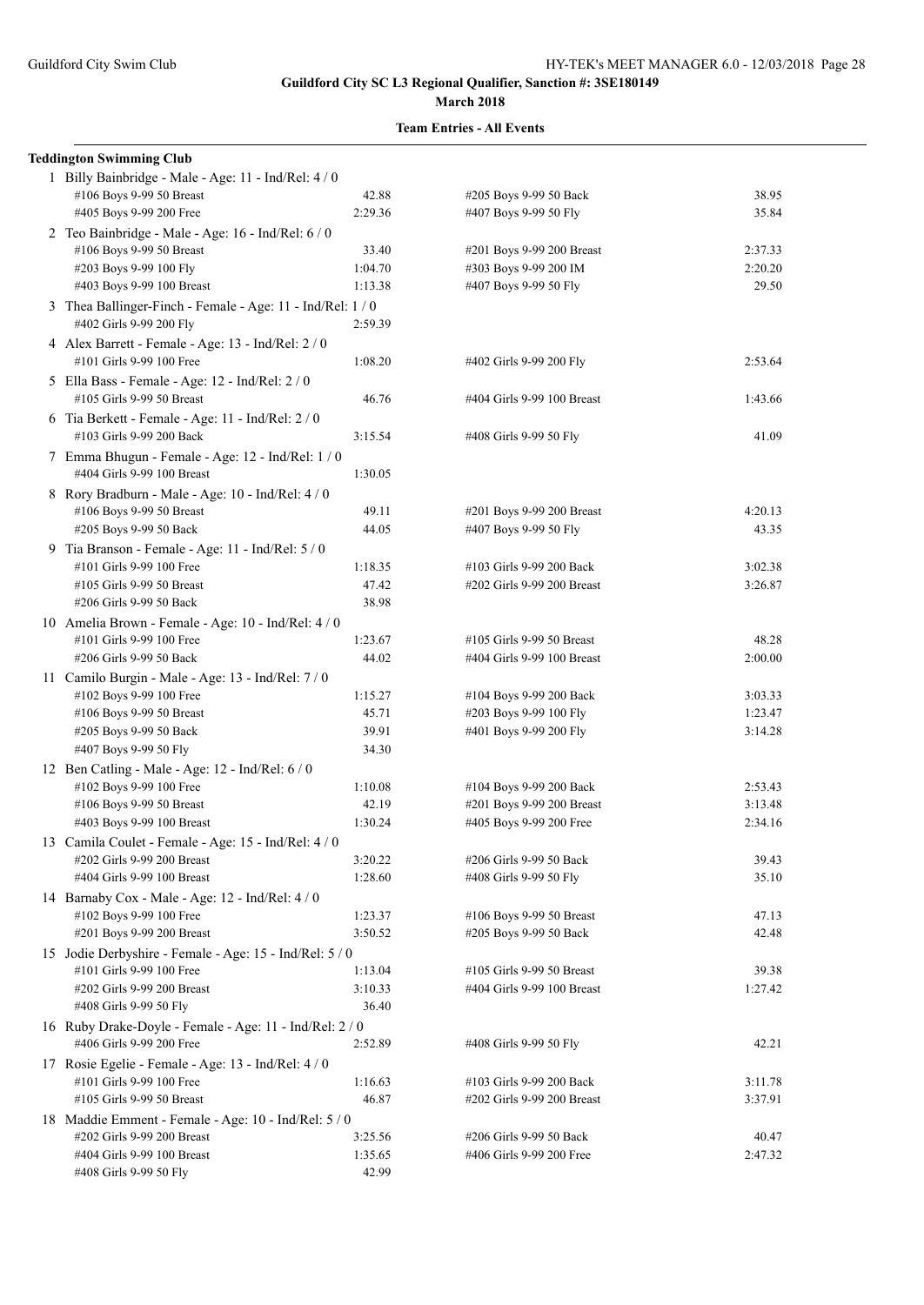| <b>Teddington Swimming Club</b>                                                   |                  |                                                   |         |
|-----------------------------------------------------------------------------------|------------------|---------------------------------------------------|---------|
| 19 Ollie Emment - Male - Age: 13 - Ind/Rel: 5 / 0                                 |                  |                                                   |         |
| #201 Boys 9-99 200 Breast                                                         | 3:03.87          | #205 Boys 9-99 50 Back                            | 40.26   |
| #403 Boys 9-99 100 Breast                                                         | 1:29.20          | #405 Boys 9-99 200 Free                           | 2:22.38 |
| #407 Boys 9-99 50 Fly                                                             | 38.65            |                                                   |         |
| 20 Ben Farquhar-Smith - Male - Age: 11 - Ind/Rel: 4 / 0                           |                  |                                                   | 53.24   |
| #102 Boys 9-99 100 Free<br>#205 Boys 9-99 50 Back                                 | 1:20.95<br>41.81 | #106 Boys 9-99 50 Breast<br>#407 Boys 9-99 50 Fly | 45.04   |
| 21 Thomas Farquhar-Smith - Male - Age: 13 - Ind/Rel: 6 / 0                        |                  |                                                   |         |
| #102 Boys 9-99 100 Free                                                           | 1:08.33          | #106 Boys 9-99 50 Breast                          | 43.01   |
| #203 Boys 9-99 100 Fly                                                            | 1:18.88          | #205 Boys 9-99 50 Back                            | 37.70   |
| #401 Boys 9-99 200 Fly                                                            | 3:06.44          | #407 Boys 9-99 50 Fly                             | 33.20   |
| 22 Shubha Gupta - Female - Age: 9 - Ind/Rel: 2 / 0                                |                  |                                                   |         |
| #105 Girls 9-99 50 Breast                                                         | 1:01.34          | #202 Girls 9-99 200 Breast                        | 4:43.56 |
| 23 Samuel Hall - Male - Age: 12 - Ind/Rel: 3 / 0                                  |                  |                                                   |         |
| #102 Boys 9-99 100 Free                                                           | 1:20.69          | #106 Boys 9-99 50 Breast                          | 41.70   |
| #403 Boys 9-99 100 Breast                                                         | 1:30.72          |                                                   |         |
| 24 Manasi Hariharan - Female - Age: 10 - Ind/Rel: 3 / 0                           |                  |                                                   |         |
| #101 Girls 9-99 100 Free                                                          | 1:37.00          | #103 Girls 9-99 200 Back                          | 3:43.48 |
| #105 Girls 9-99 50 Breast                                                         | 56.90            |                                                   |         |
| 25 Abi Harris - Female - Age: 9 - Ind/Rel: 3 / 0                                  |                  |                                                   |         |
| #105 Girls 9-99 50 Breast                                                         | 54.85            | #202 Girls 9-99 200 Breast                        | 4:07.94 |
| #206 Girls 9-99 50 Back                                                           | 53.50            |                                                   |         |
| 26 Ava Holt - Female - Age: 10 - Ind/Rel: 5 / 0                                   |                  |                                                   |         |
| #101 Girls 9-99 100 Free                                                          | 1:21.52          | #105 Girls 9-99 50 Breast                         | 47.89   |
| #202 Girls 9-99 200 Breast                                                        | 3:39.28          | #206 Girls 9-99 50 Back                           | 42.66   |
| #404 Girls 9-99 100 Breast                                                        | 1:42.21          |                                                   |         |
| 27 Flynn Holt - Male - Age: 12 - Ind/Rel: 1 / 0                                   |                  |                                                   |         |
| #403 Boys 9-99 100 Breast                                                         | 1:41.96          |                                                   |         |
| 28 Katie Hudson-Sosnowski - Female - Age: 12 - Ind/Rel: 3 / 0                     |                  |                                                   |         |
| #404 Girls 9-99 100 Breast<br>#408 Girls 9-99 50 Fly                              | 1:35.81<br>40.84 | #406 Girls 9-99 200 Free                          | 2:52.92 |
| 29 Darren Huynh - Male - Age: 14 - Ind/Rel: 6 / 0                                 |                  |                                                   |         |
| #102 Boys 9-99 100 Free                                                           | 1:10.12          | #106 Boys 9-99 50 Breast                          | 35.90   |
| #201 Boys 9-99 200 Breast                                                         | 3:01.23          | #205 Boys 9-99 50 Back                            | 34.70   |
| #403 Boys 9-99 100 Breast                                                         | 1:19.38          | #407 Boys 9-99 50 Fly                             | 34.95   |
| 30 Oliver Langton - Male - Age: 18 - Ind/Rel: 3/0                                 |                  |                                                   |         |
| #106 Boys 9-99 50 Breast                                                          | 34.10            | #403 Boys 9-99 100 Breast                         | 1:20.00 |
| #407 Boys 9-99 50 Fly                                                             | 31.62            |                                                   |         |
| 31 Freddie Lett - Male - Age: 11 - Ind/Rel: 6 / 0                                 |                  |                                                   |         |
| #102 Boys 9-99 100 Free                                                           | 1:21.79          | #106 Boys 9-99 50 Breast                          | 51.58   |
| #201 Boys 9-99 200 Breast                                                         | 3:35.34          | #205 Boys 9-99 50 Back                            | 47.25   |
| #403 Boys 9-99 100 Breast                                                         | 1:48.31          | #405 Boys 9-99 200 Free                           | 2:47.61 |
| 32 Olivia Lett - Female - Age: 13 - Ind/Rel: 2 / 0                                |                  |                                                   |         |
| #105 Girls 9-99 50 Breast                                                         | 47.07            | #206 Girls 9-99 50 Back                           | 40.63   |
| 33 Olivia Locke - Female - Age: 14 - Ind/Rel: 3 / 0                               |                  |                                                   |         |
| #105 Girls 9-99 50 Breast                                                         | 42.10            | #202 Girls 9-99 200 Breast                        | 3:26.06 |
| #206 Girls 9-99 50 Back                                                           | 39.57            |                                                   |         |
| 34 Amelia Macfarlane - Female - Age: 10 - Ind/Rel: 3 / 0                          |                  |                                                   |         |
| #202 Girls 9-99 200 Breast                                                        | 3:41.23          | #404 Girls 9-99 100 Breast                        | 1:42.68 |
| #406 Girls 9-99 200 Free                                                          | 2:53.49          |                                                   |         |
| 35 Helen Marchant - Female - Age: 15 - Ind/Rel: 3 / 0<br>#101 Girls 9-99 100 Free | 1:06.50          | #103 Girls 9-99 200 Back                          | 2:39.96 |
| #206 Girls 9-99 50 Back                                                           | 33.07            |                                                   |         |
| 36 Eva O'Reilly - Female - Age: 10 - Ind/Rel: 3 / 0                               |                  |                                                   |         |
| #101 Girls 9-99 100 Free                                                          | 1:19.20          | #103 Girls 9-99 200 Back                          | 3:10.55 |
| #105 Girls 9-99 50 Breast                                                         | 47.83            |                                                   |         |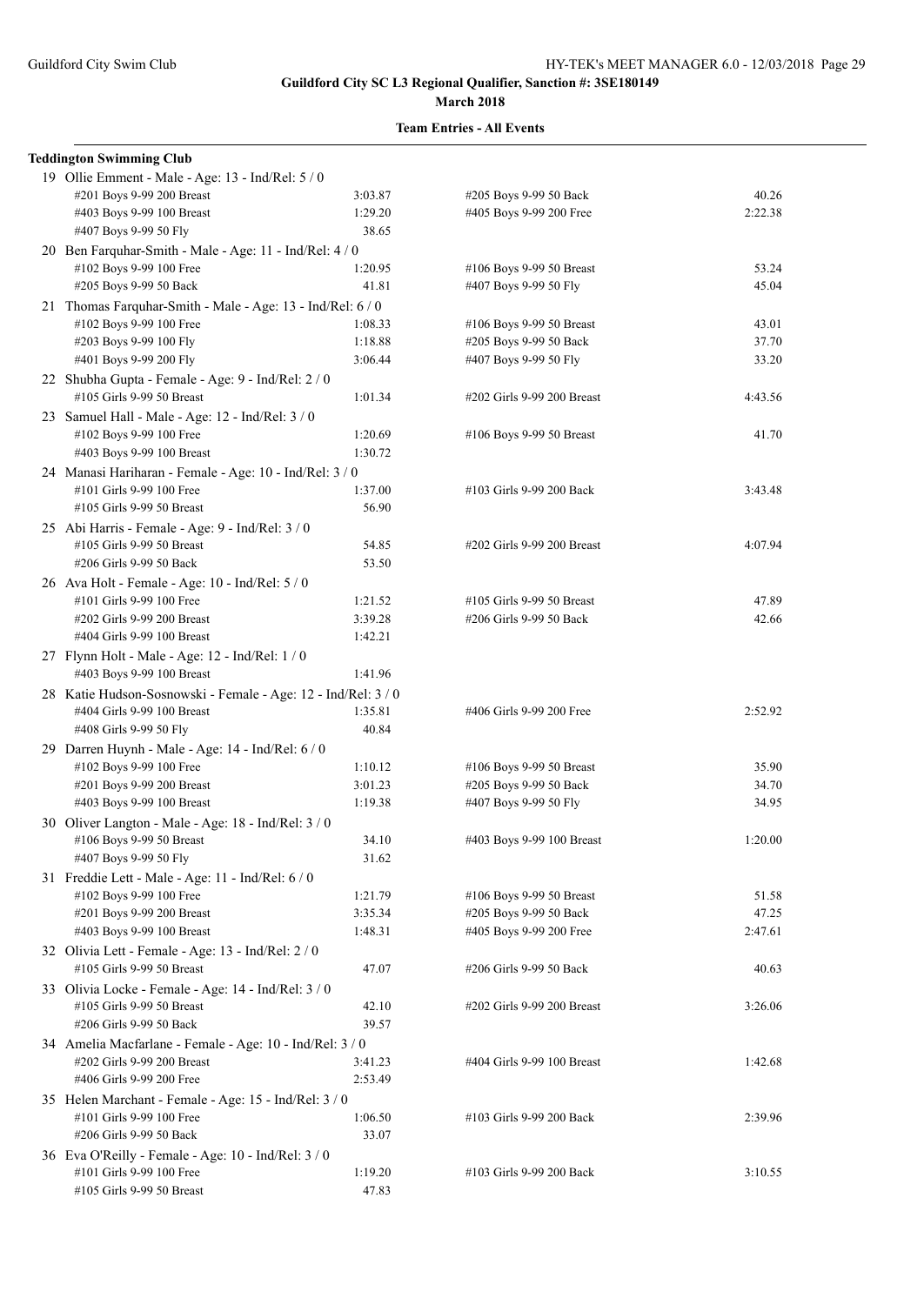| <b>Teddington Swimming Club</b>                           |                    |                            |         |
|-----------------------------------------------------------|--------------------|----------------------------|---------|
| 37 Lorenzo Parker - Male - Age: 12 - Ind/Rel: 3 / 0       |                    |                            |         |
| #401 Boys 9-99 200 Fly                                    | 3:09.16            | #405 Boys 9-99 200 Free    | 2:35.74 |
| #407 Boys 9-99 50 Fly                                     | 39.52              |                            |         |
| 38 Ellie Pobjoy - Female - Age: 12 - Ind/Rel: 8 / 0       |                    |                            |         |
| #101 Girls 9-99 100 Free                                  | 1:11.92            | #103 Girls 9-99 200 Back   | 3:17.33 |
| #105 Girls 9-99 50 Breast                                 | 43.13              | #202 Girls 9-99 200 Breast | 3:35.67 |
| #206 Girls 9-99 50 Back                                   | 42.60              | #404 Girls 9-99 100 Breast | 1:35.28 |
| #406 Girls 9-99 200 Free                                  | 2:46.05            | #408 Girls 9-99 50 Fly     | 35.85   |
|                                                           |                    |                            |         |
| 39 Thomas Porter - Male - Age: 12 - Ind/Rel: 4/0          |                    |                            |         |
| #102 Boys 9-99 100 Free                                   | 1:04.59            | #106 Boys 9-99 50 Breast   | 41.91   |
| #403 Boys 9-99 100 Breast                                 | 1:30.22            | #407 Boys 9-99 50 Fly      | 36.07   |
| 40 Tobi Quigley - Male - Age: $10$ - Ind/Rel: $3/0$       |                    |                            |         |
| #102 Boys 9-99 100 Free                                   | 1:26.44            | #104 Boys 9-99 200 Back    | 3:36.00 |
| #106 Boys 9-99 50 Breast                                  | 53.95              |                            |         |
| 41 Alexander Risk - Male - Age: 10 - Ind/Rel: 1 / 0       |                    |                            |         |
| #205 Boys 9-99 50 Back                                    | 47.99              |                            |         |
| 42 Daniel Roberts - Male - Age: 13 - Ind/Rel: 3 / 0       |                    |                            |         |
| #201 Boys 9-99 200 Breast                                 | 3:36.79            | #403 Boys 9-99 100 Breast  | 1:40.01 |
| #405 Boys 9-99 200 Free                                   | 2:50.76            |                            |         |
| 43 Anabel Rogers - Female - Age: 11 - Ind/Rel: 2/0        |                    |                            |         |
| #406 Girls 9-99 200 Free                                  | 2:51.51            | #408 Girls 9-99 50 Fly     | 44.99   |
| 44 Ava Shaw - Female - Age: 12 - Ind/Rel: 5 / 0           |                    |                            |         |
| #101 Girls 9-99 100 Free                                  | 1:09.61            | #103 Girls 9-99 200 Back   | 2:46.33 |
| #105 Girls 9-99 50 Breast                                 | 40.98              | #406 Girls 9-99 200 Free   | 2:30.60 |
| #408 Girls 9-99 50 Fly                                    | 37.30              |                            |         |
|                                                           |                    |                            |         |
| 45 Lucia Subak-Sharpe - Female - Age: 12 - Ind/Rel: 3 / 0 |                    |                            |         |
| #101 Girls 9-99 100 Free                                  | 1:19.13            | #105 Girls 9-99 50 Breast  | 47.70   |
| #206 Girls 9-99 50 Back                                   | 43.79              |                            |         |
| 46 Amber Thomas - Female - Age: 12 - Ind/Rel: 3 / 0       |                    |                            |         |
| #101 Girls 9-99 100 Free                                  | 1:15.57            | #103 Girls 9-99 200 Back   | 3:15.28 |
| #105 Girls 9-99 50 Breast                                 | 43.01              |                            |         |
| 47 Tristan Thorpe - Male - Age: 11 - Ind/Rel: 4 / 0       |                    |                            |         |
| #104 Boys 9-99 200 Back                                   | 2:52.41            | #201 Boys 9-99 200 Breast  | 4:02.93 |
| #203 Boys 9-99 100 Fly                                    | 1:26.45            | #405 Boys 9-99 200 Free    | 2:32.65 |
| 48 Amy Tran - Female - Age: 12 - Ind/Rel: 4 / 0           |                    |                            |         |
| #101 Girls 9-99 100 Free                                  | 1:11.23            | #103 Girls 9-99 200 Back   | 2:47.01 |
| #204 Girls 9-99 100 Fly                                   | 1:24.29            | #206 Girls 9-99 50 Back    | 36.42   |
| 49 Peter Vigh - Male - Age: 15 - Ind/Rel: 5 / 0           |                    |                            |         |
| #102 Boys 9-99 100 Free                                   | 1:07.47            | #106 Boys 9-99 50 Breast   | 36.50   |
| #201 Boys 9-99 200 Breast                                 | 2:54.80            | #403 Boys 9-99 100 Breast  | 1:20.50 |
| #405 Boys 9-99 200 Free                                   | 2:25.41            |                            |         |
| 50 Lucy Wardrop - Female - Age: 12 - Ind/Rel: 7 / 0       |                    |                            |         |
| #101 Girls 9-99 100 Free                                  | 1:09.17            | #103 Girls 9-99 200 Back   | 2:50.26 |
| #105 Girls 9-99 50 Breast                                 | 48.08              | #206 Girls 9-99 50 Back    | 37.89   |
| #404 Girls 9-99 100 Breast                                | 1:41.40            | #406 Girls 9-99 200 Free   | 2:28.64 |
| #408 Girls 9-99 50 Fly                                    | 36.79              |                            |         |
| 51 Harriet Wiltshire - Female - Age: 12 - Ind/Rel: 4 / 0  |                    |                            |         |
| #101 Girls 9-99 100 Free                                  | 1:15.40            | #206 Girls 9-99 50 Back    | 40.11   |
| #406 Girls 9-99 200 Free                                  | 2:41.14            | #408 Girls 9-99 50 Fly     | 37.83   |
| 52 Rose Wiltshire - Female - Age: 12 - Ind/Rel: 4 / 0     |                    |                            |         |
| #101 Girls 9-99 100 Free                                  |                    |                            |         |
| #406 Girls 9-99 200 Free                                  | 1:17.73<br>2:57.68 | #204 Girls 9-99 100 Fly    | 1:33.72 |
|                                                           |                    | #408 Girls 9-99 50 Fly     | 38.47   |
| 53 Holly Wiseman Lee - Female - Age: 12 - Ind/Rel: 8 / 0  |                    |                            |         |
| #101 Girls 9-99 100 Free                                  | 1:17.61            | #105 Girls 9-99 50 Breast  | 48.85   |
| #202 Girls 9-99 200 Breast                                | 3:28.49            | #204 Girls 9-99 100 Fly    | 1:26.22 |
| #206 Girls 9-99 50 Back                                   | 42.19              | #404 Girls 9-99 100 Breast | 1:41.39 |
| #406 Girls 9-99 200 Free                                  | 2:36.85            | #408 Girls 9-99 50 Fly     | 37.49   |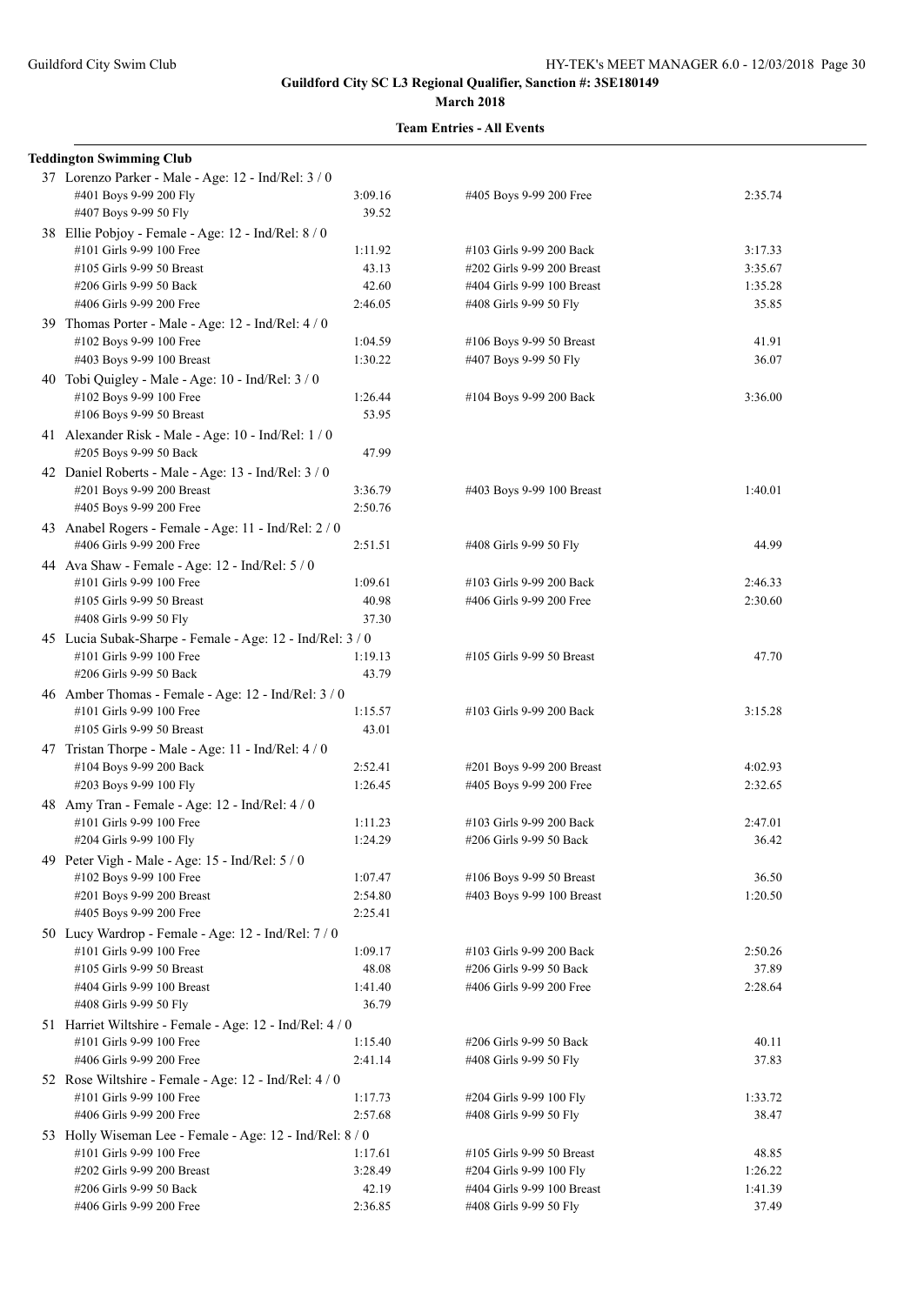| <b>Teddington Swimming Club</b>                                          |         |                            |         |
|--------------------------------------------------------------------------|---------|----------------------------|---------|
| 54 Thea Wiseman Lee - Female - Age: 10 - Ind/Rel: 5 / 0                  |         |                            |         |
| #101 Girls 9-99 100 Free                                                 | 1:28.00 | #105 Girls 9-99 50 Breast  | 57.85   |
| #202 Girls 9-99 200 Breast                                               | 4:16.91 | #206 Girls 9-99 50 Back    | 47.06   |
| #408 Girls 9-99 50 Fly                                                   | 45.83   |                            |         |
| 55 Evie Young - Female - Age: 9 - Ind/Rel: 1 / 0                         |         |                            |         |
| #408 Girls 9-99 50 Fly                                                   | 42.60   |                            |         |
| 56 Harry Young - Male - Age: 14 - Ind/Rel: 7/0                           |         |                            |         |
| #102 Boys 9-99 100 Free                                                  | 1:01.40 | #104 Boys 9-99 200 Back    | 2:35.66 |
| #106 Boys 9-99 50 Breast                                                 | 37.47   | #205 Boys 9-99 50 Back     | 31.88   |
| #403 Boys 9-99 100 Breast                                                | 1:20.63 | #405 Boys 9-99 200 Free    | 2:12.58 |
| #407 Boys 9-99 50 Fly                                                    | 32.60   |                            |         |
| 57 Eli Zawada - Male - Age: 15 - Ind/Rel: 1/0                            |         |                            |         |
| #201 Boys 9-99 200 Breast                                                | 2:43.50 |                            |         |
| Teddington Swimming Club Total Individual Entries: 217 - Total Relays: 0 |         |                            |         |
| <b>Thanet Swim</b>                                                       |         |                            |         |
| 1 Scarlett Langford - Female - Age: 12 - Ind/Rel: 7 / 0                  |         |                            |         |
| #101 Girls 9-99 100 Free                                                 | 1:07.50 | #105 Girls 9-99 50 Breast  | 39.25   |
| #206 Girls 9-99 50 Back                                                  | 34.85   | #304 Girls 9-99 200 IM     | 2:42.07 |
| #306 Girls 9-99 50 Free                                                  | 31.10   | #404 Girls 9-99 100 Breast | 1:28.33 |
| #406 Girls 9-99 200 Free                                                 | 2:22.56 |                            |         |
| Thanet Swim Total Individual Entries: 7 - Total Relays: 0                |         |                            |         |
| <b>Tonbridge SC</b>                                                      |         |                            |         |
| 1 Emily Geake - Female - Age: 10 - Ind/Rel: 2 / 0                        |         |                            |         |
| #404 Girls 9-99 100 Breast                                               | 1:41.01 | #406 Girls 9-99 200 Free   | 3:15.94 |
| 2 Holly Geake - Female - Age: 12 - Ind/Rel: 3 / 0                        |         |                            |         |
| #404 Girls 9-99 100 Breast                                               | 1:27.21 | #406 Girls 9-99 200 Free   | 2:29.44 |
| #408 Girls 9-99 50 Fly                                                   | 38.21   |                            |         |
| Tonbridge SC Total Individual Entries: 5 - Total Relays: 0               |         |                            |         |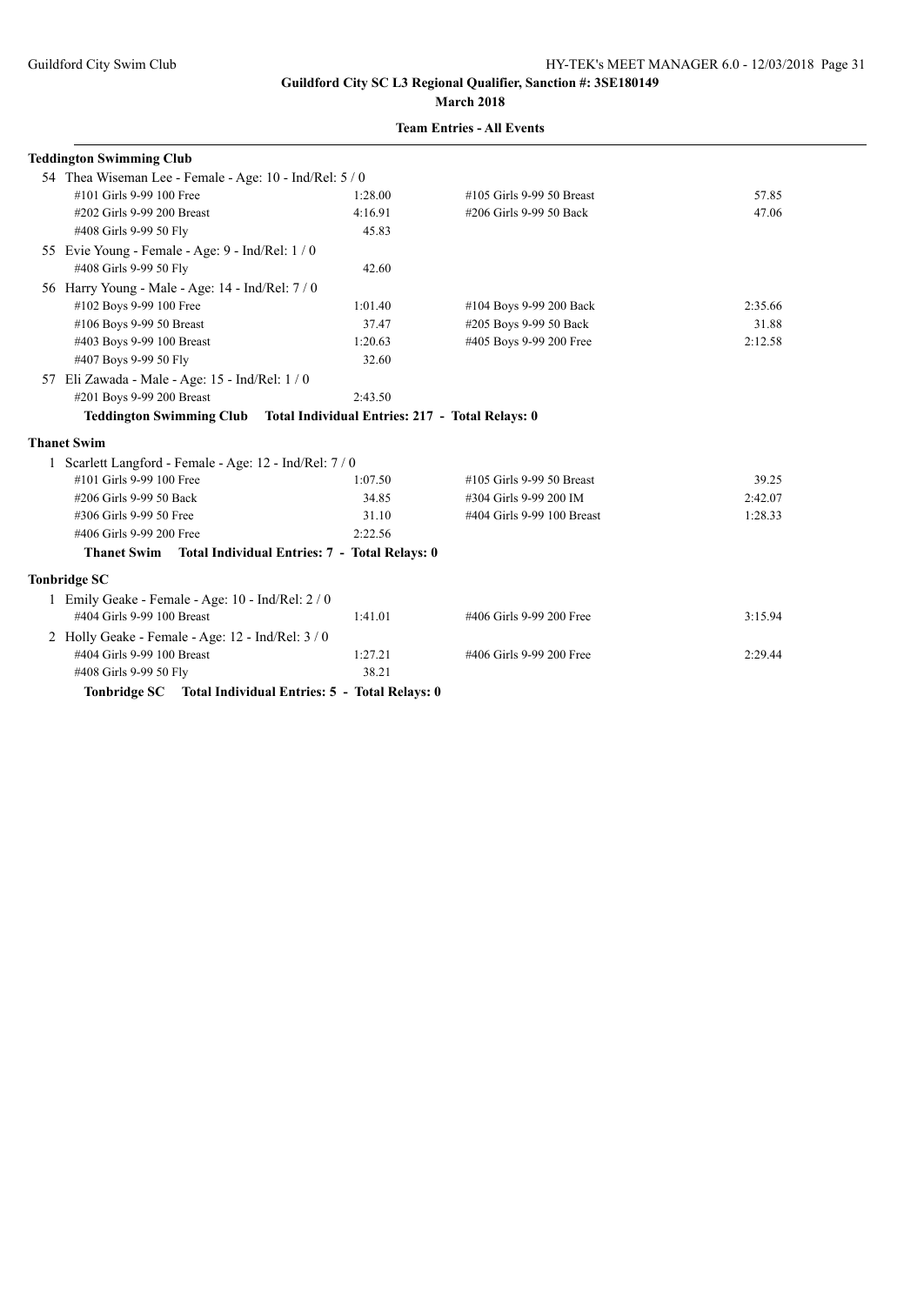| <b>Wandsworth Swimming Club-LD</b>                     |         |                            |         |
|--------------------------------------------------------|---------|----------------------------|---------|
| 1 Josh Astbury - Male - Age: 11 - Ind/Rel: 4 / 0       |         |                            |         |
| #303 Boys 9-99 200 IM                                  | 3:11.42 | #305 Boys 9-99 50 Free     | 35.20   |
| #405 Boys 9-99 200 Free                                | 2:46.28 | #407 Boys 9-99 50 Fly      | 39.71   |
| 2 Antony Baritsch - Male - Age: 15 - Ind/Rel: 6 / 0    |         |                            |         |
| #106 Boys 9-99 50 Breast                               | 36.14   | #201 Boys 9-99 200 Breast  | 2:55.65 |
| #205 Boys 9-99 50 Back                                 | 36.53   | #303 Boys 9-99 200 IM      | 2:43.59 |
| #403 Boys 9-99 100 Breast                              | 1:20.25 | #407 Boys 9-99 50 Fly      | 34.49   |
| 3 Stuart Baritsch - Male - Age: 13 - Ind/Rel: 4 / 0    |         |                            |         |
| #104 Boys 9-99 200 Back                                | 3:06.35 | #205 Boys 9-99 50 Back     | 39.62   |
| #305 Boys 9-99 50 Free                                 | 35.19   | #405 Boys 9-99 200 Free    | 2:44.58 |
|                                                        |         |                            |         |
| 4 Jemima Bristow - Female - Age: 11 - Ind/Rel: 5 / 0   |         |                            |         |
| #101 Girls 9-99 100 Free                               | 1:23.55 | #103 Girls 9-99 200 Back   | 3:25.36 |
| #105 Girls 9-99 50 Breast                              | 48.27   | #202 Girls 9-99 200 Breast | 3:43.04 |
| #206 Girls 9-99 50 Back                                | 43.78   |                            |         |
| 5 Beatrice Britton - Female - Age: 17 - Ind/Rel: 4 / 0 |         |                            |         |
| #101 Girls 9-99 100 Free                               | 1:01.49 | #202 Girls 9-99 200 Breast | 2:48.40 |
| #404 Girls 9-99 100 Breast                             | 1:18.15 | #406 Girls 9-99 200 Free   | 2:14.14 |
| 6 Maddy Burr - Female - Age: $9$ - Ind/Rel: $9/0$      |         |                            |         |
| #101 Girls 9-99 100 Free                               | 1:26.90 | #103 Girls 9-99 200 Back   | 3:36.86 |
| #105 Girls 9-99 50 Breast                              | 49.86   | #202 Girls 9-99 200 Breast | 3:56.90 |
| #206 Girls 9-99 50 Back                                | 45.03   | #302 Girls 9-99 100 Back   | 1:43.08 |
| #306 Girls 9-99 50 Free                                | 39.18   | #404 Girls 9-99 100 Breast | 1:52.25 |
| #406 Girls 9-99 200 Free                               | 3:17.87 |                            |         |
| 7 Emily Canning - Female - Age: 10 - Ind/Rel: 10 / 0   |         |                            |         |
| #101 Girls 9-99 100 Free                               | 1:32.41 | #103 Girls 9-99 200 Back   | 3:34.45 |
| #105 Girls 9-99 50 Breast                              | 50.64   | #202 Girls 9-99 200 Breast | 3:51.88 |
| #206 Girls 9-99 50 Back                                | 43.77   | #302 Girls 9-99 100 Back   | 1:39.20 |
| #306 Girls 9-99 50 Free                                | 36.94   | #404 Girls 9-99 100 Breast | 1:46.35 |
| #406 Girls 9-99 200 Free                               | 3:10.75 | #408 Girls 9-99 50 Fly     | 46.44   |
| 8 Douglas Caron - Male - Age: 11 - Ind/Rel: 4 / 0      |         |                            |         |
| #102 Boys 9-99 100 Free                                | 1:27.81 | #305 Boys 9-99 50 Free     | 38.27   |
| #405 Boys 9-99 200 Free                                | 3:08.03 | #407 Boys 9-99 50 Fly      | 44.04   |
| 9 Julia Caron - Female - Age: 14 - Ind/Rel: 3 / 0      |         |                            |         |
| #105 Girls 9-99 50 Breast                              | 39.07   | #306 Girls 9-99 50 Free    | 30.74   |
| #408 Girls 9-99 50 Fly                                 | 34.01   |                            |         |
| 10 Lorenzo Castro - Male - Age: 14 - Ind/Rel: 2 / 0    |         |                            |         |
| #106 Boys 9-99 50 Breast                               | 42.30   | #305 Boys 9-99 50 Free     | 33.98   |
|                                                        |         |                            |         |
| 11 Jack Clements - Male - Age: 11 - Ind/Rel: 3 / 0     |         |                            |         |
| #106 Boys 9-99 50 Breast                               | 49.44   | #305 Boys 9-99 50 Free     | 38.26   |
| #403 Boys 9-99 100 Breast                              | 1:48.52 |                            |         |
| 12 Luke Clements - Male - Age: 14 - Ind/Rel: 6 / 0     |         |                            |         |
| #102 Boys 9-99 100 Free                                | 1:12.34 | #106 Boys 9-99 50 Breast   | 42.84   |
| #303 Boys 9-99 200 IM                                  | 2:58.64 | #305 Boys 9-99 50 Free     | 31.95   |
| #405 Boys 9-99 200 Free                                | 2:39.54 | #407 Boys 9-99 50 Fly      | 34.65   |
| 13 Mia Coles - Female - Age: 11 - Ind/Rel: 12 / 0      |         |                            |         |
| #101 Girls 9-99 100 Free                               | 1:12.36 | #103 Girls 9-99 200 Back   | 3:12.71 |
| #105 Girls 9-99 50 Breast                              | 48.15   | #202 Girls 9-99 200 Breast | 3:46.52 |
| #204 Girls 9-99 100 Fly                                | 1:37.00 | #206 Girls 9-99 50 Back    | 39.77   |
| #302 Girls 9-99 100 Back                               | 1:25.25 | #304 Girls 9-99 200 IM     | 3:08.94 |
| #306 Girls 9-99 50 Free                                | 32.19   | #404 Girls 9-99 100 Breast | 1:43.09 |
| #406 Girls 9-99 200 Free                               | 2:36.86 | #408 Girls 9-99 50 Fly     | 39.44   |
| 14 Dara Daneshvar - Male - Age: 11 - Ind/Rel: 6 / 0    |         |                            |         |
| #301 Boys 9-99 100 Back                                | 1:41.18 | #303 Boys 9-99 200 IM      | 3:28.74 |
| #305 Boys 9-99 50 Free                                 | 33.36   | #403 Boys 9-99 100 Breast  | 1:50.42 |
| #405 Boys 9-99 200 Free                                | 3:03.32 | #407 Boys 9-99 50 Fly      | 41.64   |
| 15 Nima Daneshvar - Male - Age: 9 - Ind/Rel: 5 / 0     |         |                            |         |
| #104 Boys 9-99 200 Back                                | 3:59.90 | #201 Boys 9-99 200 Breast  | 4:30.62 |
| #205 Boys 9-99 50 Back                                 | 52.55   | #403 Boys 9-99 100 Breast  | 2:09.20 |
| #405 Boys 9-99 200 Free                                | 3:52.94 |                            |         |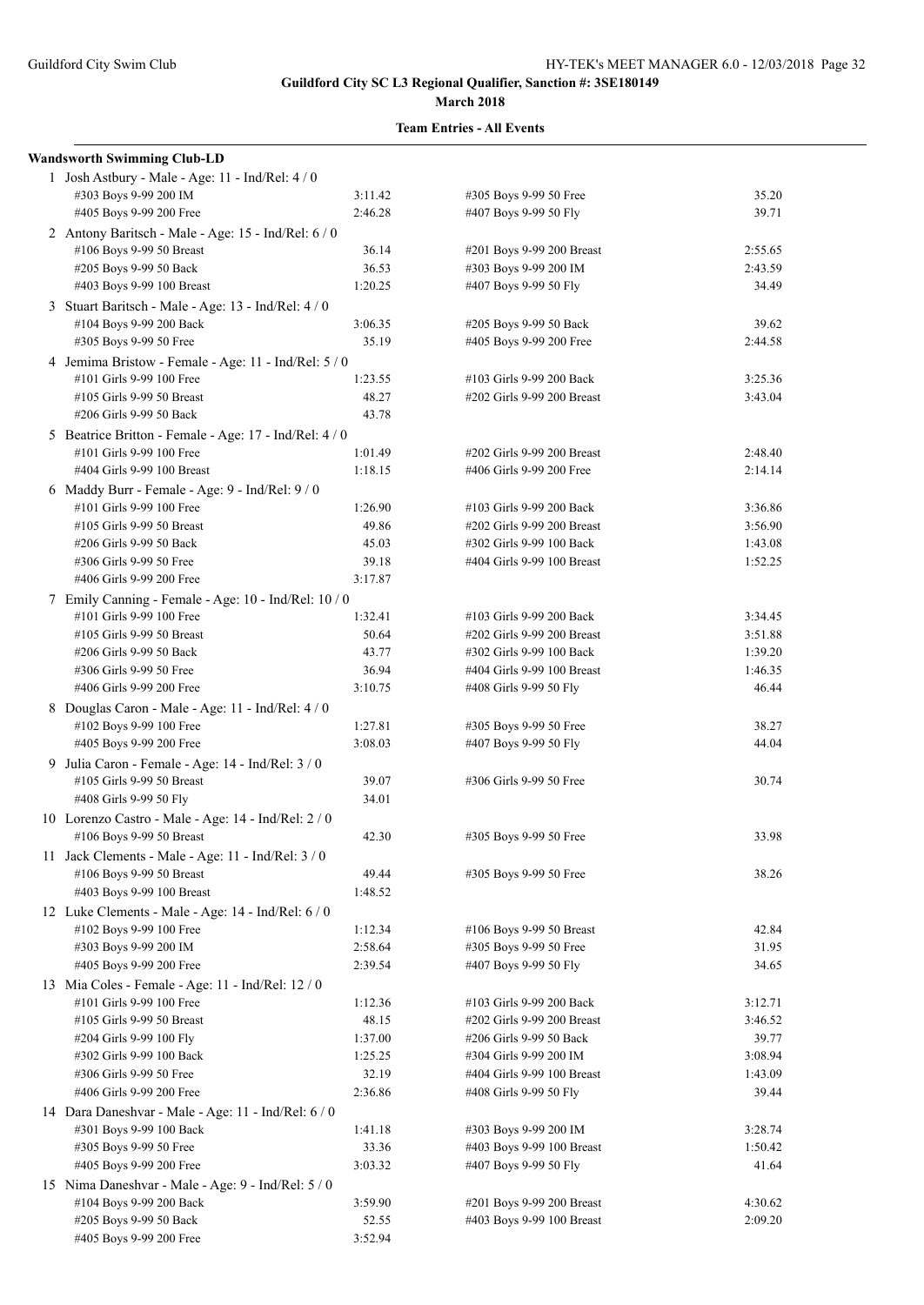| <b>Wandsworth Swimming Club-LD</b>                   |         |                            |         |
|------------------------------------------------------|---------|----------------------------|---------|
| 16 Ciara Dickson - Female - Age: 13 - Ind/Rel: 3 / 0 |         |                            |         |
| #101 Girls 9-99 100 Free                             | 1:08.86 | #105 Girls 9-99 50 Breast  | 39.11   |
| #306 Girls 9-99 50 Free                              | 30.95   |                            |         |
| 17 Milton Dunleavy - Male - Age: 14 - Ind/Rel: 5 / 0 |         |                            |         |
| #104 Boys 9-99 200 Back                              | 2:38.79 | #106 Boys 9-99 50 Breast   | 40.96   |
| #301 Boys 9-99 100 Back                              | 1:13.92 | #305 Boys 9-99 50 Free     | 30.94   |
| #405 Boys 9-99 200 Free                              | 2:25.00 |                            |         |
| 18 Cameron Elliott - Male - Age: 12 - Ind/Rel: 5 / 0 |         |                            |         |
| #102 Boys 9-99 100 Free                              | 1:20.49 | #301 Boys 9-99 100 Back    | 1:31.18 |
| #303 Boys 9-99 200 IM                                | 3:16.48 | #305 Boys 9-99 50 Free     | 34.32   |
| #405 Boys 9-99 200 Free                              | 2:41.78 |                            |         |
| 19 Zach Elliott - Male - Age: 9 - Ind/Rel: 6 / 0     |         |                            |         |
| #102 Boys 9-99 100 Free                              | 1:45.25 | #106 Boys 9-99 50 Breast   | 54.10   |
| #301 Boys 9-99 100 Back                              | 1:59.71 | #305 Boys 9-99 50 Free     | 44.24   |
| #403 Boys 9-99 100 Breast                            | 1:57.05 | #405 Boys 9-99 200 Free    | 3:51.07 |
| 20 Eli Fine - Female - Age: 11 - Ind/Rel: 7 / 0      |         |                            |         |
| #101 Girls 9-99 100 Free                             | 1:15.04 | #105 Girls 9-99 50 Breast  | 48.31   |
| #204 Girls 9-99 100 Fly                              | 1:33.32 | #206 Girls 9-99 50 Back    | 41.68   |
| #306 Girls 9-99 50 Free                              | 34.06   | #406 Girls 9-99 200 Free   | 2:44.51 |
| #408 Girls 9-99 50 Fly                               | 38.05   |                            |         |
| 21 Austen Gamble - Male - Age: 9 - Ind/Rel: 8 / 0    |         |                            |         |
| #102 Boys 9-99 100 Free                              | 1:43.38 | #106 Boys 9-99 50 Breast   | 59.03   |
| #201 Boys 9-99 200 Breast                            | 4:25.75 | #205 Boys 9-99 50 Back     | 49.35   |
| #301 Boys 9-99 100 Back                              | 1:53.34 | #305 Boys 9-99 50 Free     | 43.65   |
| #403 Boys 9-99 100 Breast                            | 2:02.75 | #405 Boys 9-99 200 Free    | 3:37.61 |
| 22 Isaac Gamble - Male - Age: 12 - Ind/Rel: 8 / 0    |         |                            |         |
| #102 Boys 9-99 100 Free                              | 1:19.34 | #106 Boys 9-99 50 Breast   | 45.67   |
| #201 Boys 9-99 200 Breast                            | 3:29.76 | #205 Boys 9-99 50 Back     | 44.89   |
| #303 Boys 9-99 200 IM                                | 3:06.30 | #305 Boys 9-99 50 Free     | 35.75   |
| #403 Boys 9-99 100 Breast                            | 1:39.02 | #405 Boys 9-99 200 Free    | 2:49.47 |
| 23 Anna Gesini - Female - Age: 12 - Ind/Rel: 6 / 0   |         |                            |         |
| #101 Girls 9-99 100 Free                             | 1:11.42 | #103 Girls 9-99 200 Back   | 2:48.50 |
| #204 Girls 9-99 100 Fly                              | 1:25.25 | #302 Girls 9-99 100 Back   | 1:19.29 |
| #304 Girls 9-99 200 IM                               | 2:50.53 | #406 Girls 9-99 200 Free   | 2:31.95 |
| 24 Ada Gorgun - Male - Age: 10 - Ind/Rel: 2 / 0      |         |                            |         |
| #305 Boys 9-99 50 Free                               | 45.04   | #403 Boys 9-99 100 Breast  | 2:04.06 |
| 25 Lola Griffith - Female - Age: 13 - Ind/Rel: 4 / 0 |         |                            |         |
| #105 Girls 9-99 50 Breast                            | 42.82   | #202 Girls 9-99 200 Breast | 3:32.44 |
| #306 Girls 9-99 50 Free                              | 33.54   | #404 Girls 9-99 100 Breast | 1:35.76 |
| 26 Emma Hagberg - Female - Age: 10 - Ind/Rel: 9/0    |         |                            |         |
| #202 Girls 9-99 200 Breast                           | 3:40.54 | #204 Girls 9-99 100 Fly    | 1:45.82 |
| #206 Girls 9-99 50 Back                              | 40.06   | #302 Girls 9-99 100 Back   | 1:32.15 |
| #304 Girls 9-99 200 IM                               | 3:29.49 | #306 Girls 9-99 50 Free    | 34.21   |
| #404 Girls 9-99 100 Breast                           | 1:40.31 | #406 Girls 9-99 200 Free   | 2:54.03 |
| #408 Girls 9-99 50 Fly                               | 41.03   |                            |         |
| 27 Elliott Hampton - Male - Age: 13 - Ind/Rel: 9/0   |         |                            |         |
| #102 Boys 9-99 100 Free                              | 1:00.38 | #104 Boys 9-99 200 Back    | 2:41.60 |
| #203 Boys 9-99 100 Fly                               | 1:12.47 | #205 Boys 9-99 50 Back     | 34.40   |
| #301 Boys 9-99 100 Back                              | 1:15.34 | #303 Boys 9-99 200 IM      | 2:58.37 |
| #305 Boys 9-99 50 Free                               | 28.69   | #405 Boys 9-99 200 Free    | 2:13.75 |
| #407 Boys 9-99 50 Fly                                | 31.50   |                            |         |
| 28 Farida Hassan - Female - Age: 12 - Ind/Rel: 5 / 0 |         |                            |         |
| #101 Girls 9-99 100 Free                             | 1:15.71 | #304 Girls 9-99 200 IM     | 3:21.18 |
| #306 Girls 9-99 50 Free                              | 35.04   | #406 Girls 9-99 200 Free   | 2:59.00 |
| #408 Girls 9-99 50 Fly                               | 40.60   |                            |         |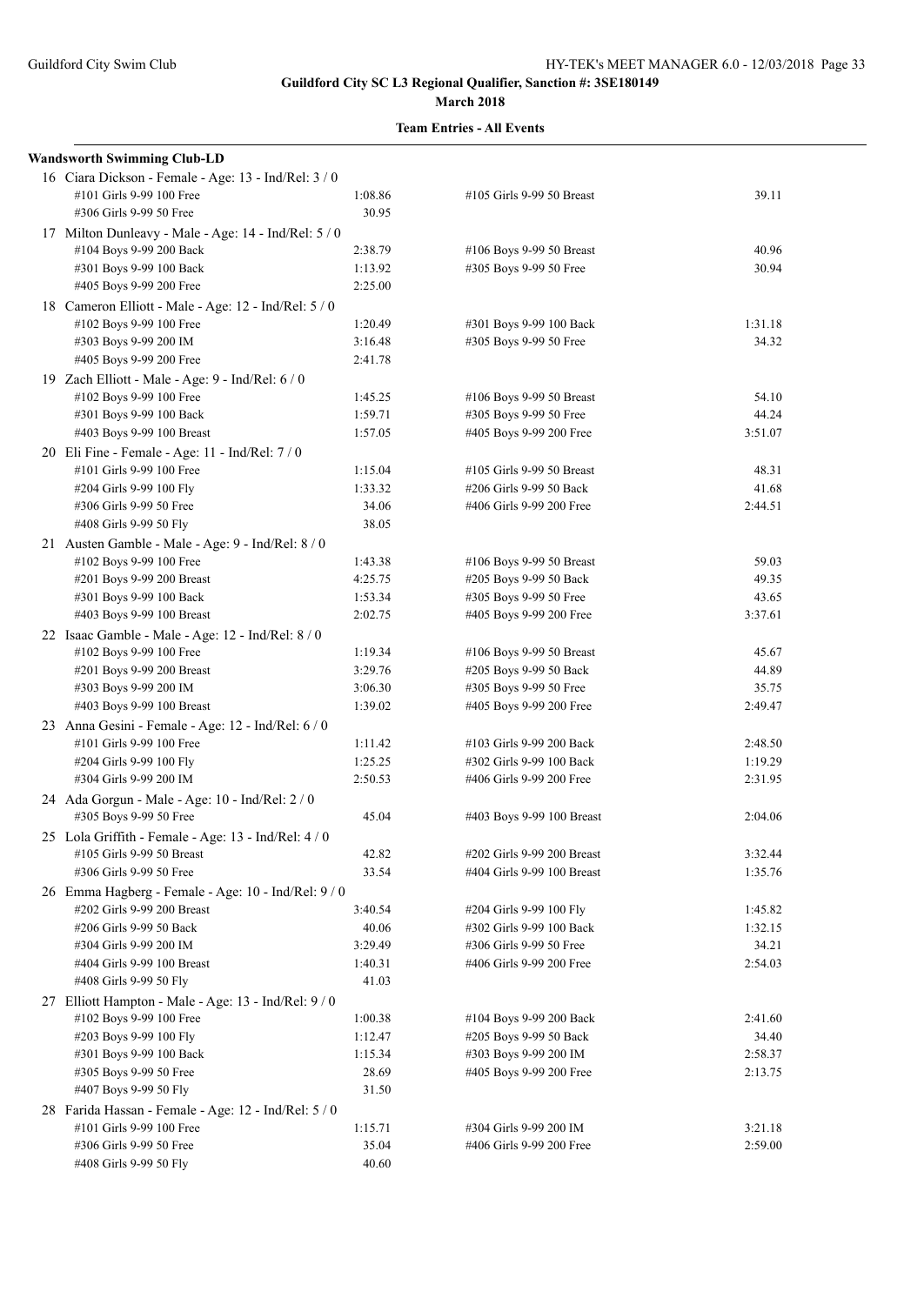#### **March 2018**

| <b>Wandsworth Swimming Club-LD</b>                            |         |                            |         |
|---------------------------------------------------------------|---------|----------------------------|---------|
| 29 Serin Hassan - Female - Age: 12 - Ind/Rel: 9 / 0           |         |                            |         |
| #101 Girls 9-99 100 Free                                      | 1:17.02 | #103 Girls 9-99 200 Back   | 3:05.97 |
| #105 Girls 9-99 50 Breast                                     | 46.09   | #204 Girls 9-99 100 Fly    | 1:32.61 |
| #206 Girls 9-99 50 Back                                       | 37.78   | #302 Girls 9-99 100 Back   | 1:29.32 |
| #306 Girls 9-99 50 Free                                       | 33.46   | #404 Girls 9-99 100 Breast | 1:47.79 |
| #408 Girls 9-99 50 Fly                                        | 39.45   |                            |         |
| 30 Yasser Hassan - Male - Age: 14 - Ind/Rel: 8 / 0            |         |                            |         |
| #102 Boys 9-99 100 Free                                       | 1:02.38 | #104 Boys 9-99 200 Back    | 2:39.31 |
| #205 Boys 9-99 50 Back                                        | 32.77   | #301 Boys 9-99 100 Back    | 1:12.55 |
| #303 Boys 9-99 200 IM                                         | 2:39.49 | #305 Boys 9-99 50 Free     | 27.43   |
| #405 Boys 9-99 200 Free                                       | 2:20.18 | #407 Boys 9-99 50 Fly      | 31.19   |
| 31 Olivia Hill - Female - Age: 11 - Ind/Rel: 12 / 0           |         |                            |         |
| #101 Girls 9-99 100 Free                                      | 1:16.12 | #103 Girls 9-99 200 Back   | 3:23.96 |
| #105 Girls 9-99 50 Breast                                     | 46.51   | #202 Girls 9-99 200 Breast | 3:32.24 |
| #204 Girls 9-99 100 Fly                                       | 1:40.58 | #206 Girls 9-99 50 Back    | 42.38   |
| #302 Girls 9-99 100 Back                                      | 1:28.86 | #304 Girls 9-99 200 IM     | 3:07.38 |
| #306 Girls 9-99 50 Free                                       | 36.91   | #404 Girls 9-99 100 Breast | 1:42.86 |
| #406 Girls 9-99 200 Free                                      | 2:59.12 | #408 Girls 9-99 50 Fly     | 45.75   |
| 32 Charles Hume - Male - Age: 13 - Ind/Rel: 10 / 0            |         |                            |         |
| #102 Boys 9-99 100 Free                                       | 1:06.49 | #104 Boys 9-99 200 Back    | 2:43.70 |
| #106 Boys 9-99 50 Breast                                      | 41.38   | #203 Boys 9-99 100 Fly     | 1:27.89 |
| #205 Boys 9-99 50 Back                                        | 35.47   | #301 Boys 9-99 100 Back    | 1:15.65 |
| #303 Boys 9-99 200 IM                                         | 2:43.10 | #305 Boys 9-99 50 Free     | 30.14   |
| #405 Boys 9-99 200 Free                                       | 2:28.33 | #407 Boys 9-99 50 Fly      | 37.60   |
| 33 Rosalind Hume - Female - Age: 10 - Ind/Rel: 4 / 0          |         |                            |         |
| #101 Girls 9-99 100 Free                                      | 1:34.41 | #103 Girls 9-99 200 Back   | 3:43.08 |
| #202 Girls 9-99 200 Breast                                    | 4:27.77 | #206 Girls 9-99 50 Back    | 50.54   |
|                                                               |         |                            |         |
| 34 Amber Leinster - Female - Age: 10 - Ind/Rel: 4 / 0         | 1:38.56 |                            |         |
| #302 Girls 9-99 100 Back<br>#404 Girls 9-99 100 Breast        | 1:53.90 | #306 Girls 9-99 50 Free    | 39.86   |
|                                                               |         | #406 Girls 9-99 200 Free   | 3:13.15 |
| 35 Daniel Metzgen - Male - Age: 9 - Ind/Rel: 6 / 0            |         |                            |         |
| #102 Boys 9-99 100 Free                                       | 1:35.02 | #104 Boys 9-99 200 Back    | 3:43.38 |
| #106 Boys 9-99 50 Breast                                      | 59.89   | #403 Boys 9-99 100 Breast  | 2:07.34 |
| #405 Boys 9-99 200 Free                                       | 3:27.55 | #407 Boys 9-99 50 Fly      | 43.33   |
| 36 Max Morgan - Male - Age: 10 - Ind/Rel: 4 / 0               |         |                            |         |
| #102 Boys 9-99 100 Free                                       | 1:24.36 | #106 Boys 9-99 50 Breast   | 45.08   |
| #201 Boys 9-99 200 Breast                                     | 4:01.17 | #205 Boys 9-99 50 Back     | 49.42   |
| 37 Alessandro Pozzoli - Male - Age: 10 - Ind/Rel: 4 / 0       |         |                            |         |
| #102 Boys 9-99 100 Free                                       | 1:20.54 | #301 Boys 9-99 100 Back    | 1:36.37 |
| #403 Boys 9-99 100 Breast                                     | 2:01.25 | #405 Boys 9-99 200 Free    | 2:58.08 |
| 38 Ariadne Richards - Female - Age: 10 - Ind/Rel: 1/0         |         |                            |         |
| #306 Girls 9-99 50 Free                                       | 45.46   |                            |         |
| 39 Hermione Richards - Female - Age: 15 - Ind/Rel: 4 / 0      |         |                            |         |
| #101 Girls 9-99 100 Free                                      | 1:07.41 | #105 Girls 9-99 50 Breast  | 40.55   |
| #206 Girls 9-99 50 Back                                       | 36.50   | #306 Girls 9-99 50 Free    | 29.64   |
| 40 Thalia Richards - Female - Age: 13 - Ind/Rel: 4 / 0        |         |                            |         |
| #101 Girls 9-99 100 Free                                      | 1:14.48 | #105 Girls 9-99 50 Breast  | 43.32   |
| #206 Girls 9-99 50 Back                                       | 39.26   | #306 Girls 9-99 50 Free    | 32.13   |
| 41 Shimmy Sah-Briginshaw - Female - Age: 10 - Ind/Rel: 11 / 0 |         |                            |         |
| #101 Girls 9-99 100 Free                                      | 1:32.90 | #103 Girls 9-99 200 Back   | 3:22.92 |
| #105 Girls 9-99 50 Breast                                     | 57.42   | #204 Girls 9-99 100 Fly    | 1:52.19 |
| #206 Girls 9-99 50 Back                                       | 45.93   | #302 Girls 9-99 100 Back   | 1:37.17 |
| #304 Girls 9-99 200 IM                                        | 3:26.66 | #306 Girls 9-99 50 Free    | 38.83   |
| #404 Girls 9-99 100 Breast                                    | 1:57.02 | #406 Girls 9-99 200 Free   | 3:17.02 |
| #408 Girls 9-99 50 Fly                                        | 45.77   |                            |         |
| 42 Max Schuberth - Male - Age: 10 - Ind/Rel: 2 / 0            |         |                            |         |
| #305 Boys 9-99 50 Free                                        | 39.33   | #405 Boys 9-99 200 Free    | 3:10.98 |